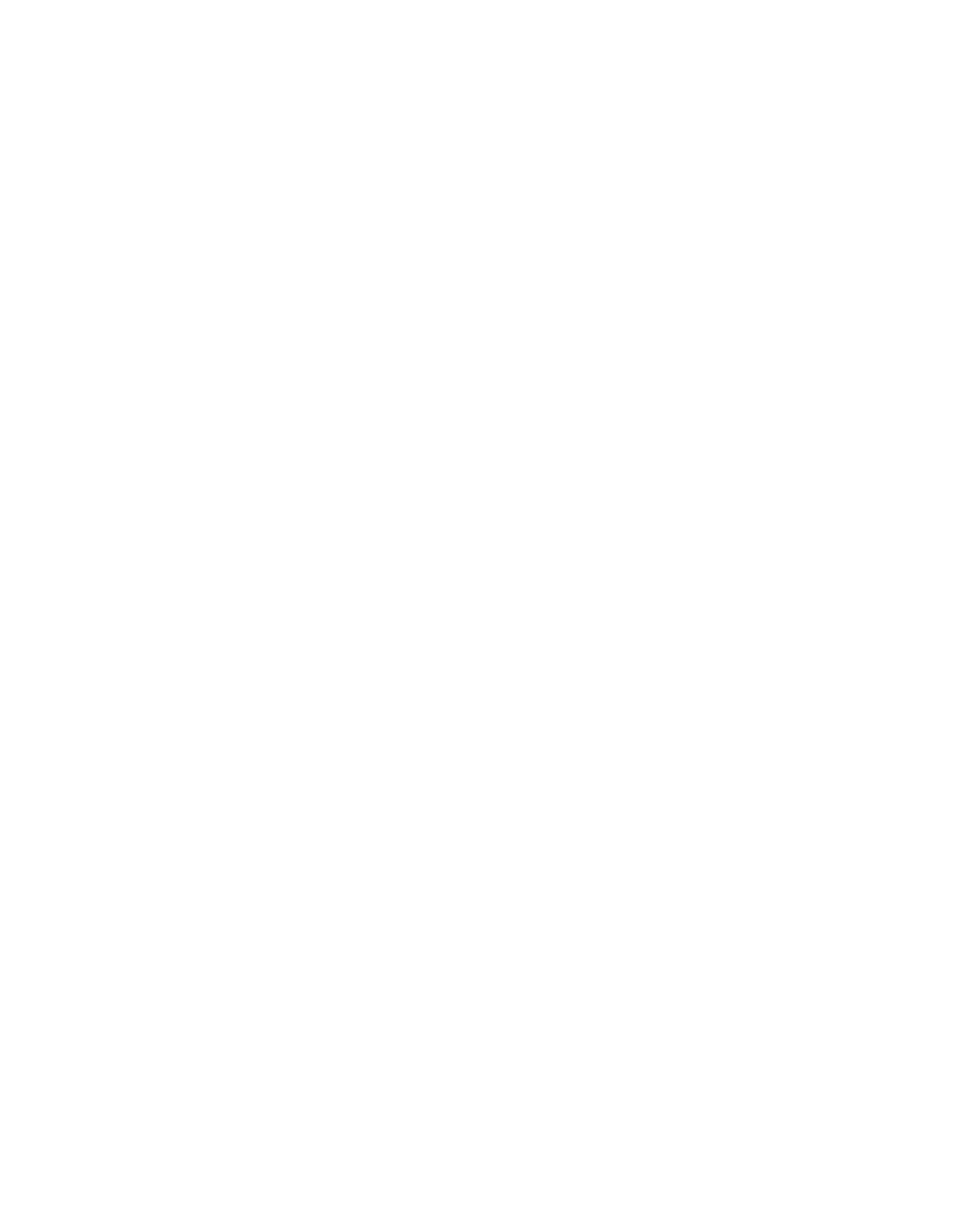# **CONTENTS**

| 1.   |                                                                                                                  |
|------|------------------------------------------------------------------------------------------------------------------|
| 1.1  |                                                                                                                  |
| 1.2  |                                                                                                                  |
| 1.3  |                                                                                                                  |
| 1.4  |                                                                                                                  |
| 1.5  |                                                                                                                  |
| 1.6  | APPROACH OF THE COMMISSION FOR TRUE UP FOR FY 2014-15 AND PROVISIONAL TRUE UP FOR FY 2015-16, MID-               |
|      | TERM REVIEW OF 1 <sup>ST</sup> MYT ORDER FOR FY 2015-16 TO FY 2017-18 AND DETERMINATION OF ARR AND TARIFF FOR FY |
| 1.7  |                                                                                                                  |
| 2.   | SUMMARY OF TRUE UP OF FY 2014-15, FY 2015-16 AND TRANSMISSION TARIFF FOR FY 2017-18 10                           |
| 2.1  |                                                                                                                  |
| 2.2  |                                                                                                                  |
| 2.3  |                                                                                                                  |
| 2.4  |                                                                                                                  |
| з.   |                                                                                                                  |
| 3.1  | OBJECTIONS OF STAKEHOLDERS, RESPONSE OF THE LICENSEE AND THE COMMISSION'S VIEWS  12                              |
| 4.   |                                                                                                                  |
| 4.1  |                                                                                                                  |
| 4.2  |                                                                                                                  |
| 4.3  |                                                                                                                  |
| 4.4  |                                                                                                                  |
| 4.5  |                                                                                                                  |
| 4.6  |                                                                                                                  |
| 4.7  |                                                                                                                  |
| 4.8  |                                                                                                                  |
| 4.9  |                                                                                                                  |
| 4.10 |                                                                                                                  |
| 5.   |                                                                                                                  |
| 5.1  |                                                                                                                  |
| 5.2  |                                                                                                                  |
| 5.3  |                                                                                                                  |
| 5.4  |                                                                                                                  |
| 5.5  |                                                                                                                  |
| 5.6  |                                                                                                                  |
| 5.7  |                                                                                                                  |
| 5.8  |                                                                                                                  |
| 5.9  |                                                                                                                  |
| 5.10 |                                                                                                                  |
| 5.11 |                                                                                                                  |
| 5.12 |                                                                                                                  |
| 5.13 |                                                                                                                  |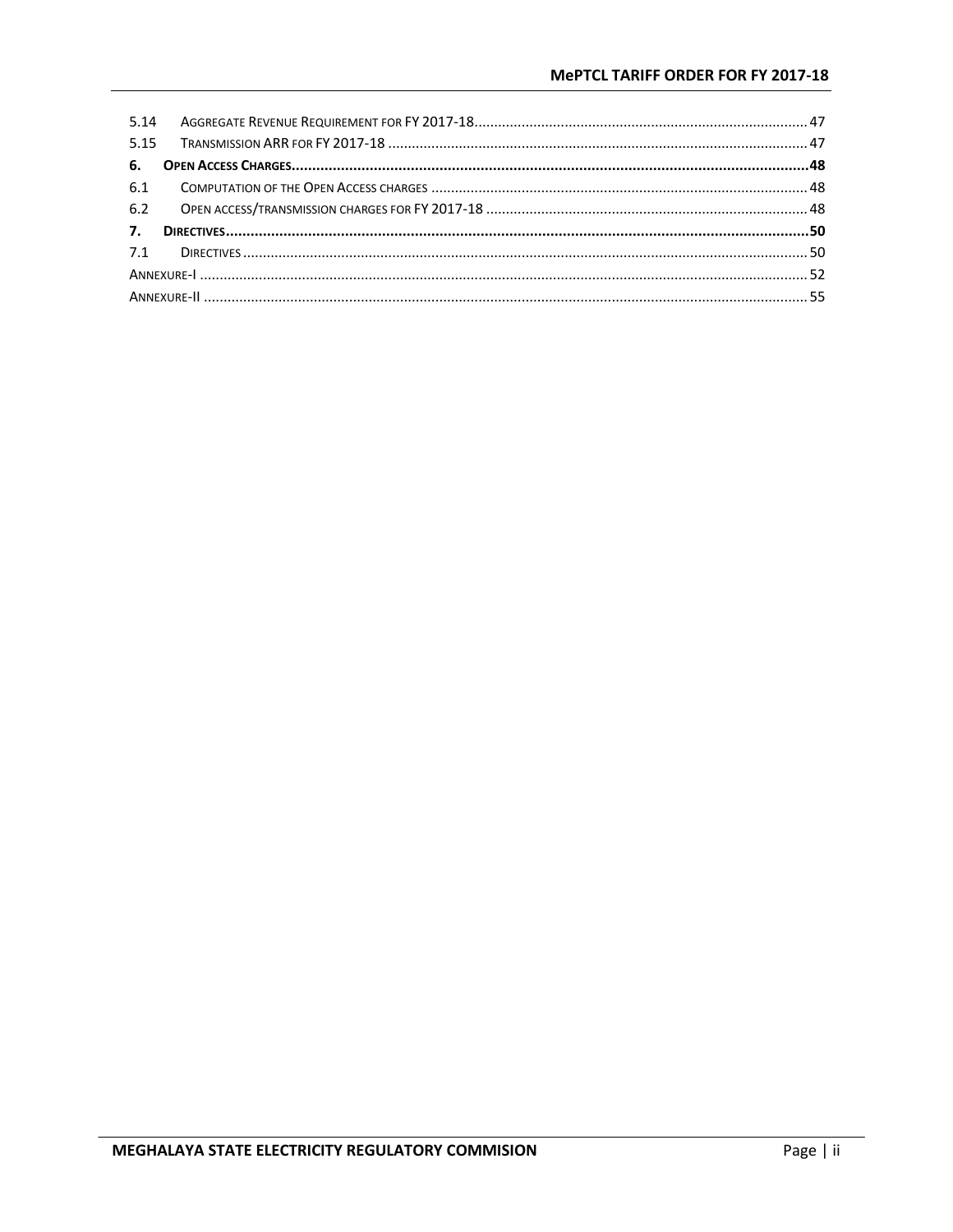# **List of Tables**

| TABLE 2.2: REVISED ARR FOR FY 2017-18 AND TRANSMISSION CHARGES FOR FY 2017-18 (RS. CRORE)  11 |  |
|-----------------------------------------------------------------------------------------------|--|
|                                                                                               |  |
|                                                                                               |  |
|                                                                                               |  |
|                                                                                               |  |
|                                                                                               |  |
|                                                                                               |  |
|                                                                                               |  |
|                                                                                               |  |
|                                                                                               |  |
|                                                                                               |  |
|                                                                                               |  |
| TABLE 6.1 OPEN ACCESS/TRANSMISSION CHARGES APPROVED BY THE COMMISSION FOR FY 2017-18  48      |  |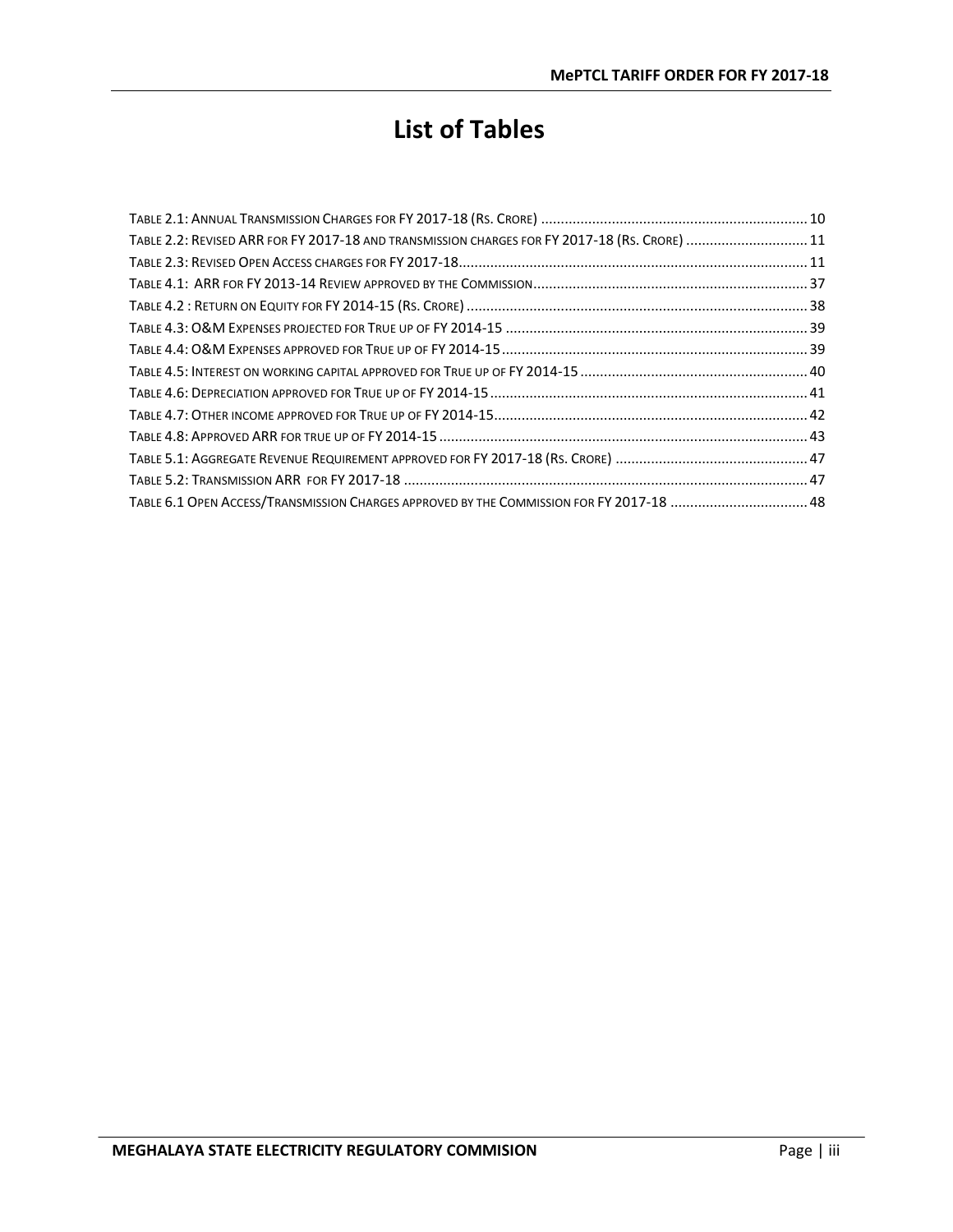# **Abbreviations**

| A&G           | <b>Administration &amp; General</b>              |
|---------------|--------------------------------------------------|
| <b>ARR</b>    | Aggregate Revenue Requirement                    |
| <b>APTEL</b>  | <b>Appellate Tribunal For Electricity</b>        |
| <b>CAGR</b>   | <b>Compound Annual Growth Rate</b>               |
| <b>CD</b>     | <b>Contract Demand</b>                           |
| <b>CERC</b>   | <b>Central Electricity Regulatory Commission</b> |
| CGS           | <b>Central Generating Stations</b>               |
| CoS           | Cost of Supply                                   |
| <b>CWIP</b>   | <b>Capital Work In Progress</b>                  |
| <b>DE</b>     | Debt Equity                                      |
| <b>EHT</b>    | <b>Extra High Tension</b>                        |
| <b>NER</b>    | North Eastern Region                             |
| <b>FY</b>     | <b>Financial Year</b>                            |
| <b>GFA</b>    | <b>Gross Fixed Assets</b>                        |
| <b>HT</b>     | <b>High Tension</b>                              |
| <b>KV</b>     | Kilo Volt                                        |
| <b>KVA</b>    | Kilo Volt Amps                                   |
| <b>KW</b>     | Kilo Watt                                        |
| kWh           | kilo Watt hour                                   |
| <b>LNG</b>    | <b>Liquefied Natural Gas</b>                     |
| <b>LT</b>     | <b>Low Tension</b>                               |
| <b>MVA</b>    | <b>Million Volt Amps</b>                         |
| <b>MW</b>     | Mega Watt                                        |
| PLR           | Prime Lending Rate                               |
| <b>MePGCL</b> | Meghalaya Power Generation Corporation Limited   |
| <b>MePDCL</b> | Meghalaya Power Distribution Corporation Limited |
| <b>MePTCL</b> | Meghalaya Power Transmission Corporation Limited |
| CoD           | <b>Commercial Operation Date</b>                 |
| <b>MSERC</b>  | Meghalaya Electricity Regulatory Commission      |
| <b>SLDC</b>   | <b>State Load Despatch Centre</b>                |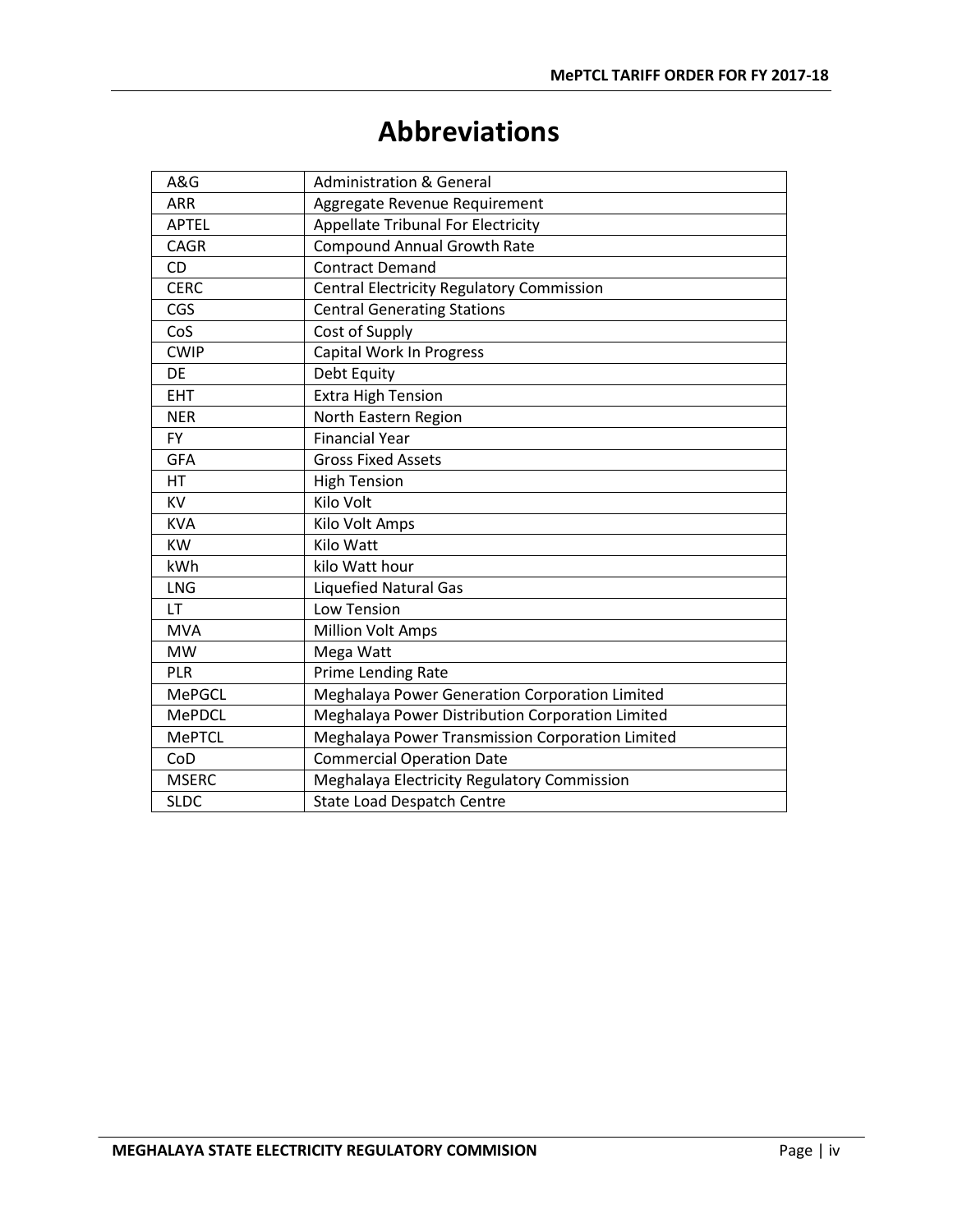## **MEGHALAYA STATE ELECTRICITY REGULATORY COMMISSION**

**1st Floor (Front Block Left Wing), New Administrative Building**

**Lower Lachumiere, Shillong – 793001**

**East Khasi Hills District, Meghalaya**

#### **In the matter of:**

True up of FY 2014-15, Provisional True up of FY 2015-16, Mid Term Review of  $1<sup>st</sup>$  MYT Control Period FY 2015-16 to FY 2017-18 and Revised Transmission Tariff and Open Access charges for FY 2017-18 for Transmission of power in the State of Meghalaya.

#### **AND**

Meghalaya Power Transmission Corporation Limited - **Petitioner** (Herein after referred to as MePTCL)

**Coram**

**WMS Pariat, IAS (Retd)**

**Chairman**

## <span id="page-6-0"></span> **ORDER**

## **Date of Order: 31.03.2017**

- 1. The Meghalaya Power Transmission Corporation Limited (herein after referred to as MePTCL) is a deemed licensee in terms of section 14 of the Electricity Act 2003 (hereinafter referred to as Act), engaged in the business of transmission of electricity in the State of Meghalaya.
- 2. The MePTCL has filed the Petition for True up of FY 2014-15, Provisional True up for FY 2015-16, Mid-term Review of  $1<sup>st</sup>$  MYT Control Period FY 2015-16 to FY 2017-18 and determination of Aggregate Revenue Requirement (ARR) for the FY 2017-18 and Transmission Tariff for FY 2017-18.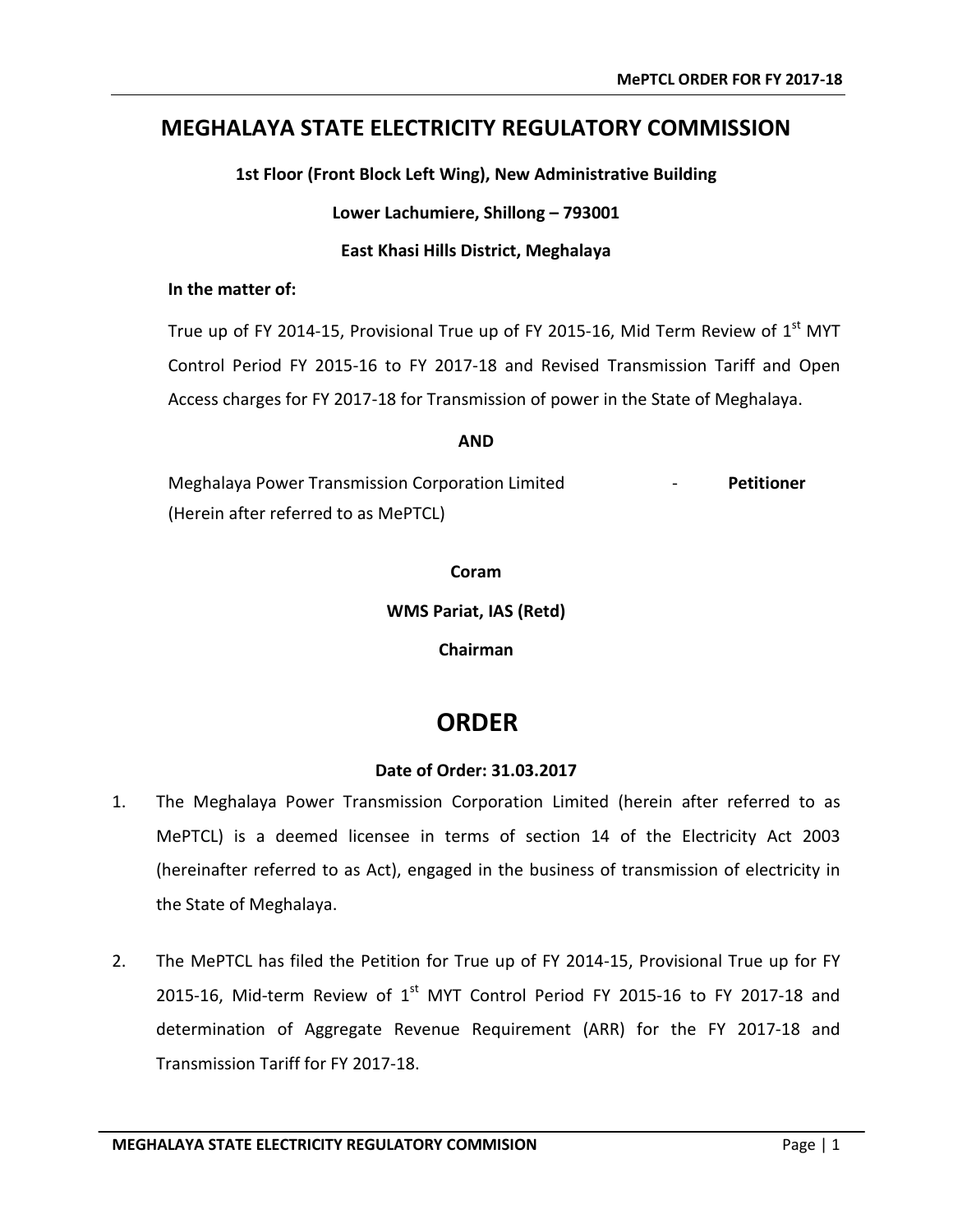- 3. In exercise of the powers vested under section 62(1) read with section 62(3) and section 64 3(a) of the Electricity Act 2003 and MSERC MYT Regulations, 2014 (herein after referred to as Tariff Regulations) and other enabling provisions in this behalf the Commission issues this Order approving the ARR and determination of Transmission Tariff for FY 2017-18 for Transmission of Electricity in the State of Meghalaya.
- 4. In accordance with the Tariff Regulations the MePTCL has filed the ARR and Tariff Petition for the FY 2017-18 on 16.01.2017.
- 5. Regulation 21 of the Tariff Regulations, 2014 provides for giving adequate opportunity to all stake holders and general public for making suggestions/ objections on the Tariff Petition filed by MePTCL as mandated under section 64(3) of the Electricity Act 2003. Accordingly, the Commission directed MePTCL in its Order dated 17.01.2017 to publish the ARR and Tariff Petition for FY 2017-18 in an abridged form public notice in news papers having wide circulation in the State inviting suggestions/objections on the Tariff Petition.
- 6. Accordingly, MePTCL has published the Tariff Petition in the abridged form a public notice in various news papers calling for suggestions / objections and the Tariff petition was also placed on the website of MePTCL. The last date of submission of suggestions/objections was fixed on 28.02.2017.
- 7. The Commission, to ensure transparency in the process of Tariff determination and for providing proper opportunity to all stake holders and general public for making suggestions/objections on the Tariff petition and for convenience of the consumers and general public across the state, decided to hold the Public Hearing at the headquarters of the state at Shillong on 08.03.2017.
- 8. The proposal of MePTCL was also placed before the State Advisory Committee in its meeting held on 06.02.2017 and various aspects of the Petition were discussed by the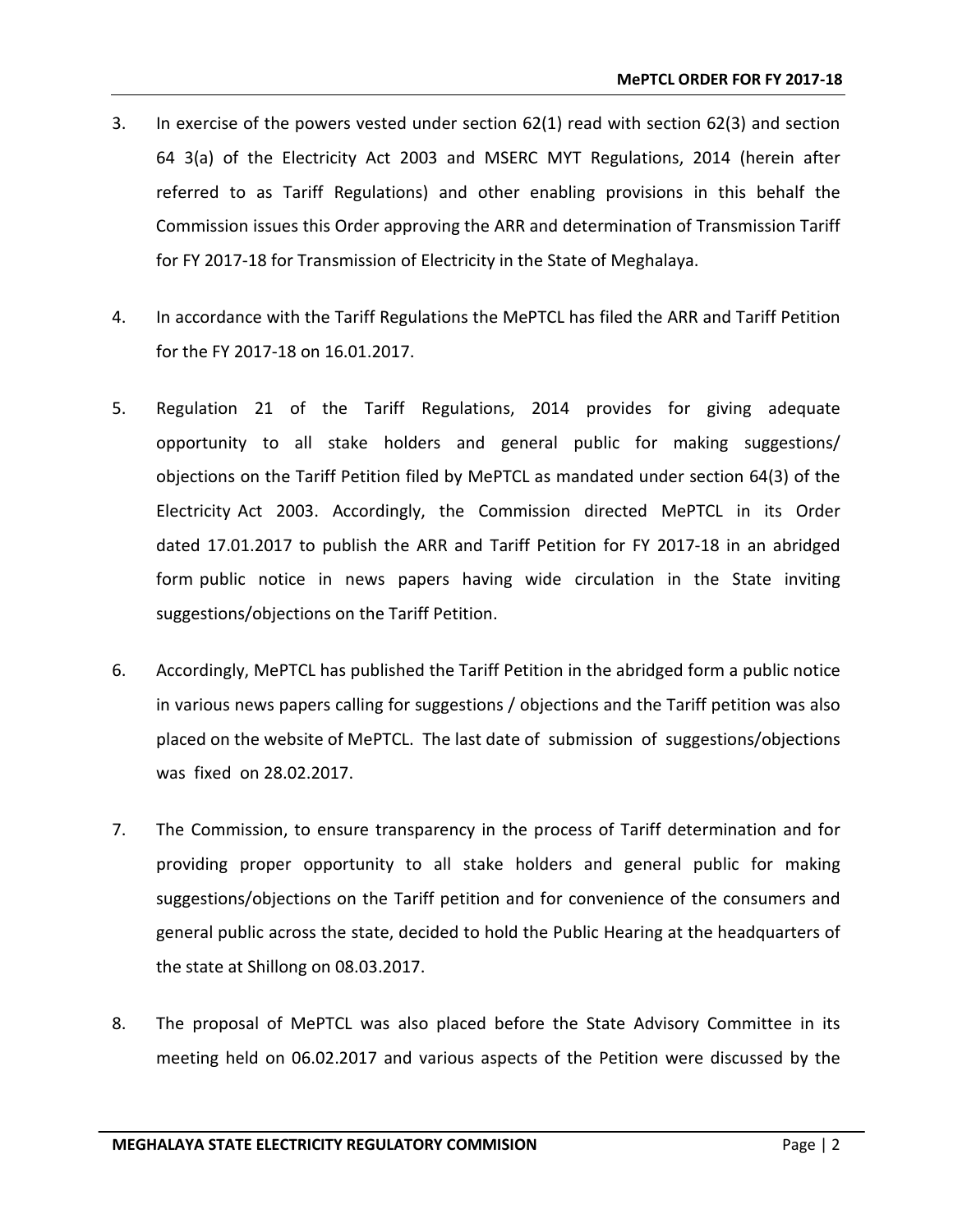Committee. The Commission has kept in mind the advise of the State Advisory Committee on the ARR and Tariff Petition of MePTCL for the FY 2017-18.

- 9. The Commission took into consideration the facts presented by the MePTCL in its Petition and subsequent filings, the suggestions/objections received from stakeholders, consumer organizations, general public and State Advisory Committee and also response of the MePTCL to those suggestions/objections.
- 10. The Commission after taking into consideration all the facts which came up during the public hearing and meeting of the State Advisory Committee, has approved the ARR and Transmission Tariff for FY 2017-18 as in **Chapters 5 and 6** of this order.
- 11. The Commission has reviewed the directives issued in the earlier Tariff Orders for FY 2010-11 to FY 2016-17 and noted that some of the directives are complied and some are partially attended. The Commission has dropped the directives which are complied with and the remaining directives are consolidated and fresh directives are added as in **Chapter 7.**

The MePTCL should ensure implementation of this order from the effective date after issuance of a public notice, in such a form which is clearly visible in the front page of two daily newspapers having wide circulation in the state within a week and compliance of the same shall be submitted to the Commission by the MePTCL.

**This order shall be effective from 1st April, 2017 and shall remain in force till 31st March, 2018 or till the next Tariff Order is issued by the Commission.**

> **(WMS Pariat) Chairman**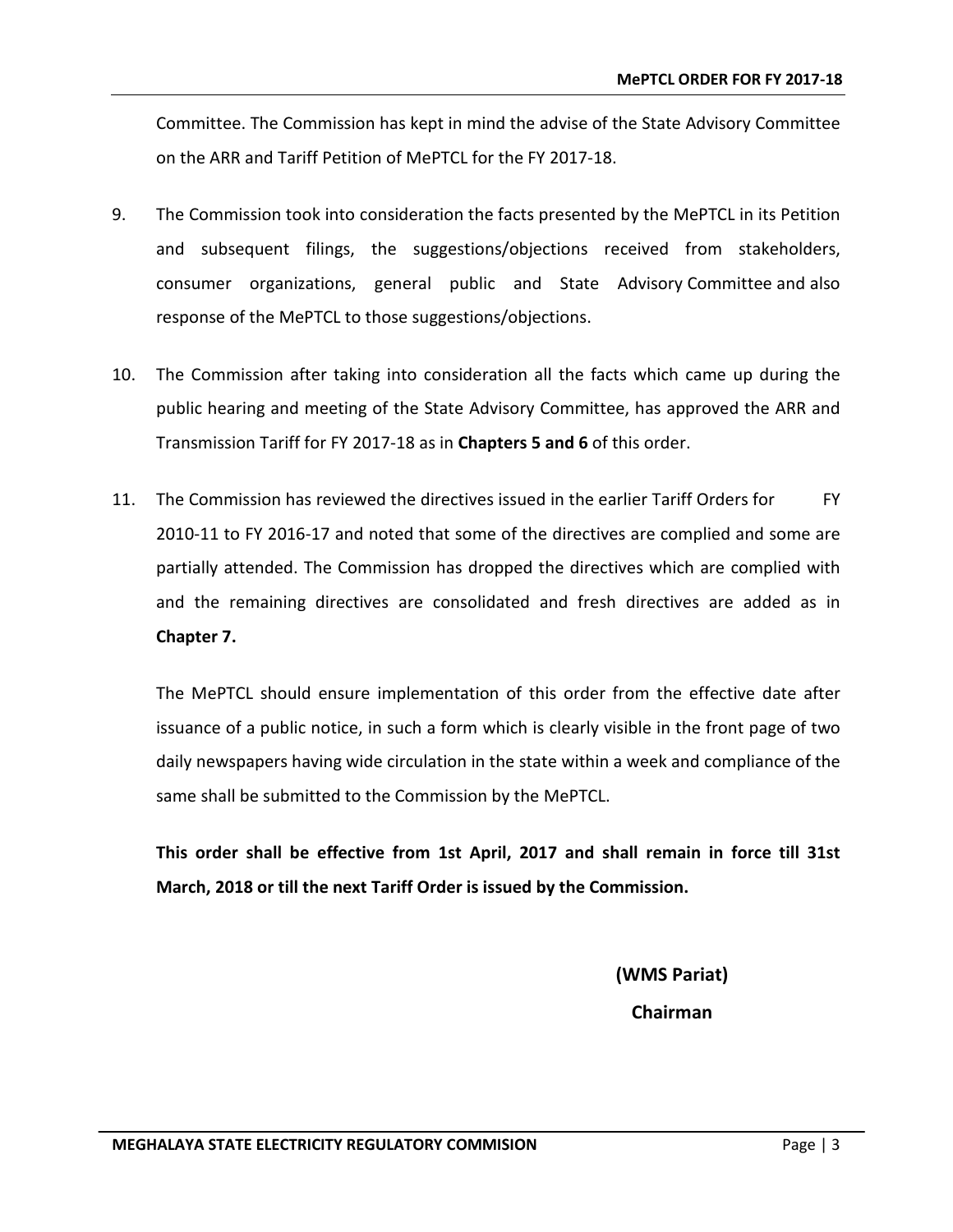# **1. Introduction**

## <span id="page-9-1"></span><span id="page-9-0"></span>**1.1 Background**

The Meghalaya Power Transmission Corporation Limited (here after referred to as MePTCL or Petitioner) has filed its Petition on 16.01.2017 under section 62 of the Electricity Act 2003, read with Meghalaya State Electricity Regulatory Commission (MYT) Regulations, 2014 for determination of Aggregate Revenue Requirement and determination of Transmission Tariff for FY 2017-18.

The Commission has admitted the Petition on 17.01.2017.

## <span id="page-9-2"></span>**1.2 Meghalaya Power Transmission Corporation Limited**

The Government of Meghalaya unbundled and restructured the Meghalaya State Electricity Board with effect from 31st March, 2010 into the Generation, Transmission and Distribution businesses. The erstwhile Meghalaya State Electricity Board was restructured into four successor entities, viz.

Generation: Meghalaya Power Generation Corporation Ltd (MePGCL) Transmission: Meghalaya Power Transmission Corporation Ltd (MePTCL) Distribution: Meghalaya Power Distribution Corporation Ltd (MePDCL) Meghalaya Energy Corporation Limited (MeECL) a holding company.

The Government of Meghalaya notified on 29th April, 2015 notifying the revised statement of assets and liabilities as on 1st April, 2012 to be vested in Meghalaya Transmission Corporation Limited.

The Meghalaya Power Transmission Corporation Limited (MePTCL) was incorporated with effect from 01.04.2013 and entrusted with the transmission business in the State of Meghalaya.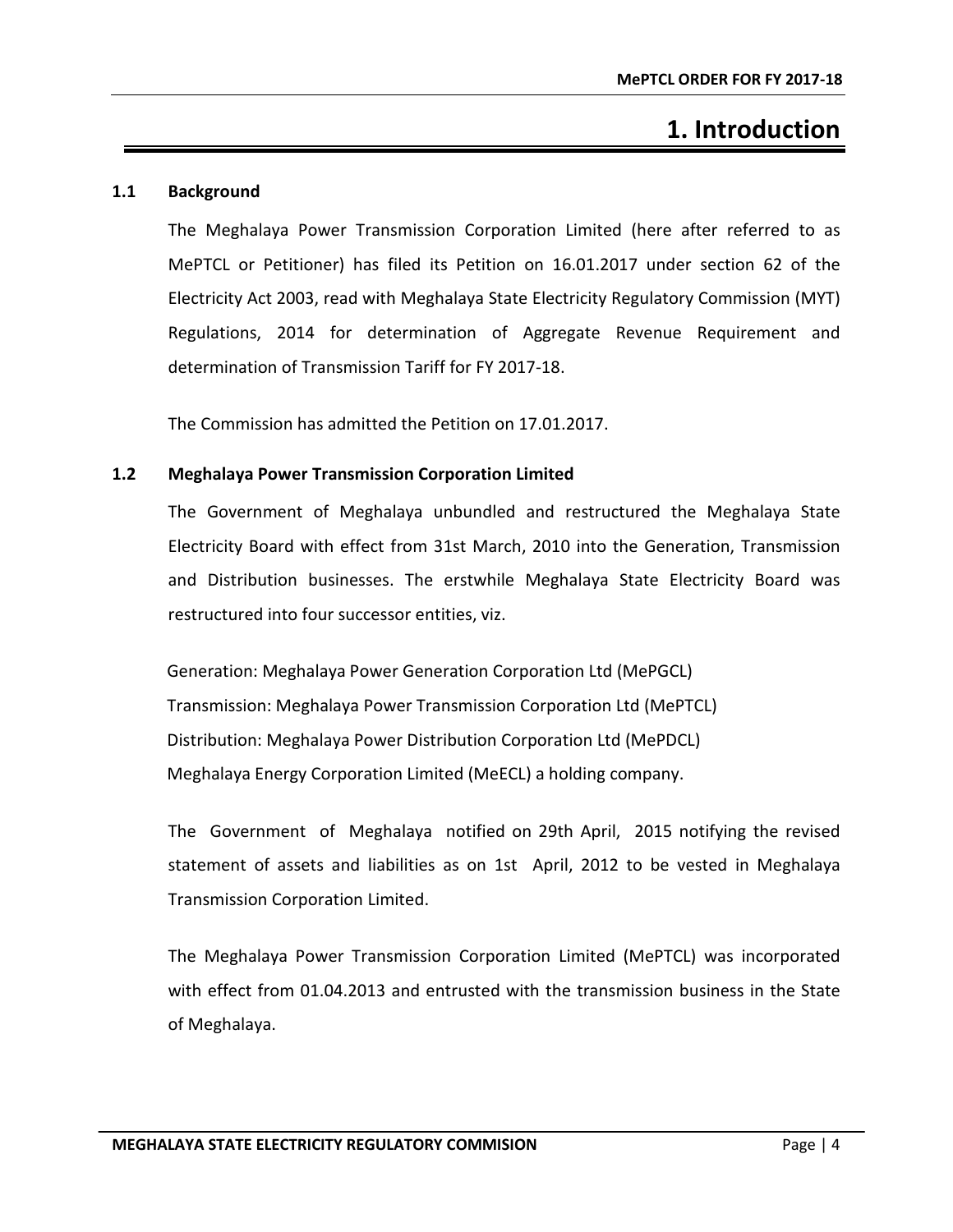## <span id="page-10-0"></span>**1.3 Meghalaya State Electricity Regulatory Commission**

Meghalaya State Electricity Regulatory Commission (here in after referred to as "MSERC" or the Commission) is an independent statutory body constituted under the provisions of the Electricity Regulatory Commission (ERC) Act, 1998, read with Electricity Act (E.A.), 2003. The Commission is vested with the authority of regulating the power sector in the state, inter alia, including determination of tariff for all categories of electricity consumers.

## <span id="page-10-1"></span>**1.4 Commission's Order for the MYT Period FY 2015-16 to FY 2017-18**

MePTCL filed its petition under Multi-year tariff framework for the FY 2015-16 to FY 2017-18 on 02.01.2015, in accordance with the Meghalaya State Electricity Regulatory Commission (Multi Year Tariff Framework) Regulations, 2014, notified by MSERC. The Commission approved the ARR for the MYT period FY 2015-16 to FY 2017- 18 in the Order dated 30.03.2015.

## <span id="page-10-2"></span>**1.5 Admission of the current Petition and Public hearing process**

The MePTCL has submitted on 16.01.2017 the Petition for True up for FY 2014-15 and Provisional True up for 2015-16, Mid-term Review of  $1<sup>st</sup>$  MYT order for FY 2015-16 to FY 2017-18 and determination of Aggregate Revenue Requirement and determination of tariff for FY 2017-18. The Commission had taken up the technical validation of the Petition and admitted the Petition on 17.01.2017.

In accordance with section 64 of the Electricity Act, 2003, the Commission directed the MePTCL to publish the application in an abridged form to ensure public participation. The public notice, inviting objections/suggestions from its stakeholders on the ARR Petition filed by it was published in the following news papers on the dates noted against each.

| Sl. No | Name of paper         | Language | <b>Date of Publication</b>                    |
|--------|-----------------------|----------|-----------------------------------------------|
|        | <b>Shillong Times</b> | English  | $25^{th}$ & 27 <sup>th</sup> of January, 2017 |
|        | U Mawphor             | Khasi    | $25^{th}$ & 28 <sup>h</sup> of January, 2017  |
|        | Rymphang              | Khasi    | $25^{th}$ & $28^{th}$ of January, 2017        |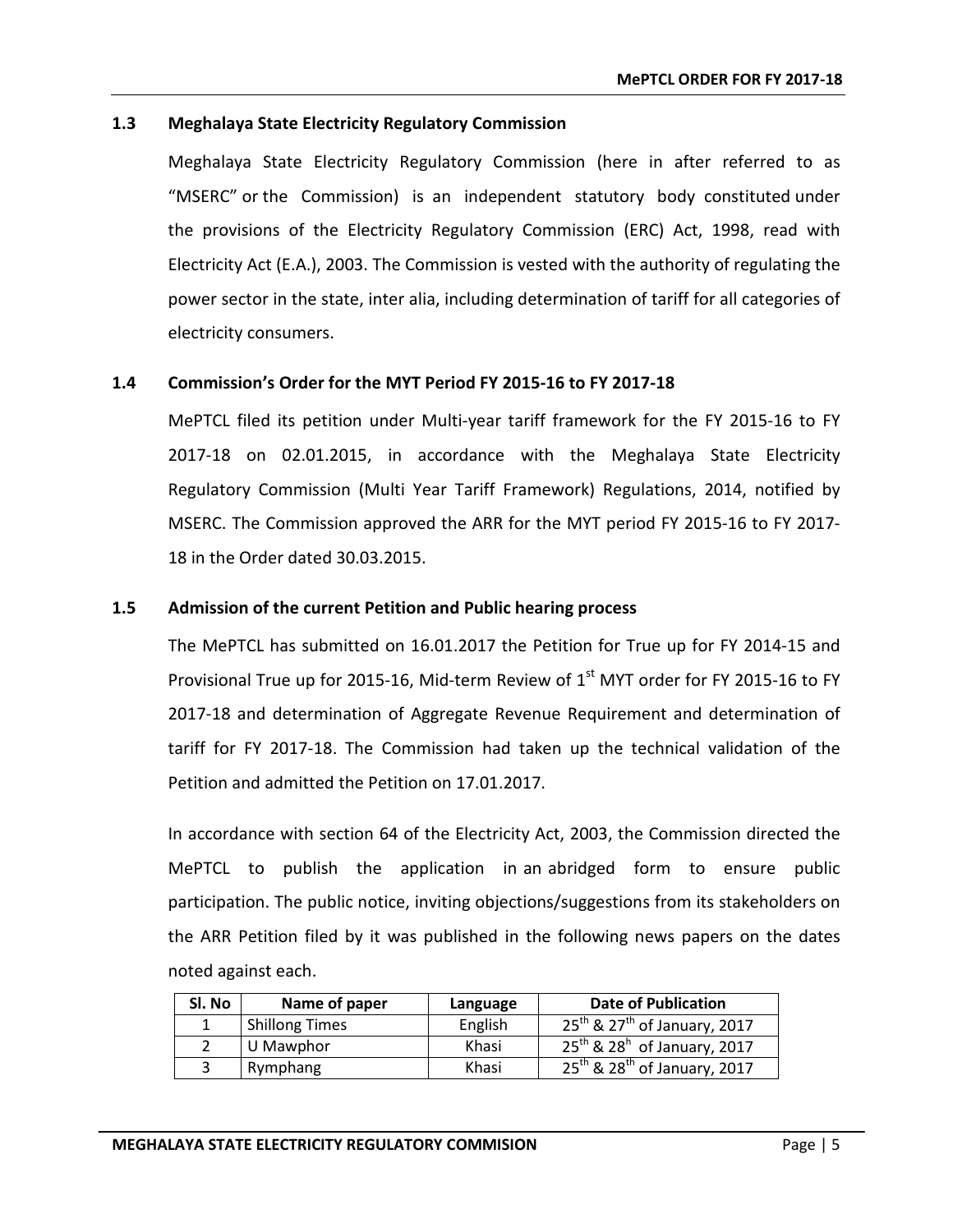The Petitioner has also placed the public notice and the Petition on the website [\(www.meecl.nic.in\)](http://www.meecl.nic.in) inviting objections and suggestions on its Petition. The interested parties/stakeholders were asked to file their objections/suggestions on the Petition on or before 28.02.2017. MePTCL/Commission received some objections/suggestions from Consumers/consumer organizations. The Commission considered the objections/ suggestions received and fixed the date for public hearing on MePTCL's petition to be held on 08.03.2017. Communication was also sent to the objectors to take part in the public hearing process for presenting their views in person before the Commission. The Public hearing was conducted at the Commission's office in Shillong as scheduled. The Commission also held meeting with State Advisory Committee on 06.02.2017. The proceedings of the meeting are given in Annexure I.

The names of consumers/consumer organizations those who filed their objections and the names of the objectors who participated in the Public Hearing for presenting their objections are given in Annexure II.

A short note on the main issues raised by the objectors in the written submissions and also in the public hearing along with response of MePTCL and the Commission's views on the response are briefly given in chapter-3 of this Order.

## <span id="page-11-0"></span>**1.6 Approach of the Commission for True up for FY 2014-15 and Provisional True up for FY 2015-16, Mid-term Review of 1st MYT Order for FY 2015-16 to FY 2017-18 and determination of ARR and Tariff for FY 2017-18**

The MePTCL has submitted the petition for Transmission on 16.01.2017 seeking adjustment of revenue gap as per the revised expenses claimed with reference to the audited financial statement by statutory auditor M/s A. Paul & Co. for FY 2014-15.

The MePTCL has also submitted and requested the Commission to pass appropriate Order for true up of the business for the FY 2015-16 in the same petition dated 16.01.2017.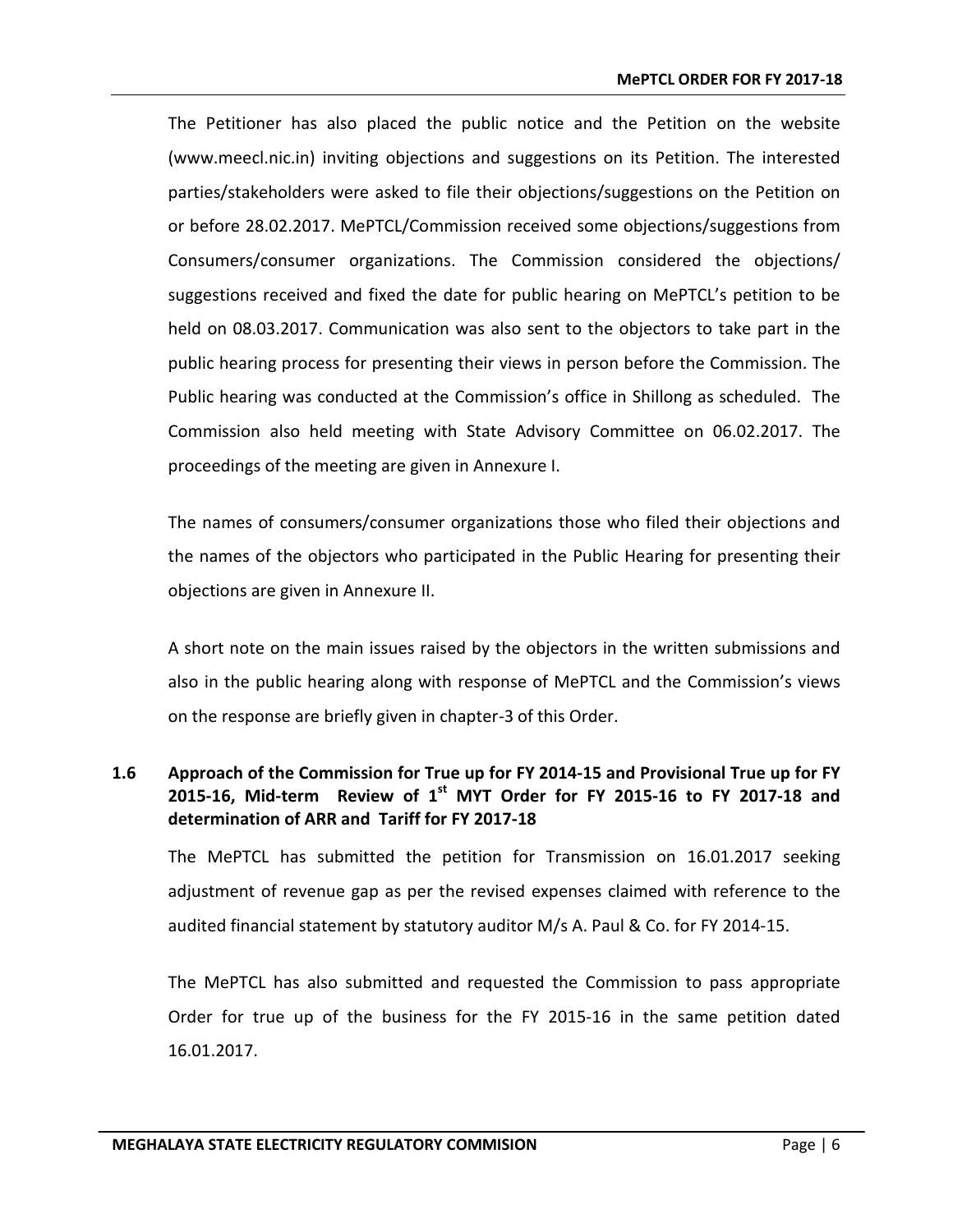The Commission in compliance of APTEL judgment in Op. No. 1 of 11.11.2011 had considered the petition of licensee and asked the licensee to submit the audited financial statements. The licensee MePTCL has not submitted C &AG audit report for the FY 2014-15 along with the statutory auditor's report of MePTCL for the FY 2014-15.

The Licensee has filed petition seeking true up of their business for FY 2014-15 and provisional true up of FY 2015-16 and Mid-term Review of 1st MYT order for FY 2015-16 to FY 2017-18 and also for determination of ARR and tariff for the FY 2017-18 on 16.01.2017.

The Commission has admitted the petition after calling for further information/ data gaps admitted the petitions on 17.01.2017 to ensure issue of tariff orders on time. The Commission, in pursuance of Hon'ble APTEL's judgment in OP No. 1 of 11.11.2011 vide para 65(ii), admitted the petition of the licensee to ensure orders on determination of ARR and tariff for FY 2017-18 and passed before 01.04.2017 as per the Tariff Regulations.

The Commission directs that the true up exercise without the C&AG audit report shall be interim (provisional) arrangement only subject to readjustment of revenue gap/surplus after filing of the another petition along with C&AG reports by MePTCL.

## **Mid-Term Review**

as per the Regulation 4 (2) (a to c), Mid-Term Review of the Business plan shall be sought by the Licensee through an application filed three (3) months prior to the filing of petition for truing up of second year of the Control Period (2016-17) and the tariff determination for the third year of the control period. In this instant case, the Licensee has not filed the Petition within 3 months and hence, Mid-Term Review is not considered, Provisional Review for FY 2015-16 was also not considered due to non submission audited accounts.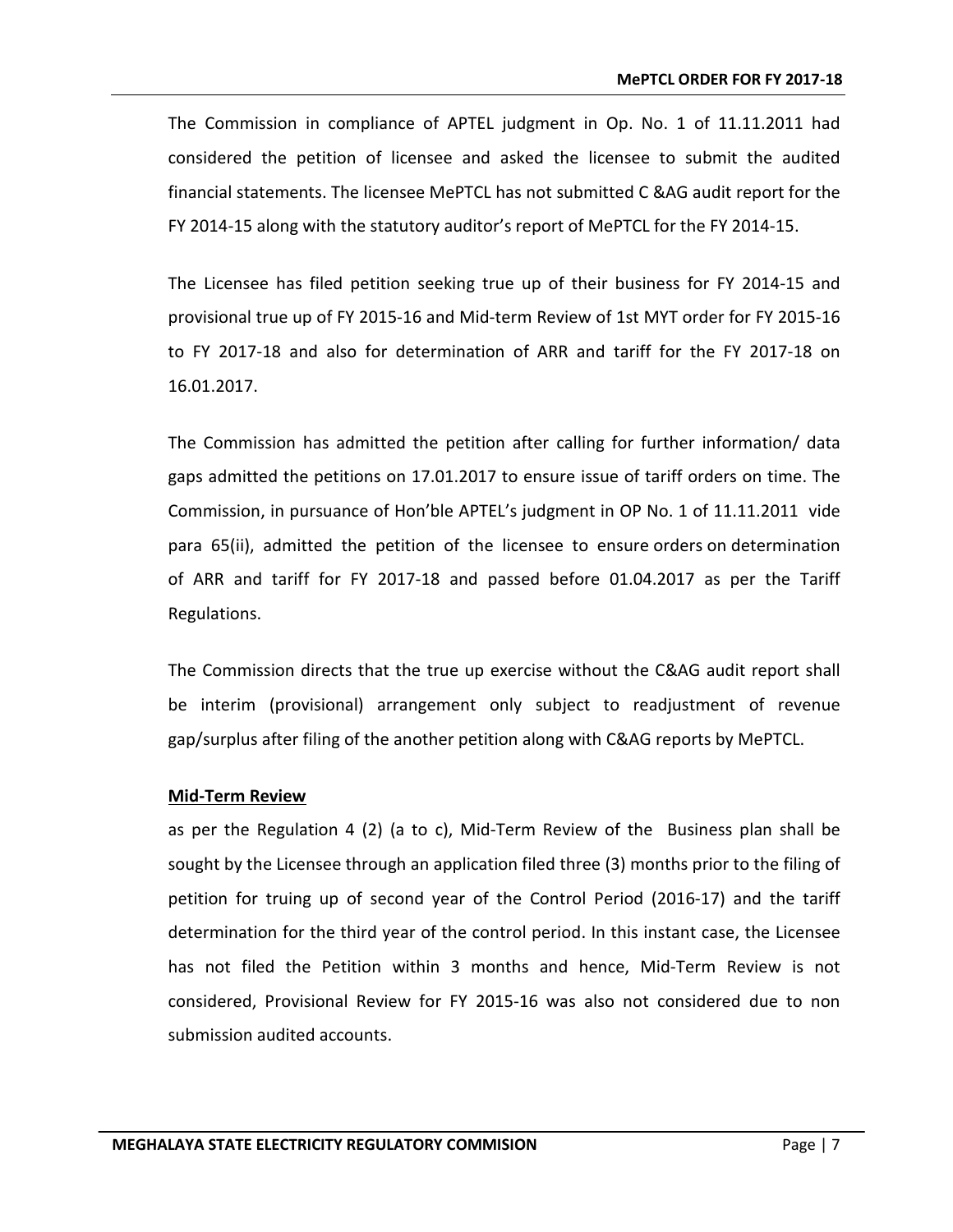## **Return on Equity**

The Government of Meghalaya has communicated revised and fourth amendment allocating the assets and liabilities among the unbundled utilities vide orders dated 29.04.2015. The generation, transmission and distribution corporations shall adopt those allocations in the respective corporations books for claiming of return on equity in accordance with the Regulations and judgment made by Hon'ble APTEL in similar matters. Till the process is completed for allocation of equity, the return on equity shall be computed for arriving at the ARR and tariff.

## **Capital cost**

The Commission considers opening GFA of MePTCL as per the balance sheet and depreciation is allowed after deducting grants and contributions as per the Regulations after prudence check.

## **Interest and Finance charges**

The Commission has considered loans borrowed for capital works and interest charges allowed on average rate of total outstanding loans for arriving at the ARR.

#### **Prior period expenses**

The Commission observed that the claim of the utility is not supported with relevant records with reference to period to which the expense relates to, and accordingly, communicated to the licensee to comply with the gaps and file the details.

## **Open Access**

The Commission opines that the utilities shall not encourage open access and issue NOC where open access charges have become legitimate receivable from such consumers and are pending against them. The Commission is of the view that Open Access process should be reviewed by the Licensee and appropriate suggestions may be made to the Commission. The Commission shall take into account and make such amendment in the Regulations as considered appropriate, in accordance with the law in the present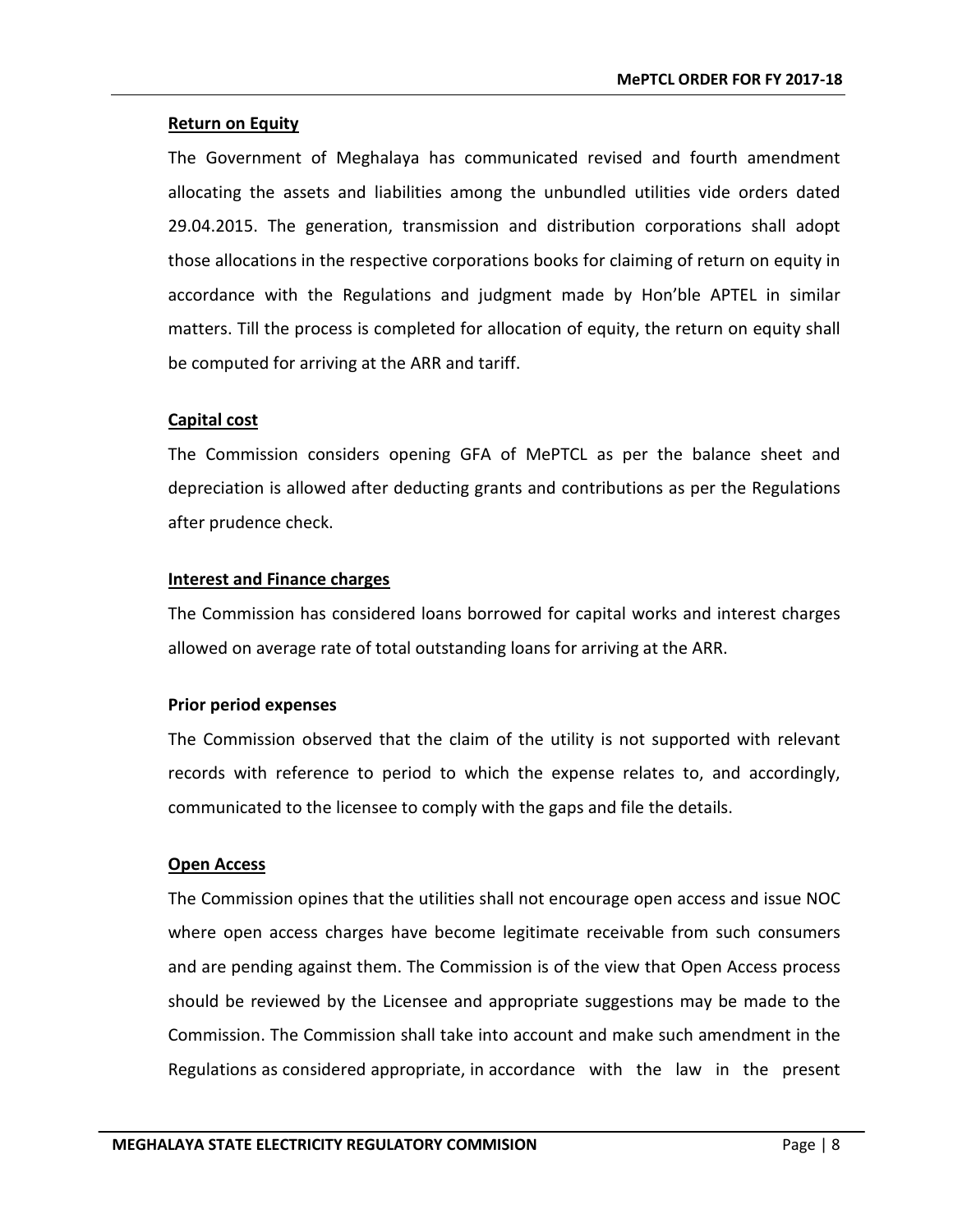circumstances. Similarly, the availability of the network capacity shall be ensured, so as not to deprive the existing consumers on the network. The Commission advises the corporation to go for a detailed study and submit its petition for issue of any improvements in the current process.

## **ARR and Tariff**

The Commission keeping in view the interest of consumers/stakeholders after prudence check has considered the ARR for true up for FY 2013-14 & FY 2014-15 and determination of tariff for FY 2017-18. The Commission allows admissible claim while ensuring sustainable operations by the utilities as per the Regulations, approved the tariff order for FY 2017-18. The sustainability of the utility is important so as to serve its consumers by supplying 24x7at affordable rates.

## **Conclusion**

The Commission is of the view that truing up exercise is a regular process and need to be done every year along with the Tariff filing of the next year with audited accounts. The Commission is constrained in attempting the truing up in the absence of audited financial statements.

## <span id="page-14-0"></span>**1.7 Contents of the Order**

This Order contains Seven (7) chapters as below:

Chapter 1: Introduction Chapter 2: Summary of true up of FY 2014-15, FY 2015-16 and ARR & Transmission Tariff for FY 2017-18 Chapter 3: Public hearing process Chapter 4: True up for FY 2014-15 Chapter 5: ARR and determination of transmission Tariff for FY 2017-18 Chapter 6: Open Access Transmission Charges Chapter 7: Directives.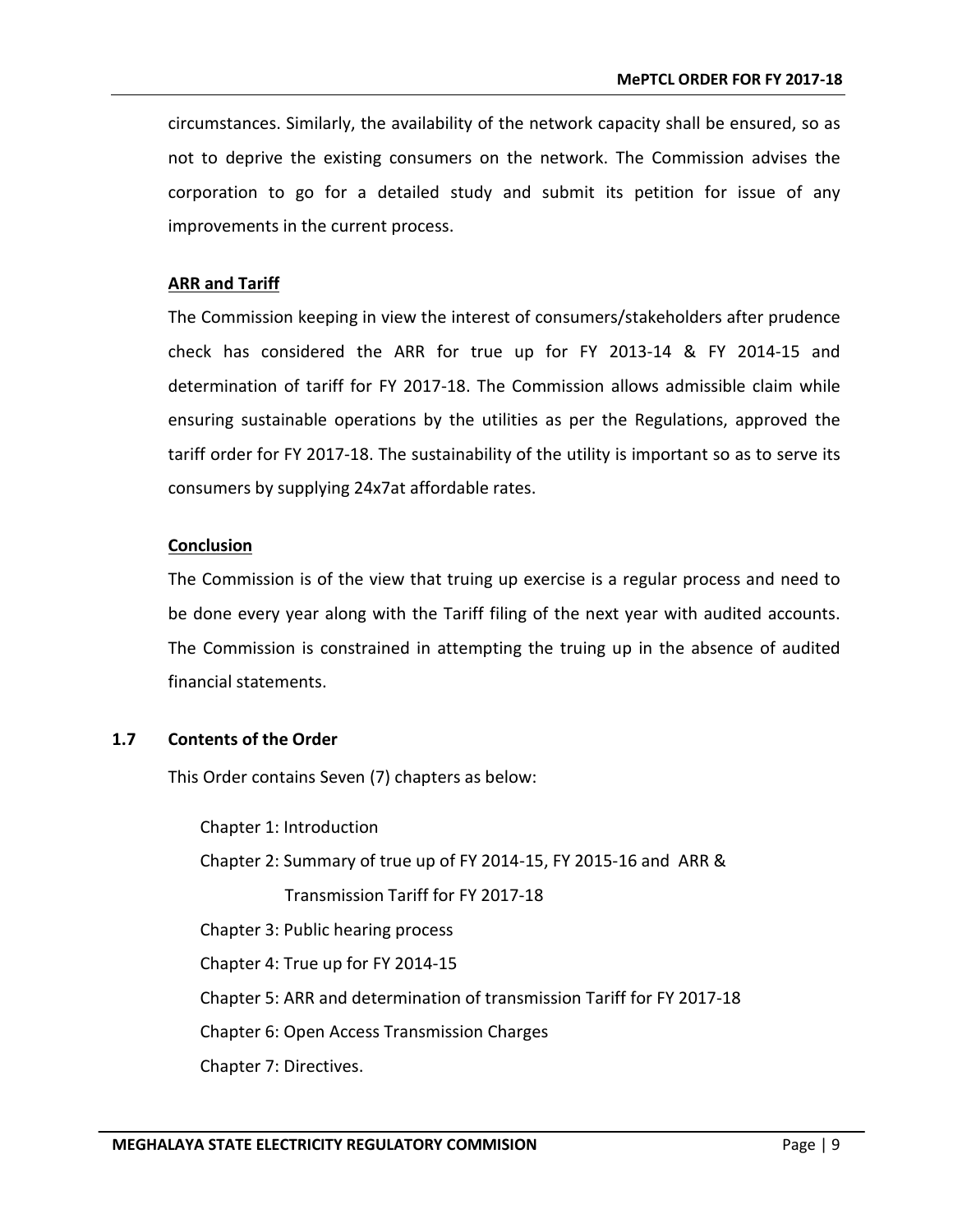# **2. Summary of True up of FY 2014-15, FY 2015-16 and Transmission Tariff for FY 2017-18**

## <span id="page-15-1"></span><span id="page-15-0"></span>**2.1 True up for FY 2013-14**

MePTCL has projected gap of Rs. 54.46 Crore in FY 2013-14 as against the Commission's approved ARR. The details of the ARR are being discussed in chapter 4 of this Order.

## <span id="page-15-2"></span>**2.2 True up for FY 2014-15**

MePTCL has projected gap of Rs. 53.95 Crore in FY 2014-15 as against the Commission's approved ARR. The Petitioner has submitted the audited accounts and proposed provisional True-up of FY 2015-16. The details of the ARR are discussed in Chapter 5 of this Order.

## <span id="page-15-3"></span>**2.3 Aggregate Revenue Requirement (ARR) for FY 2017-18**

The Meghalaya Power Transmission Corporation Limited (MePTCL) has submitted the Petition on 16.01.2017 seeking approval for true up for FY 2014-15, Provisional True up for FY 2015-16 and Aggregate Revenue Requirement FY 2017-18 and Determination of Transmission Tariff for FY 2017-18. The MePTCL has projected the revenue requirement for FY 2017-18 as under:

<span id="page-15-4"></span>

| Sl. No        | <b>Particulars</b>                    | FY 2017-18 |
|---------------|---------------------------------------|------------|
| 1             | Return on Equity (RoE)                | 85.59      |
| $\mathcal{P}$ | Interest on Loan capital              | 12.24      |
| 3             | <b>Operation and Maintenance</b>      | 71.89      |
| 4             | <b>Interest on Working Capital</b>    | 7.00       |
| 5             | Depreciation as may be allowed        | 29.51      |
| 6             | Taxes on Income                       | 18.27      |
| 7             | Annual License Fee                    |            |
| 8             | <b>SLDC Charges</b>                   | 1.87       |
| 9             | <b>Total ARR</b>                      | 226.36     |
| 10            | Less: SLDC ARR                        | 3.73       |
| 11            | Less: Other Income                    | 3.12       |
|               | <b>Net Annual Revenue Requirement</b> | 219.51     |

**Table 2.1: Annual Transmission Charges for FY 2017-18 (Rs. Crore)**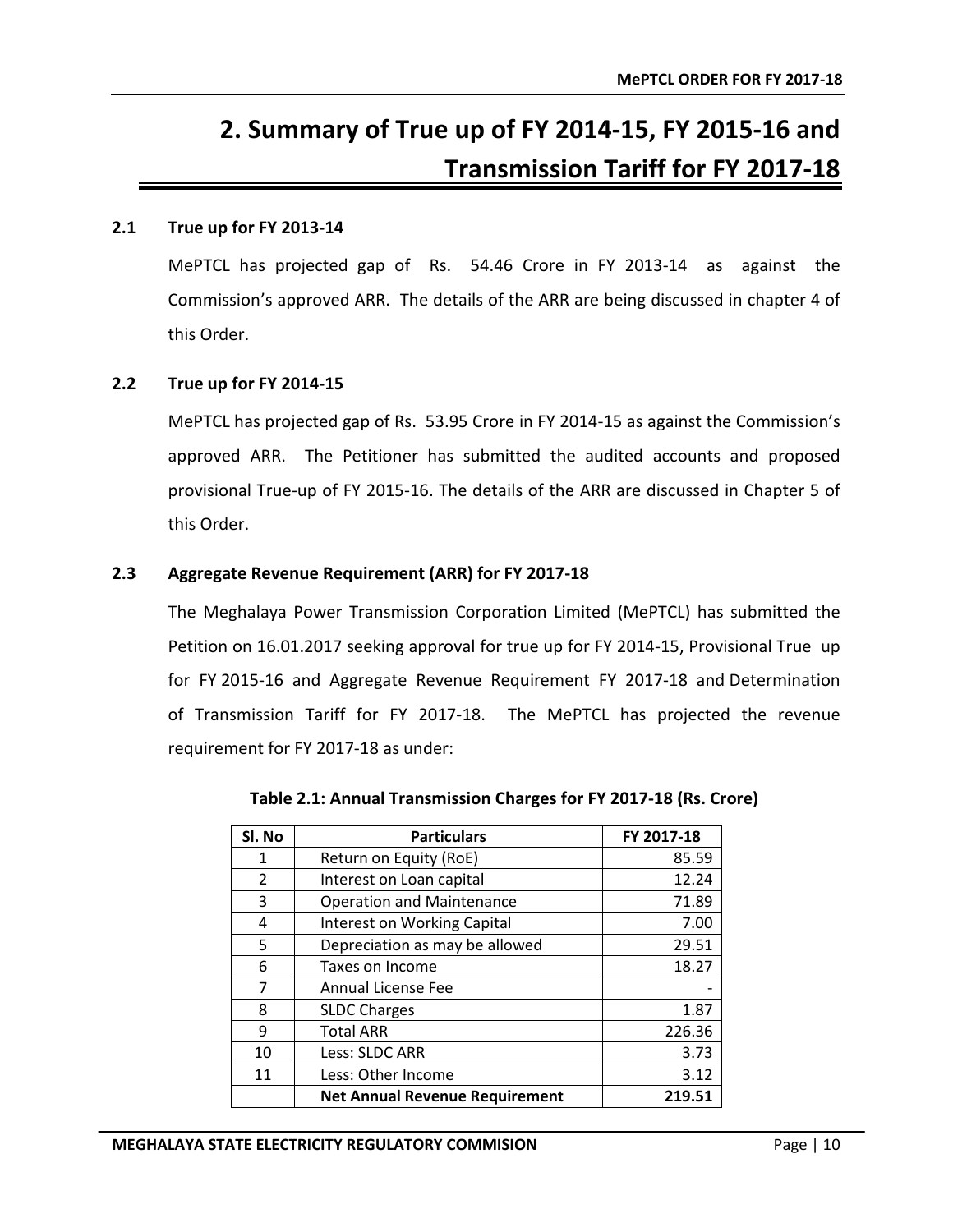## <span id="page-16-0"></span>**2.4 Revised ARR for FY 2017-18 and transmission charges for FY 2017-18**

The Petitioner has submitted the Revised ARR for FY 2017-18 as given in the Table below:

## **Table 2.2: Revised ARR for FY 2017-18 and transmission charges for FY 2017-18 (Rs. Crore)**

<span id="page-16-1"></span>

| SI. No         | <b>Particulars</b>                                                                                     | FY 2017-18 |
|----------------|--------------------------------------------------------------------------------------------------------|------------|
| $\mathbf{1}$   | Projected ARR for FY 2017-18                                                                           | 219.51     |
| $\overline{2}$ | Gap Carried forward for True up of FY 2013-14 and FY<br>2014-15 and Provisional True up for FY 2015-16 | 137.33     |
| 3              | Revised ARR for FY 2017-18                                                                             | 356.84     |

**The Petitioner has prayed the Commission to pass appropriate orders on the following:**

- Approval of Net ARR amounting to Rs. 356.84 Crore for FY 2017-18 as proposed in this Petition.
- To pass such orders, as Hon'ble Commission may deem fit and proper and necessary in view of the facts and circumstances of the case.
- To condone any inadvertent omissions, errors & shortcomings and permit the applicant to add/change/modify/alter this filing and make further submissions as required.

<span id="page-16-2"></span>

| SI. No.       | <b>Particulars</b>                 | Unit      | <b>Proposed for</b><br>FY 2017-18 |
|---------------|------------------------------------|-----------|-----------------------------------|
| 1             | <b>Annual Transmission Charges</b> | Rs. Crore | 356.84                            |
| $\mathcal{P}$ | <b>Total MW allocation</b>         | <b>MW</b> | 693.57                            |
| 3             | <b>Transmission Tariff</b>         | Rs/MW/day | 14095.00                          |
| 4             | <b>Energy Transmitted</b>          | <b>MW</b> | 2324.82                           |
|               | <b>Transmission Tariff</b>         | Paise/kWh | 153                               |

**Table 2.3: Revised Open Access charges for FY 2017-18**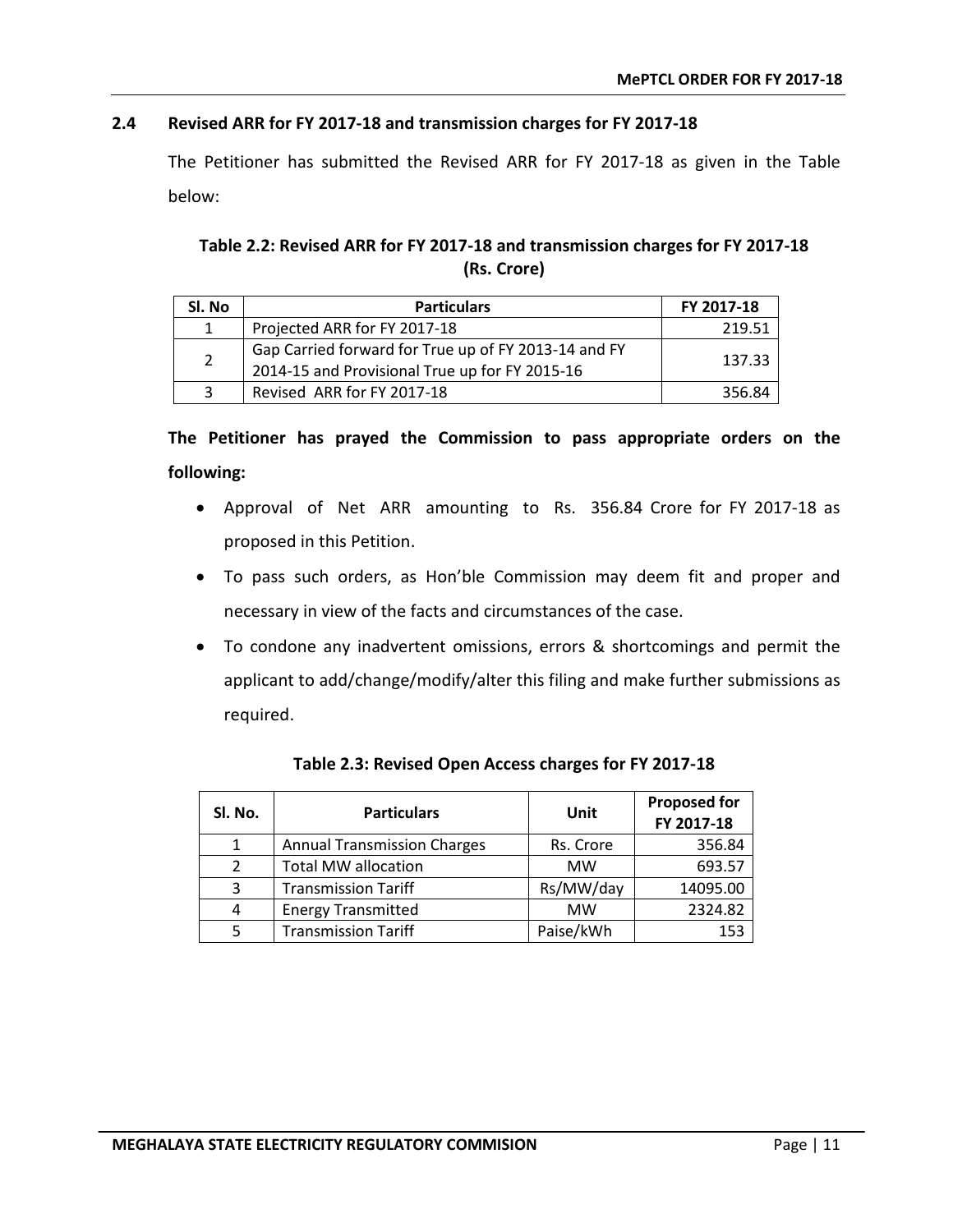# **3. Public Hearing Process**

# <span id="page-17-1"></span><span id="page-17-0"></span>**3.1 Objections of Stakeholders, Response of the Licensee and the Commission's Views**

## **Objector: M/s. Byrnihat Industries Association**

## **Objection : High Transmission Charges**

The objector is paying high amount of transmission charges to MePTCL every year for procurement of power through open access at its own cost. The steep increase of open access charges & transmission charges every year has put the objector in difficulty to sell its products. The objector is forced to utilize its full production Capacity.

It is pertinent to mention that electricity is available at very competitive rate of Rs.2.50/kWh in the open market. The low utilization of capacity has resulted in a higher production cost of the end products which are not marketable in present competitive environment.

## **Response of MePTCL**

Transmission charges are levied on the Open Access consumers as per the approved ARR for usage of the transmission network after prudence check and as per Tariff Regulations. Such charges are to meet its expenditure incurred in setting up and maintaining the network and for ensuring reliable power supply to the consumers.

#### **Commission's View**

The commissioner agrees with the response of the petitioner and the views expressed by the objector are noted.

## **Objection : Higher Open Access & Transmission Charges**

The Hon'ble Commission has approved transmission charges & open access charges in Meghalaya at Rs.0.75/kWh & Rs.1.90/kWh respectively for the EHT category during the financial year in 2016-17. The effective cost to the open access consumers comes after transmission losses are as under: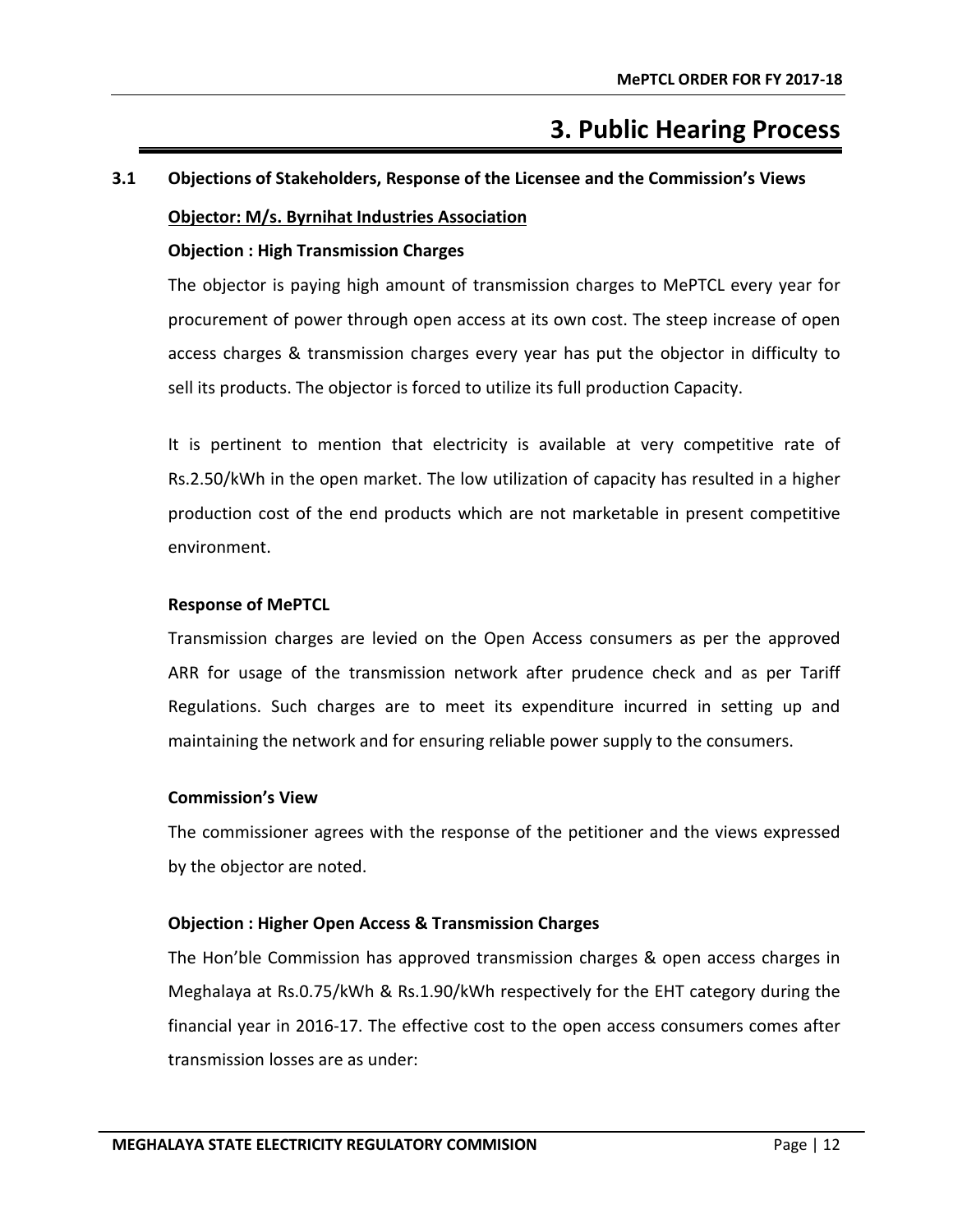$(Rs.0.75 + Rs.1.90) / (1-4%) = Rs.2.76 / kWh$ 

Thus, it can be observed that open access & transmission charges together are even higher. Due to this, competition in procuring and selling power through open access has been eliminated.

## **Response of MePTCL**

The total charges paid by an industrial consumer while buying power under open access is Rs. 5.26/unit (i.e. 2.76 /kWh being open access charges and Rs. 2.5/Unit being cost of power in exchange). As against this, the approved retail supply tariff as per the last order of the Commission is Rs. 5.89/unit. As such, an open access industrial consumer is able to save more than 10% of the electricity cost by buying power under open access. As such, the continuation of the objection that open access has been eliminated is devoid of any merit. In fact, the consumer has the option of saving in electricity cost by sourcing power under open access. Moreover, the comparable rates of open access as well as retail supply tariff only justify the competitiveness of open access charges as well as the retail supply tariff.

## **Commission's View**

The commission agrees with the response of the petitioner.

## **Objection: Comparison of Transmission Charges in East and North Eastern States**

It is submitted that introducing competition in different segments of the electricity industry is one of the key features of the Electricity Act, 2003. This has also been mentioned in the National tariff Policy as a general approach to the tariff. The objector would like to provide information on transmission charges applicable across the east & north east states during FY 2016-17.

| <b>State Name</b>          | <b>Short Term Open Access Transmission Charges per unit</b> |
|----------------------------|-------------------------------------------------------------|
| Orissa                     | 6 paise per unit                                            |
| West Bengal                | 5 paise per unit                                            |
| Assam                      | 43 paise per unit                                           |
| <b>Manipur &amp;Mizorm</b> | 24 paise per unit                                           |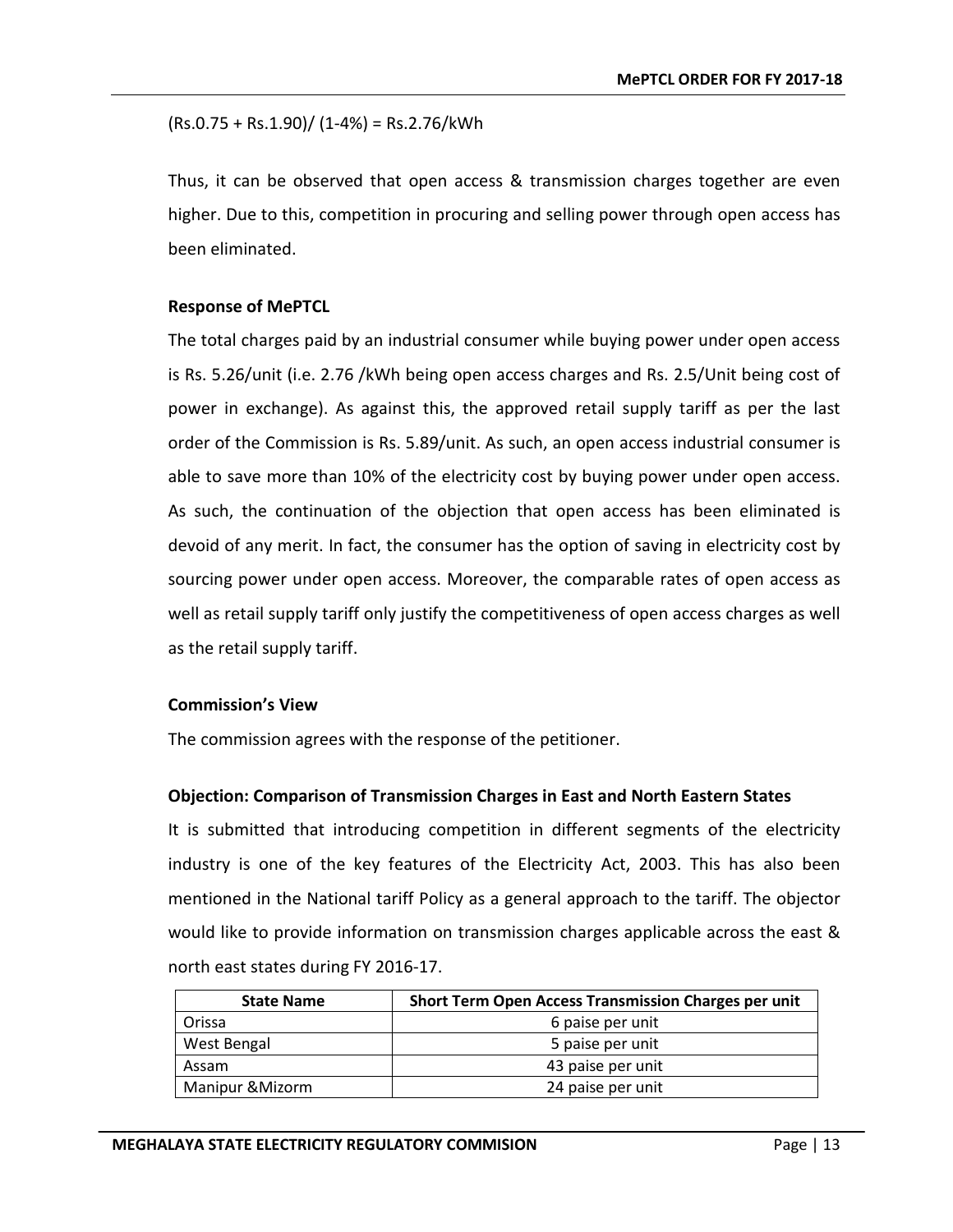The short term open access charges specified by objector are not based on facts and in fact, it is misleading. The methodology adopted by the Objector is not as per the broad objectives of Electricity Act and Tariff Policy or the methodology notified by the Commission. The correct representation of Short Tem open access charges should be in Rs/MW/Day.

| <b>States</b> | <b>STOA Charges (Rs/MW/Day)</b> |
|---------------|---------------------------------|
| Odisha        | 1500.00                         |
| Assam         | 10018.00                        |
| West Bengal   | 1361.45                         |
| Manipur       | 5511.00                         |
| Mizoram       | 4081.00                         |

Short Term Open Access Charges for different states can also be compared based on the cost of per Unit Energy Handled.

| <b>States</b> | <b>STOA Charges (Paisa/Unit)</b> |
|---------------|----------------------------------|
| Odisha        | 25.00                            |
| Assam         | 69.00                            |
| West Bengal   | 19.60                            |
| Manipur       | 30.00                            |
| Mizoram       | 26.25                            |

Short Term Open Access Charges calculated as per the above procedure:

The methodology adopted by the Objector based on the assumption of 100% plant load factor is unrealistic. It is submitted that in some states, the regulations provide that the short term open access charges would be less than the long term open access charges. However, there is no such provision in Meghalaya and as such, the short term open access charges should not be compared with other states. In Meghalaya, there is no long term open access customer and further, the short term charges are anyways more competitive with respect to the approved tariff. As such, the short term open access charges are legitimate and in accordance with the broad objectives of Electricity Act and Tariff Policy.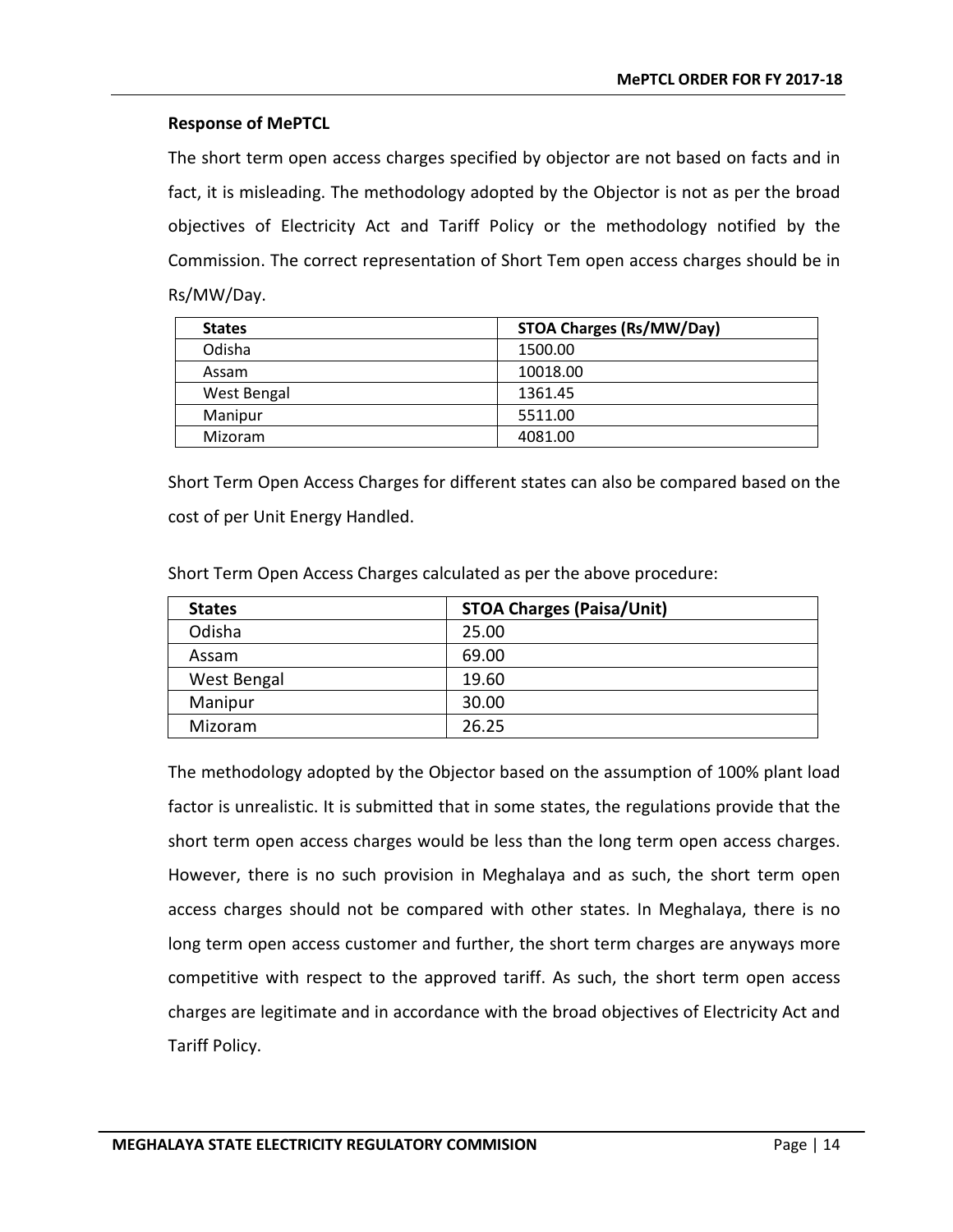#### **Commission's View**

The response of the MePTCL is noted.

## **Objection: Principles to Be Adopted For Truing Up Of FY 2014-15**

The MePTCL is seeking a true up for 2014-15 based on the audited statement of accounts. However, MePTCL is also required to produce the C & AG Report along with the audited statement of accounts without which any true-up will only be an interim approval. In view of the failure of MePTCL to put on record C& AG report, it is prayed that this Hon'ble Commission may not conduct any true-up as this will only be a duplication of effort and a review of which will be a wastage. Therefore, this Hon'ble Commission may instead direct MePTCL to submit the C&AG report in a time bound manner for true-up for FY 2014-15.

## **Response of MePTCL**

As per MSERC tariff regulations 2011, the audited accounts are required for truing up and CAG audit is not mandatory for truing up. MePTCL has already submitted its accounts audited by an independent statutory auditor in compliance with the provisions of Companies Act. Further, it is submitted that the CA&G Report for FY 2013-14 was published on 20 Jan 2017 and the same was sent to the Commission on 23 Jan 2017. It may be noted that MePTCL will furnish the CA&G Report for FY 2014-15 as soon as it is available. As such, if the truing up is delayed on account of CAG audit report, it may result in additional burden on consumers for passing through the legitimate cost on account of carrying cost of the gap.

#### **Commission's View**

The Commission agrees with the view of MePTCL.

## **Objection: Deviation for True-up from Original Tariff Order**

While truing-up for 2014-15, this Hon'ble Commission is requested to keep in mind the principles of law as laid down by the Hon'ble Appellate Tribunal for Electricity: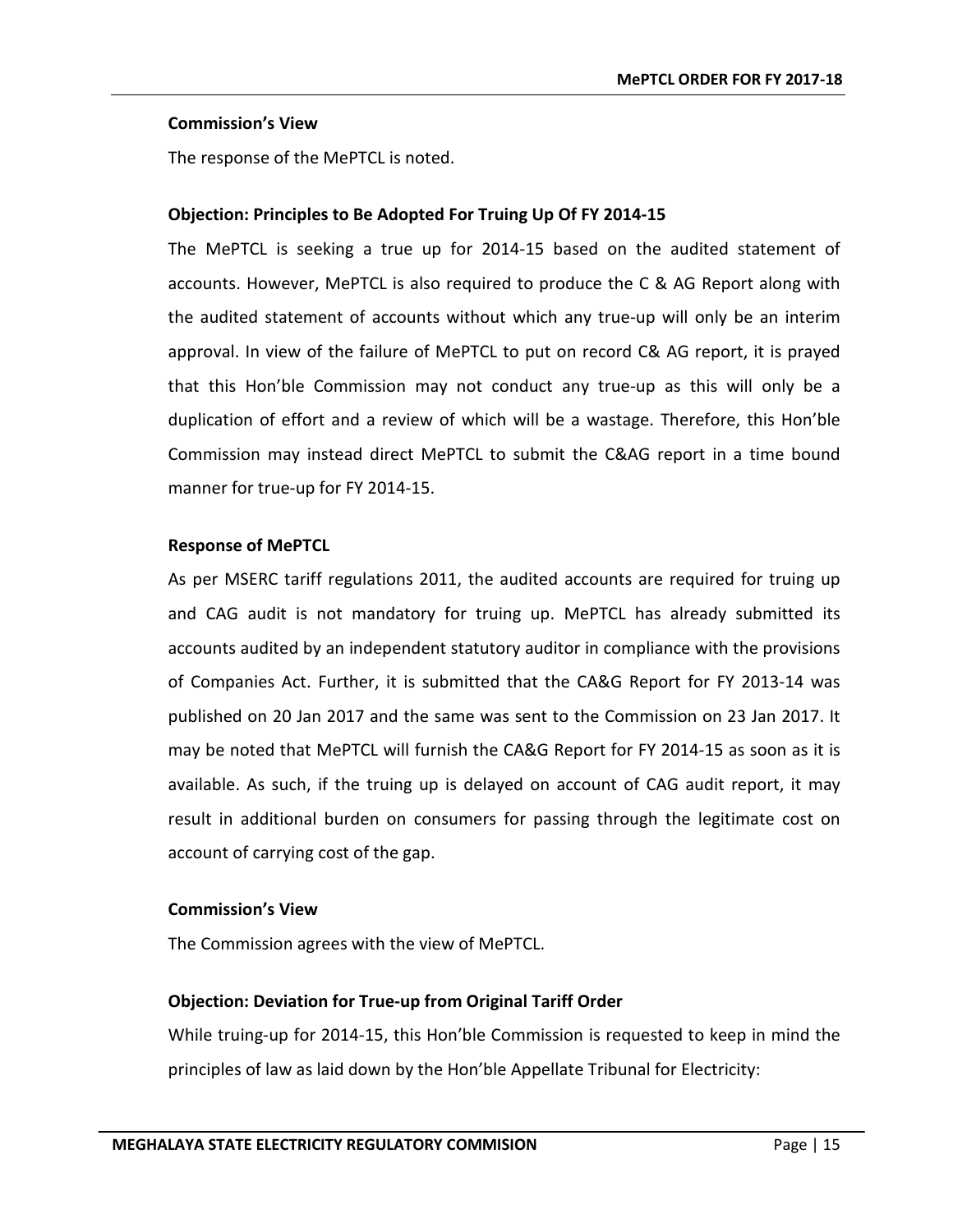MePTCL, while submitting the truing up petition, has given detailed justification for the actual expenditure incurred and revenue accrued as against the approved figures. Further, there is no deviation sought in the overall principles laid down in the previous tariff order nor any correction of error is sought.

## **Commission's View**

The true up is done as per the latest audited accounts with prudence check as per regulations.

## **Objection: Return on Equity**

MePTCL has claimed RoE, to the tune of Rs. 51.45 Crore against approved RoE of Rs. 9.43 Crore for the FY 2014-15.

On perusal of the Audited Annual Accounts of MePTCL, it is observed that though its authorised capital has increased from Rs. 100 Crore to Rs. 320 Crore during 2014-15, the subscribed equity capital is only Rs. 5 lakh. Further as per Note 3 of the Accounts, a amount of Rs. 357.61 Crore, pending for allotment as on 1.4.2014, has been increased to Rs. 377.31 Crore at the end of FY 2014-15. Thus, MePTCL has erroneously considered the 'Equity share pending for allotment' as its 'Subscribed/Paid-up capital' and has claimed RoE on the same. Further, Note 3.2 of the Accounts reveals that Equity shares amounting to Rs. 221.25 Crore have been issued to MeECL only on 27.5.2015. Therefore for 2014-15 only equity of Rs. 5 lakhs shall be considered by the Commission.

## **Response of MePTCL**

MePTCL has claimed return on equity as per the provisions of MSERC Tariff Regulations 2014 and MSERC Tariff Regulations 2011. The MSERC Regulations provide for allowing equity as appearing in the balance sheet/transfer scheme and also on equity in excess of 30% of the capital cost. The relevant provision of Meghalaya State Electricity Regulatory Commission (Multi Year Tariff) Regulations, 2014, is reproduced herein below: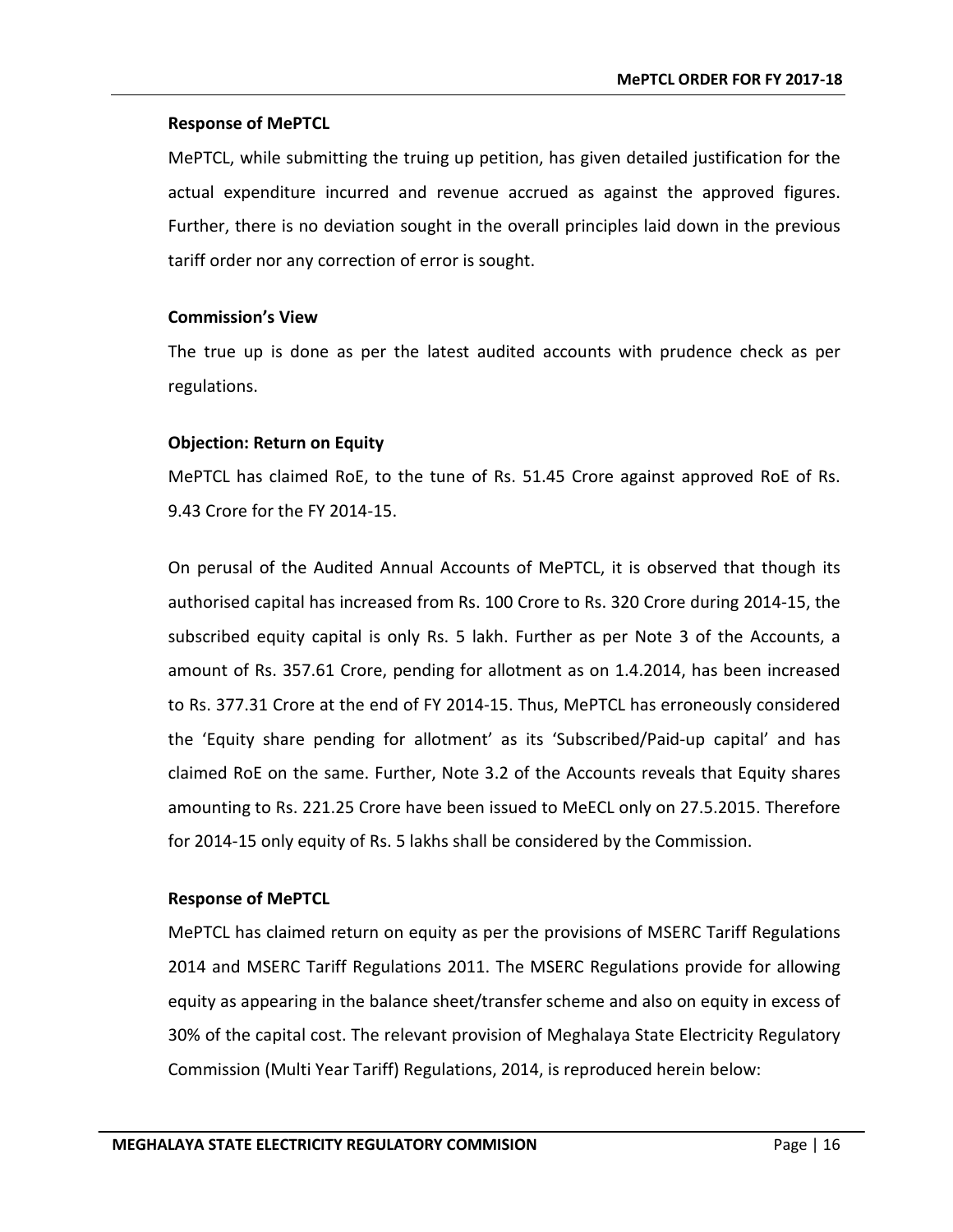## *"51. Debt-Equity Ratio*

*In the case of existing generating stations the debt equity ratio as per the Balance Sheet on the date of the Transfer notification will be the debt equity ratio for the first year of operation, subject to such modification as may be found necessary upon audit of the accounts if such Balance Sheet is not audited…"*

It may be noted that, for the first year of operation, the equity component appearing in the balance sheet as per the transfer scheme was considered for computation of Return on Equity and the Hon'ble Commission had approved only provisional values subject to correction after audited accounts are produced.

Since the equity outstanding pending allotment was as per the Transfer Scheme notification, the same has been claimed and the regulations provide for claiming return on funds received but not subscribed as share capital (premium/internal reserves). Further, MePTCL considered equity received from the State Government as equity and also utilized for capital expenditure and return should be calculated on the same. Further, the regulations do not restrict allowing of return on equity pending allotment.

As against this, the Commission had determined the Return on Equity for the 1st MYT Period for FY 2015-16 to FY 2017-18 (and also for previous years) on provisional basis as Rs 9.43 Crores based on the figures of equity available with MeSEB prior to unbundling. As per the order of the Commission dated 31st March 2016,

*"The Government of Meghalaya has communicated revised and fourth amendment allocating the assets and liabilities among the unbundled utilities vide orders dated 29.04.2015. The generation, transmission and distribution corporations shall adopt those allocations in the respective corporations' books for claiming of return on equity in accordance with the Regulations and judgment made by Hon'ble APTEL in similar matters. After the process of Government of Meghalaya allocation of equity, the return on equity shall be computed for arriving at the ARR and tariff."*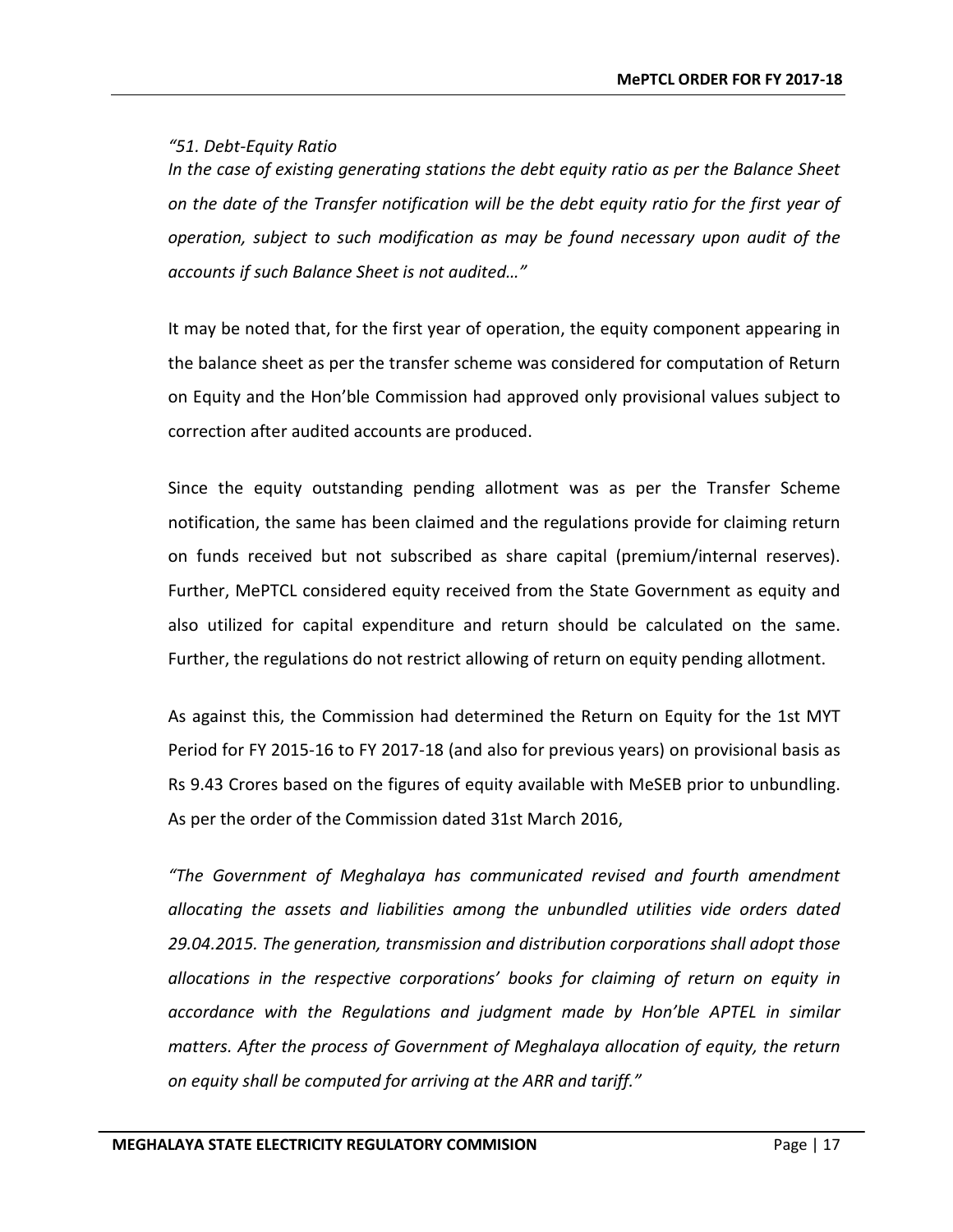As such, it is clear that the approved figures were provisional and subject to change based on actual allocation of equity as per the transfer scheme and adoption of allocation of equity in books of accounts.

The objection of BIA that additional RoE cannot be passed to the consumers appears repugnant by the fact that the equity amount claimed for RoE is actual as per the balance sheet of audited accounts.

## **Commission's View**

The return on equity is determined after prudence check and as per the APTEL Judgments in similar matters and Tariff Regulations.

## **Objection: Operation and Maintenance Expenses**

There are three components of Operation and Maintenance Expenses, as under:

- i. **Employee Expenses:** MePTCL has claimed actual expenses of Rs. 51.33 Crores as against the approved expenses of Rs. 46.19.
- ii. **Repair & Maintenance Expenses**: MePTCL has stated that it has incurred the actual expenses of Rs. 2.52 crores against approved Rs. 2.78 crores and requested for approval of the same.
- iii. **Administrative & General Expenses:** MePTCL, as against the approved expenses of Rs. 5.22 crores, has incurred the actual expenses of Rs. 5.419 crores and that this is due to increase in prevailing market rates and inflation rates which are beyond its control.

It is stated that no losses accrued due to failure to achieve normative parameters may be passed onto the consumers. Regulation 13.2 clearly says *that the licensee shall bear the entire loss on account of its failure to achieve the norms laid down by the Commission unless it can satisfy the Commission that such losses were incurred, for reasons which are well beyond its control.* 

#### **Response of MePTCL**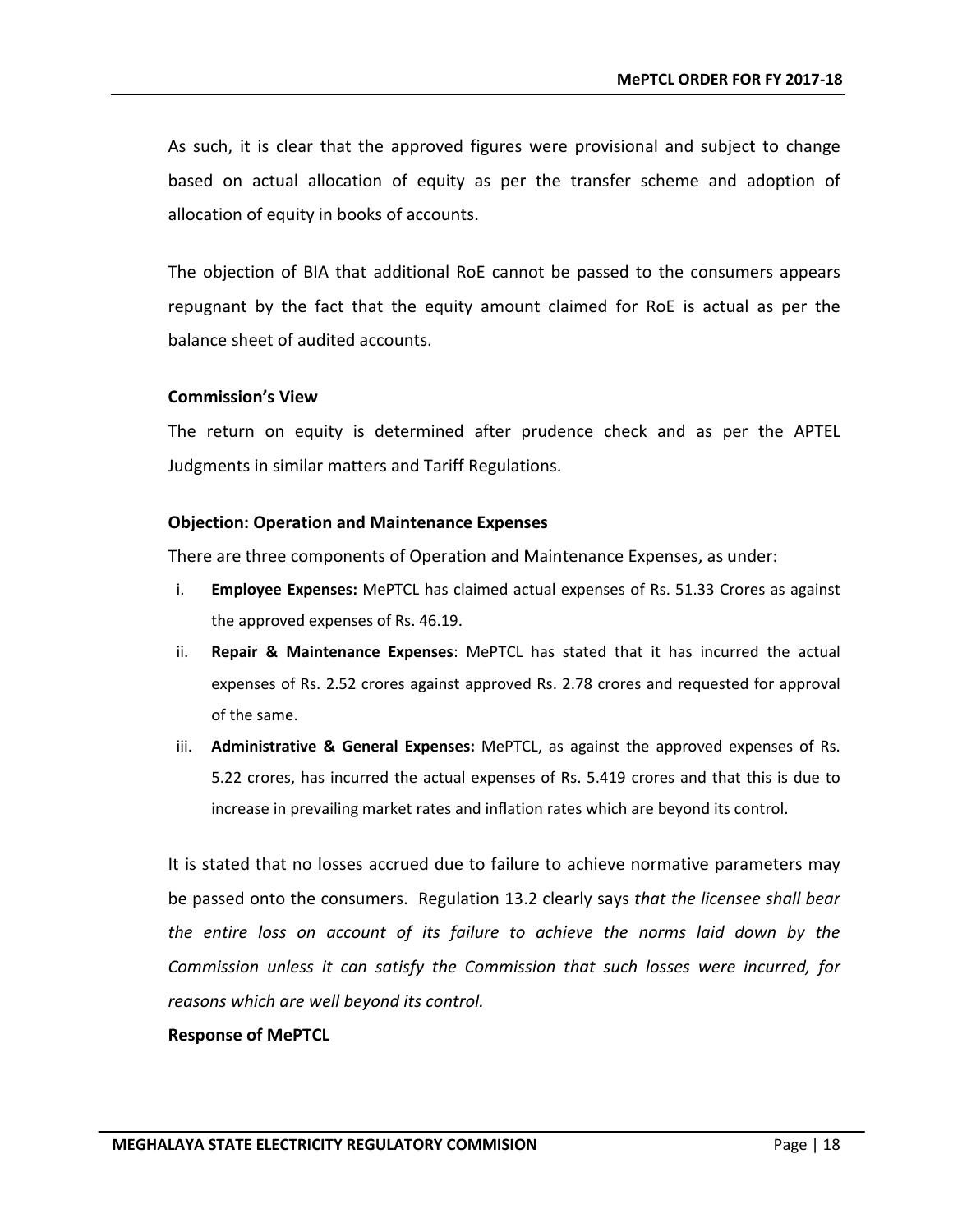The basic principle of truing up is that the projected figures considered in tariff petition can vary from the audited actual figures and the same should not be considered as normative figures. Basically, the MSERC regulations do not provide for specific norms on O&M expenses. The deviations in total approved O&M expenses and actual O&M expenses are minor and to the tune of around 9.4%. There can be minor variations in the projected figures and the actual figures. Further, the salaries of the employees in case of MePTCL is governed by Government policies and the same are not controllable. The petitioner requested the Commission to allow more Employee Expenses to fund the pension and other benefits of the retired employees as on the date of restructuring.

On account of A&G expense, the petitioner requested the Commission to allow more A&G expenses in the first few years of restructuring because during this period, the new incumbent of the companies require extensive training and capacity building.

## **Commission's View**

The O&M expenses are checked for prudence and limited to eligible expenses as per the Tariff Regulations and statement of accounts.

## **Objection: Interest on Loan**

MePTCL has claimed interest cost of Rs. 2.73 Crore towards interest and finance charges incurred on the loans taken from the government. The Hon'ble Commission did not approve any interest on loan while conducting the provisional true up.

As per Audited Annual Accounts for FY 2014-15, MePTCL has long term loans amounting to Rs. 32 Crore i.e. almost 10% of its Gross Fixed Assets. Further, MePTCL has been recovering depreciation year on year and depreciation recovered as per the Audited Accounts of FY 2014-15 is around Rs. 87 Crore.

Since the amount of depreciation already recovered by the Licensee exceeds by a huge margin over the gross loan in the books of MePTCL, there is no question of allowing any repayment, either in terms of principal or in terms of interest amount thereon.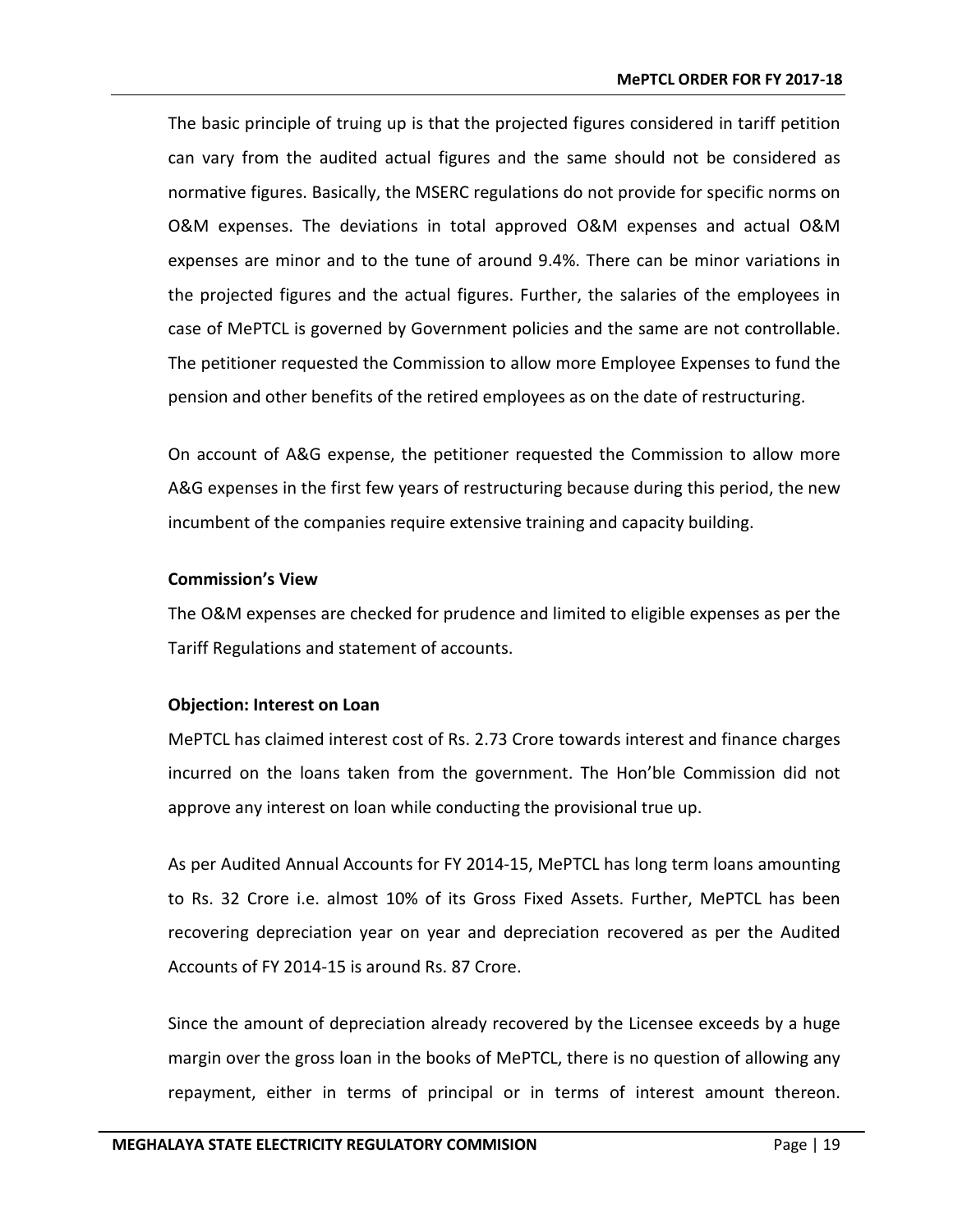MePTCL may also be directed to furnish the details of its overall loan portfolio, interest and dues, if any.

## **Response of MePTCL**

At the time of approval of ARR of FY 2014-15, the segregated account statements along with segregated loan statements for the new successor companies were not available and as such, the figures were calculated on a provisional basis. Now, since the audited statement of accounts is available, the true-up projections are done based on the actual.

Interest of Rs 2.73 Cr is calculated on the State Government loans taken for the Capital Investment and Asset addition of MePTCL. The same is payable by MePTCL as per the terms and conditions of the loan agreement.

The depreciation amount is used to fund the capital cost of the working assets and is essential to recover not just the loan part but also the equity part. It may be noted that loan generally has a repayment period of 12-15 years but depreciation is claimed for complete life of the asset which is around 25 years.

## **Commission's View**

The Commission agrees with the response of MePTCL.

## **Objection: Prior Period Charges**

MePTCL has claimed an amount of Rs 3.16 Crore as prior period charges, supposedly in line with the Accounting Standards (AS)-5. In table No. 15 although MePTCL has given item wise break-up of the expense but did not mention the time period to which these expenses relate to. It is submitted that the Tariff Regulations, 2011 recognizes priorperiod income under the head of 'non-tariff income'. Thus, it is prayed that this Hon'ble Commission may disallow the same and allow truing up strictly in terms of tariff regulations.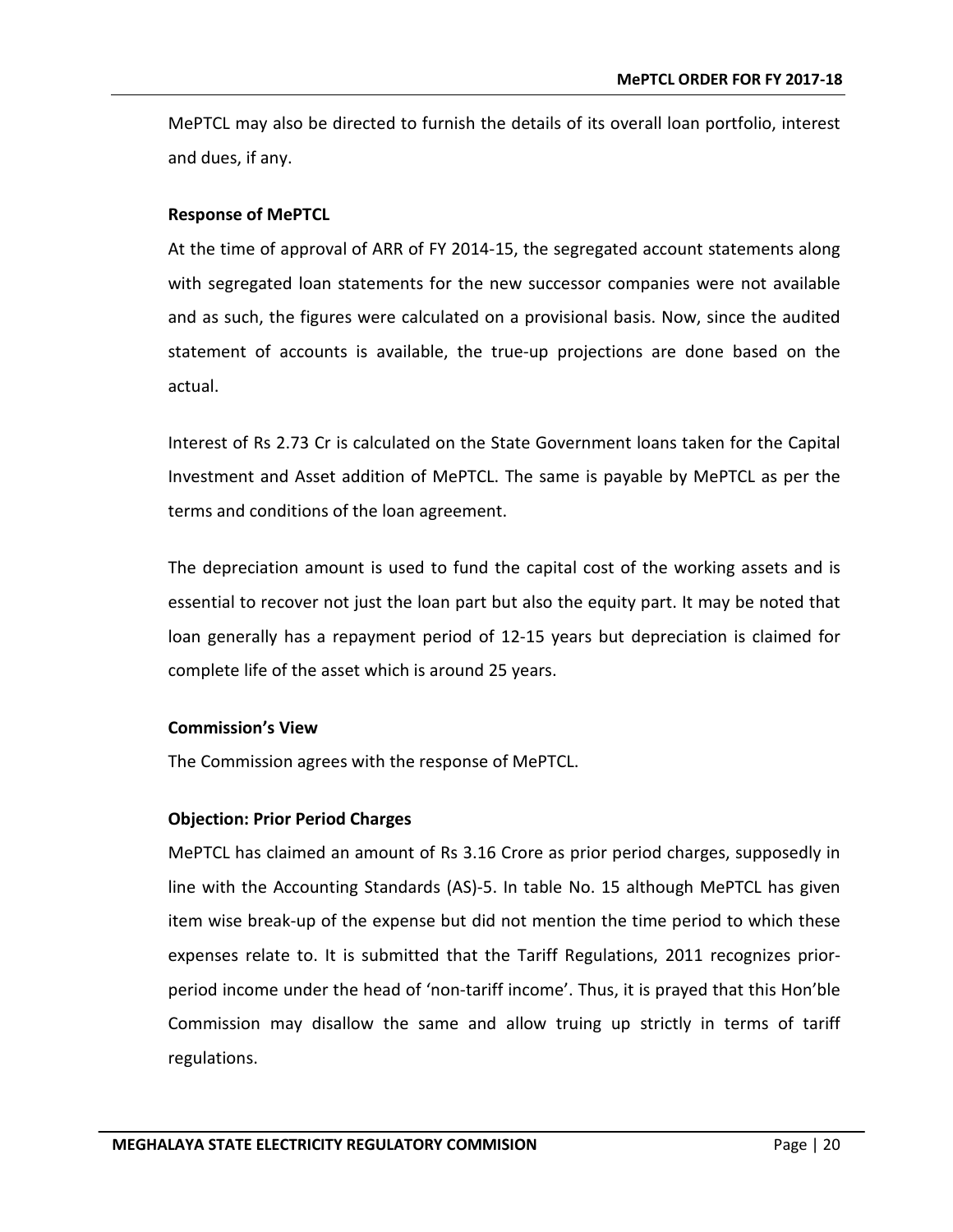The claim of prior period income and expenses is in accordance with the MSERC Tariff Regulations 2011. The formats specified in the MSERC Tariff Regulations 2011, (Format 1, 4, 5, 7, D-5) allow the licensee to add the prior period expenses claimed under various components to the total expenses of the licensee. As such, claim of prior period income and expenses are in accordance with the regulations.

## **Commission's View**

The response of MePTCL is noted. The prior period charges without related transaction details not considered.

## **Objection: Interest on Working Capital**

MePTCL has claimed an amount of Rs. 4.69 towards interest on working capital as against approved amount of Rs. 3.31 Crores.

There are gross inconsistencies in the computation of working capital. For instance MePTCL has considered Gross Fixed Assets on 01.04.2013 for the purpose of computing Maintenance Spares as Rs 360.44 Crore. This amount includes capital works in progress (CWIP). From Note 10 of Audited Accounts of MePTCL, the GFA stands at Rs. 222.47 Crore and not at Rs. 360.44 Crore.

## **Response of MePTCL**

The deviation is due to the fact that the Hon'ble Commission had computed the interest on working capital based on provisional value of gross fixed assets which are subject to validation when audited accounts are available. The Working Capital is dependent on the total ARR, if the total ARR is changing after true up, the working capital shall also change.

The maintenance spares are calculated on the gross fixed assets. Gross fixed Assets on 1.04.2014 as per the audited statement of accounts are Rs 359.7 Cr and addition of assets during the year is Rs 4.6 Cr. As a result, GFA for the year was to be Rs 362.06.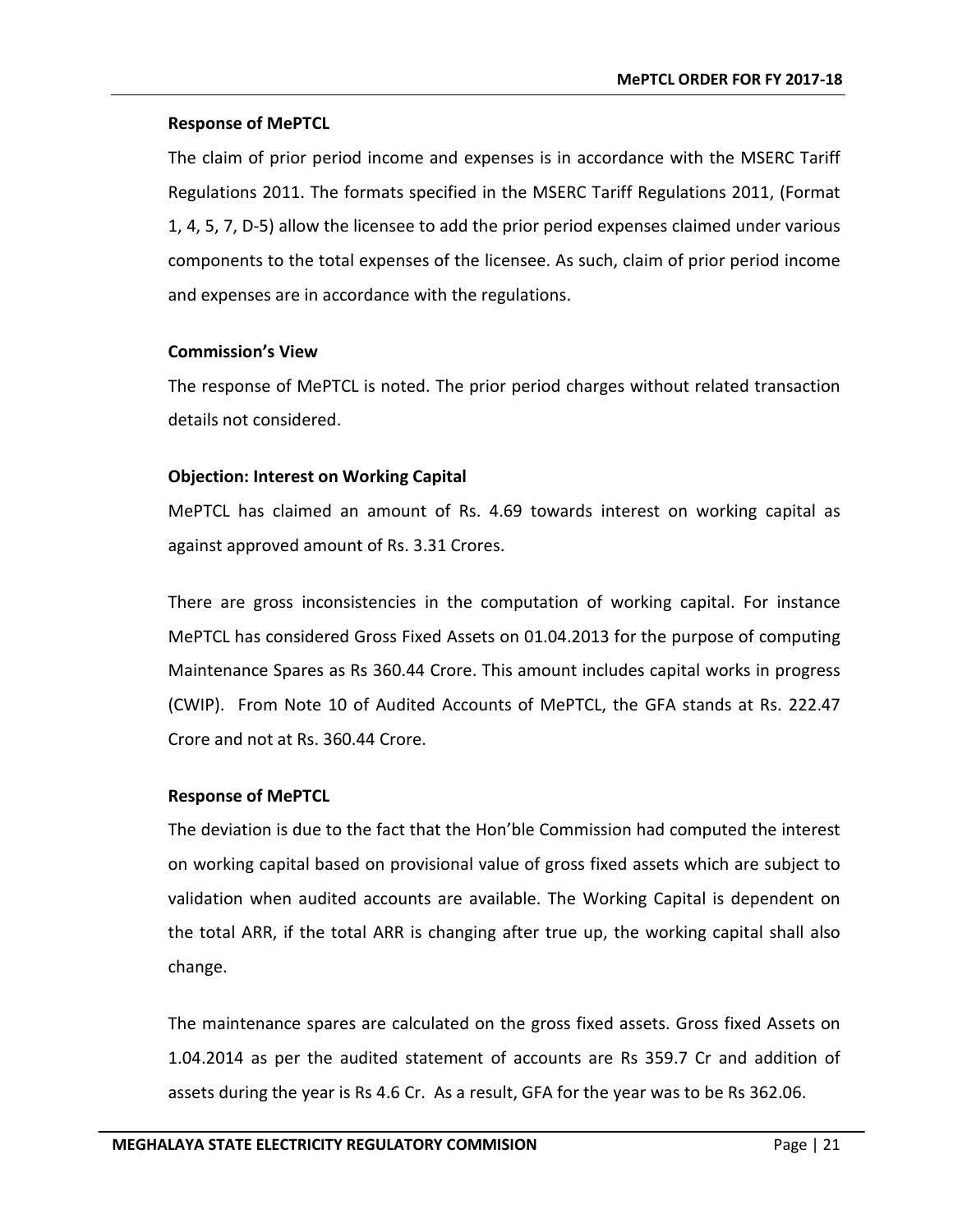## **Commission's View**

The Commission endorses the response of the MePTCL.

## **Objection : Allowable ARR for FY 2014-15**

In the light of the above submissions the allowable Aggregate Revenue Requirement for FY 2014-15 is as under:

| SI. | <b>Particulars</b>                 | FY 2014-15 | <b>Actuals</b> | As per BIA's      |
|-----|------------------------------------|------------|----------------|-------------------|
| No. |                                    | (Approved) |                | <b>Assessment</b> |
| 1   | Return on Equity (RoE)             | 9.43       | 51.45          | 0.00              |
| 2   | Interest on Loan capital           |            | 2.73           | 0.00              |
| 3   | <b>Employee Expenses</b>           | 46.19      | 51.33          | 51.33             |
| 4   | <b>R&amp;M Expenses</b>            | 2.78       | 2.52           | 2.52              |
| 5   | <b>A&amp;G Expenses</b>            | 5.22       | 5.42           | 5.42              |
| 6   | <b>Interest on Working Capital</b> | 3.31       | 4.69           | 3.03              |
| 7   | Depreciation                       | 17.37      | 18.18          | 18.18             |
| 8   | Taxes on Income                    |            |                |                   |
| 9   | <b>Annual License Fee</b>          | 0.04       |                | 0.04              |
| 10  | SLDC charges                       | 1.17       | 1.17           | 1.17              |
| 11  | Prior Period Charges /(Credits)    |            | 3.05           | 0.00              |
| 12  | <b>Total Annual Expenditure</b>    | 85.51      | 140.54         | 81.63             |
| 13  | Less: SLDC ARR                     | 2.34       | 2.34           | 2.34              |
| 14  | Net Annual Expenditure             | 83.17      | 138.20         | 79.29             |
| 15  | <b>Revenue from Tariff</b>         | 81.90      | 81.90          | 81.90             |
| 16  | Other Income                       | 7.65       | 2.35           | 2.36              |
| 17  | Net Surplus/(Deficit)              | 6.38       | $-53.95$       | 4.92              |

Thus, it is submitted that MePTCL has surplus of Rs. 4.92 Crore as against the deficit claimed by it.

#### **Response of MePTCL**

As submitted above, MePTCL requested the Commission to approve the proposal.

## **Commission's View**

The true up is done as per the principles of the Tariff Regulations and after prudence check with reference to audited accounts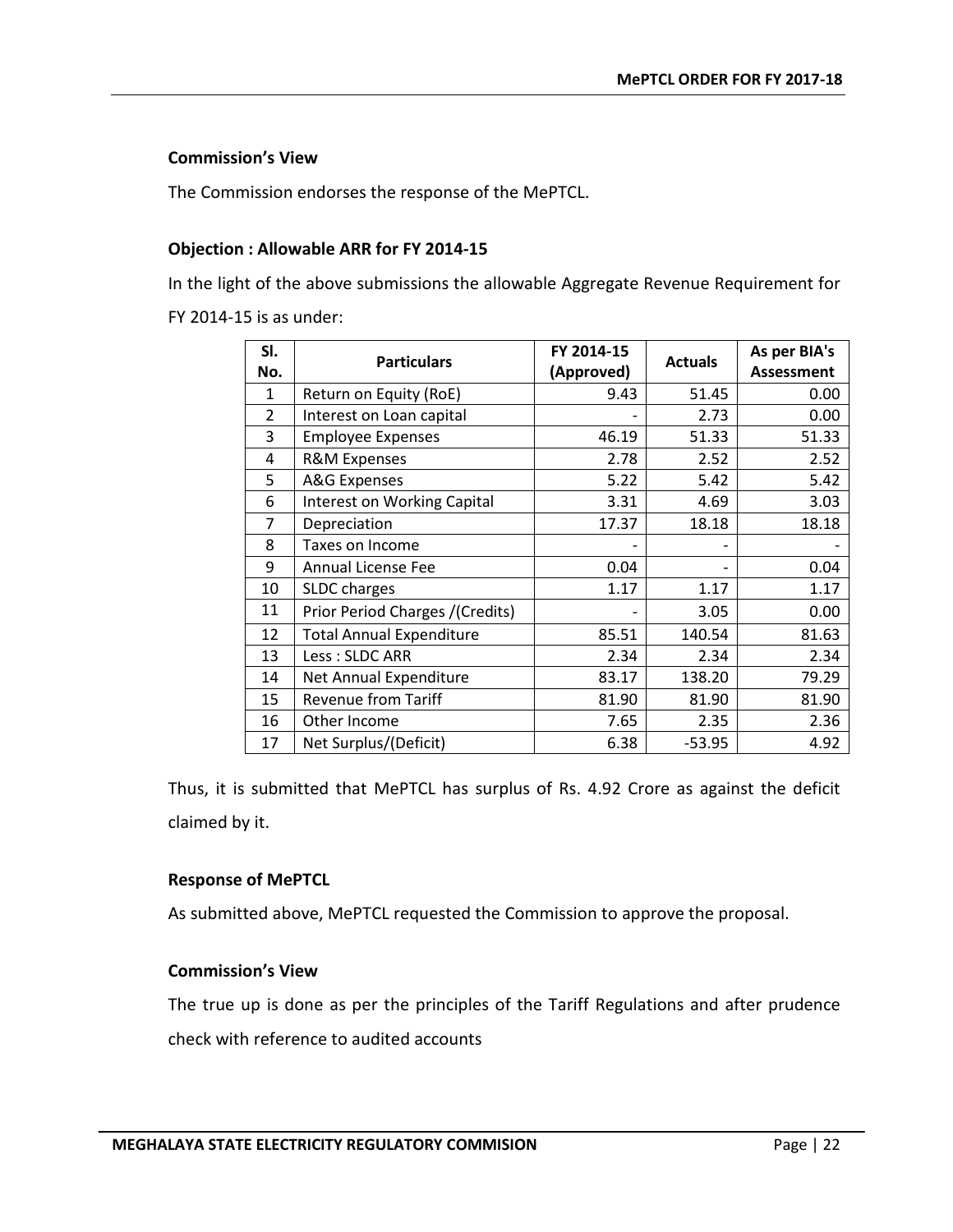## **Objection: Provisional True up of FY 2015-16**

The MePTCL is seeking a provisional true-up of 2015-16 based on un-audited statement of accounts which may not be allowed. It is pertinent to note that in Appeal No. 146 of 2014, the Hon'ble Tribunal by its judgment dated 1.12.2015 had directed the Commission to carry out the provisional true-up of 2014-15 as MePDCL was unable to present audited accounts due to unbundling of MeECL. However, Hon'ble Tribunal had also directed Hon'ble Commission to issue directions to MePDCL to submit the audited accounts before the determination of ARR for FY 2015-16. Therefore, Hon'ble Commission may not allow provisional true-up of FY 2015-16. The provisional true-up will only be an interim arrangement and will have to be revisited when MePTCL submits the audited accounts along with the C&AG Report. Hon'ble Commission should instead direct the MePTCL to submit the audited accounts and C&AG Report in a specified time.

*"The gap, if any arrived in the process of true-up, the State Commission should not to levy carrying cost on the gap and also should not burden the consumers.* 

*10.12 The State Commission to issue necessary directions to the Distribution Company MePDCL to submit the audited accounts before determination of ARR and tariff for the year 2015-16."* 

## **Response of MePTCL**

The basic principle of truing up is to allow the licensee to recover increase in expenses in various components of ARR after due prudence check.

In absence of audited statement of accounts for the past year, the provisional truing up has been included in the petition based on the principles outlined by Hon'ble Appellate Tribunal as per the order dated 1st December 2015, to allow pass through of uncontrollable cost without much delay for the benefit of the consumers. Also, if the provisional true up is not conducted now, it would increase the liabilities as the recovery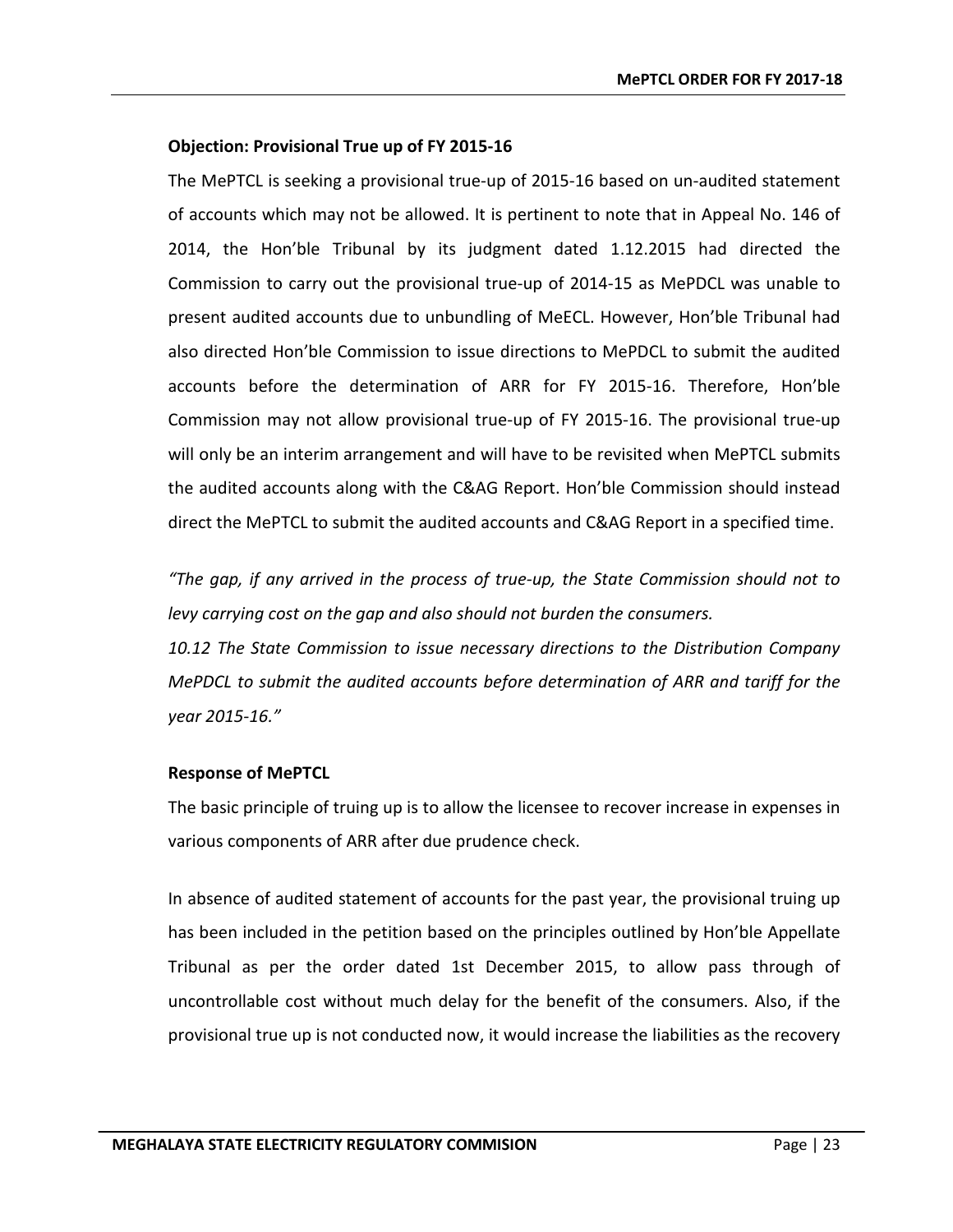of the legitimate costs shall be delayed. This will in turn put the burden on the consumers.

## **Commission's View**

The response of the MePTCL is noted. Commission considers that the Directions of Hon'ble APTEL dated 01.12.2015, shall not be made applicable for FY 2015-16 true-up without audited accounts.

## **Objection: Mid-term Review of FY 2015-16 to 2017-18**

MePTCL is erroneously seeking a mid-year review for the present control period under the MYT Regulations. MePTCL may only seek a mid-year review of the business plan. The MePTCL also has to file the mid-year review three months before filing the true-up petition for the second year, i.e. FY 2016-17 and ARR for the third year, i.e. 2017-18. Therefore the mid-year review has to be through a separate petition seeking review of the business plan approved by this Hon'ble Commission. MePTCL's prayer for mid-year review is premature, as it is unable to submit the audited accounts for true-up of either 2015-16 or 2016-17. MePTCL has not even submitted provisional accounts for the second year of the control period, i.e., 2016-17. Without reviewing the audited accounts for the past two years of the MYT period, it is impossible to assess whether there is any requirement for a mid-year review. Therefore, the Commission may be pleased to reject the petition seeking review of targets set for 2015-16, 2016-17 and 2017-18.

## **Response of MePTCL**

Mid Term review proposed by MePTCL is based on the past data and a trend of FY 2014- 15 as per the audited statement of accounts for FY 2015-16 is based on provisional accounts.

The claims have been proposed based on the explanation and reasons provided for each element, both in case of surplus/gain as well as in case of shortfall/loss. The petitioner has followed the relevant regulations of MSERC and the principle adopted earlier while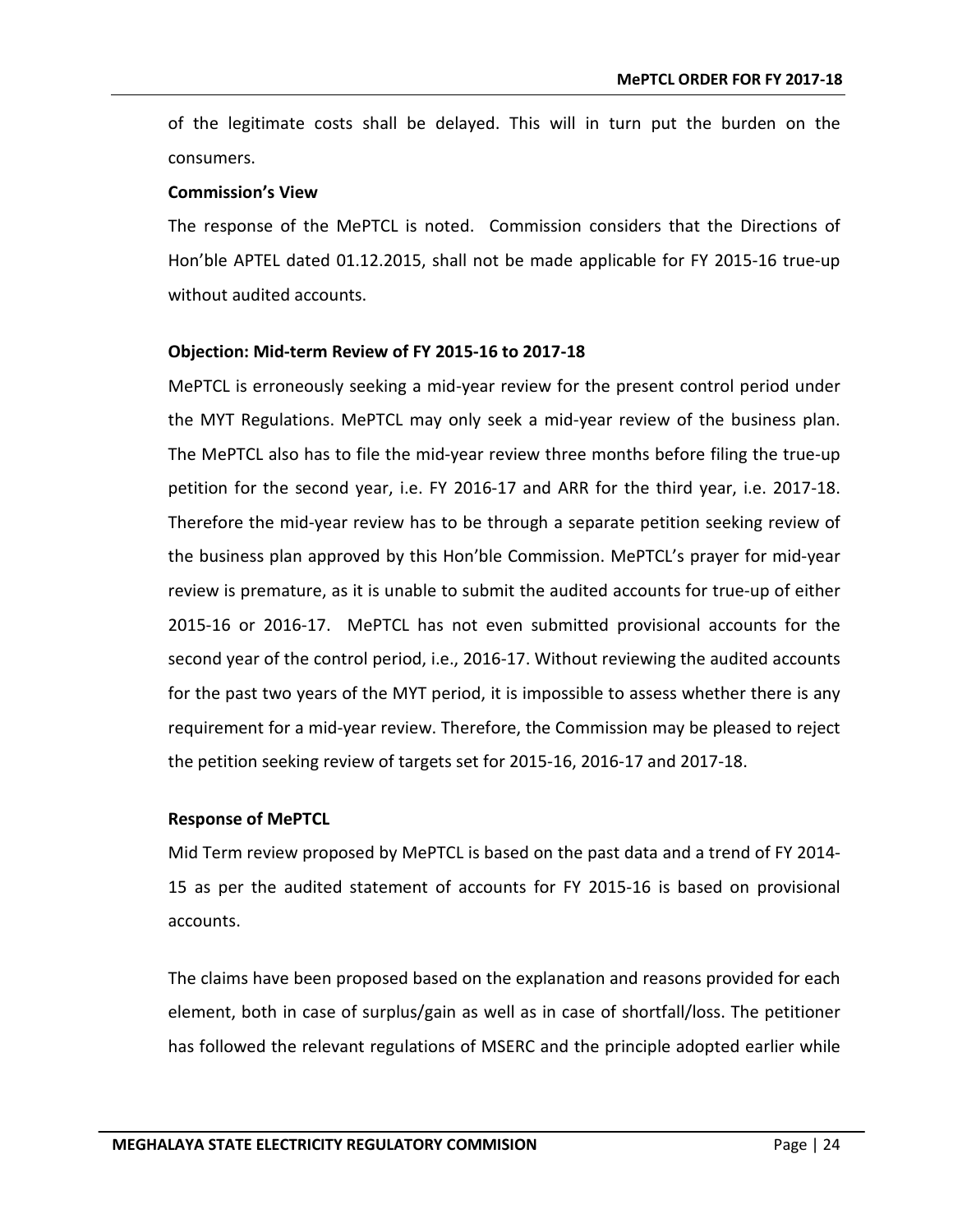setting the tariff and has not proposed to change the basic principles and methodology of determining the expenses or income.

The petitioner has claimed deviations compared to the MYT Projections only where there is expected change in the business conditions or other uncontrollable reasons.

#### **Commission's View**

The response of the MePTCL is endorsed.

## **Objection: Return on Equity**

MePTCL has claimed Rs. 54.93 Crore as RoE, based on actual. As per the Audited Accounts for FY 2013-14 the actual closing component is Rs. 377.37 Crore, while the opening equity capital is Rs. 407.30 Crore. But MePTCL has not furnished the Annual Accounts of FY 2015-16. From the Annual Accounts of FY 2014-15 it can be observed that the opening subscribed equity capital is only Rs 5 lakh. Also, a total of Rs. 377.31 Crore is pending allotment as on 31.3.2015. From note 3.2 of the Annual Accounts it can be seen that equity shares amounting to Rs.221.25 Crore were issued to MePECL only on 27.05.2015. Thus, the closing the paid up share capital is Rs. 221.25 Crore. MePTCL has wrongly considered the "Equity shares pending for allotment" as its "subscribed/ paid up capital" and has claimed RoE on the same. Hon'ble Commission should not undertake any mid-term review of FY 2016-17 without submission of audited accounts and C&AG Reports. However, as a matter of abundant caution, the correct RoE allowable to MePTCL for FY 2015-16, FY 2016-17 and FY 2017-18 as per BIA's assessment is:

| <b>Particulars</b>    | FY 2015-16 | FY 2016-17  | FY 2017-18  |
|-----------------------|------------|-------------|-------------|
|                       | (Actual)   | (Estimated) | (Projected) |
| <b>Opening Equity</b> | 0.05       | 221.31      | 221.31      |
| Addition              | 221.26     | 0.00        | 0.00        |
| <b>Closing Equity</b> | 221.31     | 221.31      | 221.31      |
| Average Equity        | 110.68     | 221.31      | 221.31      |
| RoE (%)               | 14%        | 14%         | 14%         |
| Return on Equity      | 15.50      | 30.98       | 30.98       |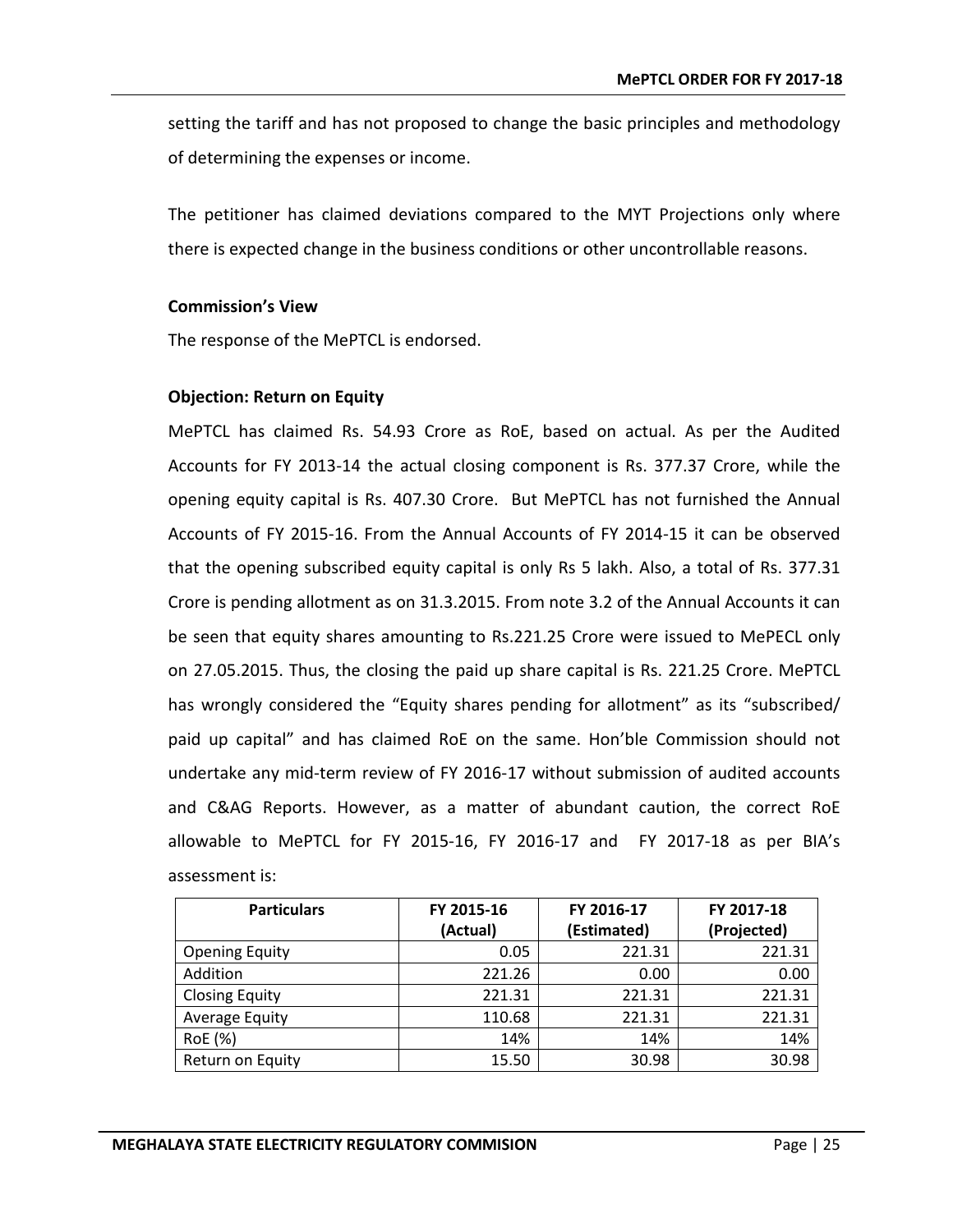As provided earlier, MePTCL has claimed return on equity as per the provisions of MSERC Tariff Regulations 2014 and MSERC Tariff Regulations 2011. The MSERC Regulations provide for allowing equity as appearing in the balance sheet/transfer scheme and also on equity in excess of 30% of the capital cost.

The amount as provided in Transfer Scheme was initially not subscribed/paid up but the same was received from State Government for creation of assets and supposed to be treated as equity contribution from State Government. As such, the same was booked under "share application pending allotment" and later on the same was subscribed to State Government and transferred to the head "Paid up Capital". Hence we reaffirm our claim on Return on Equity as claimed in the tariff petition.

## **Commission's View**

The return on equity is considered as per the Regulation 74 and 72 and APTEL Judgments in the related matters.

## **Objection: Administrative and General Expenses (A&G) Expenses**

MePTCL has submitted that out of the total A&G expenses for the FY 2015-16, Rs. 23.9 Crore is a provision for bad debts which was not considered by the Hon'ble Commission. The increase in A&G costs is due to increase in prevailing market rates and inflation rates which are beyond the control of MePTCL.

Variation in O & M Expenses is a controllable factor and Regulation 13.1 has no application to the same. As per Regulation 14.2 of the MYT Regulations, 2014, no losses on account of failure to achieve normative parameters for controllable factors may be passed on to the consumers of the state. Therefore, no increase in A&G costs may be allowed by this Hon'ble Commission.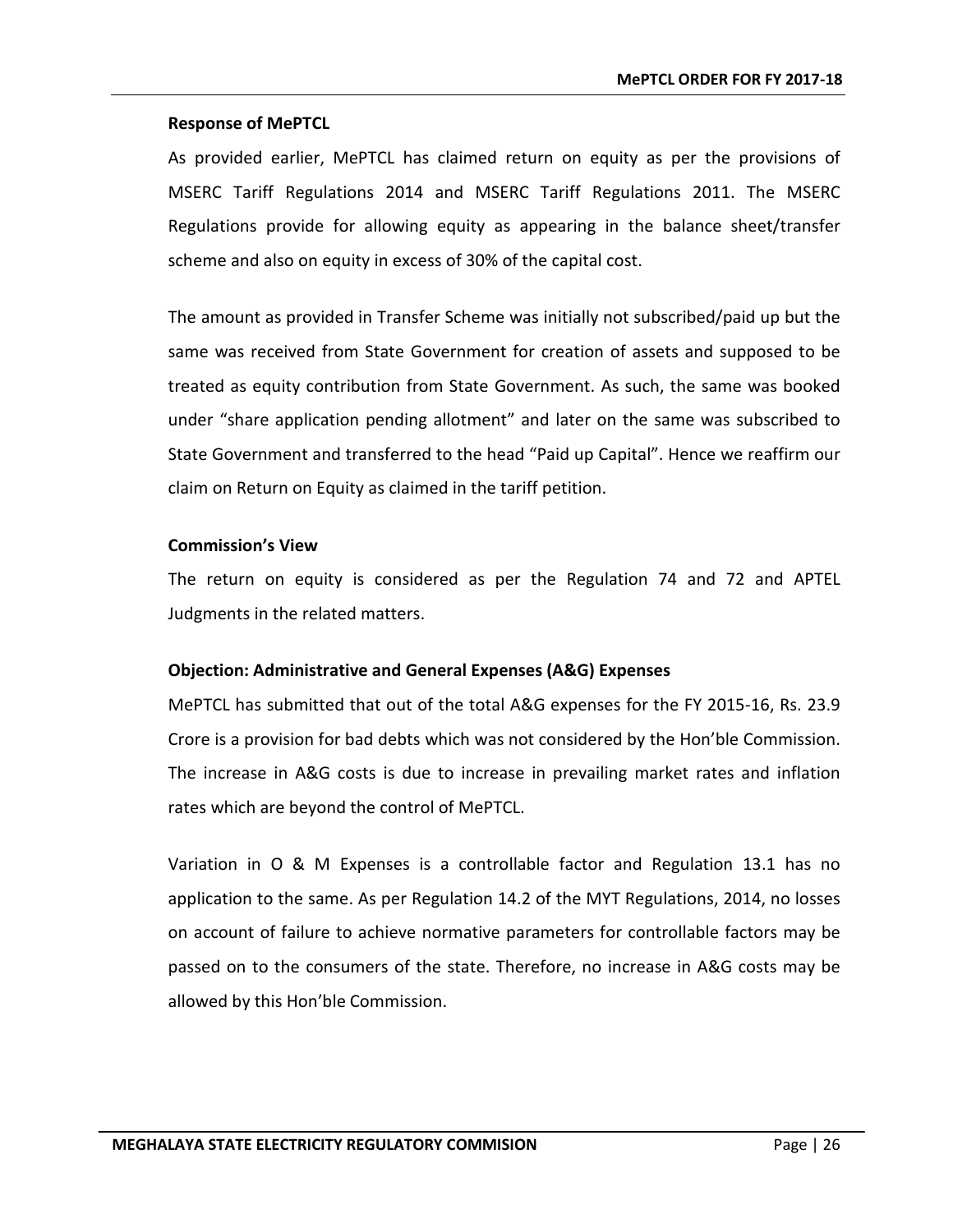MePTCL has taken various measures for collection of arrears and also identified the list of collection mechanisms for recovery of dues and tentative associated costs with the same. Hence the petitioner requested the Commission to allow the expense as an uncontrollable.

Further, clause 12.2 of the regulations specify an indicative list of controllable items and the same should be considered on case to case basis based on the merits of the case . It is not mandatory for the Commission to consider O&M as controllable item completely.

## **Commission's View**

The A&G expenses are considered after prudence check and as per provisions of the regulations.

## **Objection : Gross Fixed Assets**

As per MePTCL the opening balance of GFA as on 01.04.2014 is Rs. 371.04 Crore and the closing GFA for FY 2015-16, 2016-17 and 2017-18 has been worked out considering the actual capitalization during the FY 2014-15 and 2015-16, estimated capitalization for FY 2016-17 and for FY 2017-18 based on its' investment plan.

In its order dated 30.03.2015, this Commission has approved an amount of Rs. 210 crore additional capital expenditure from FY 2014-15 to 2017-18. It is important to note that while in FYs 2014-15 and 2015-16 MePTCL has capitalised an amount of Rs. 4 crore and Rs. 59 Crore, respectively, as against the approved expenditure, for the remaining 2 years MePTCL has projected an additional capital expenditure of Rs. 235 Crore. MePTCL has been unsuccessful in making investments for improvement of transmission infrastructure despite constantly showing an increase in expenses under all heads. Thus, it is prayed that this Hon'ble Commission should not allow the GFA addition for FY 2016- 17 and 2017-18.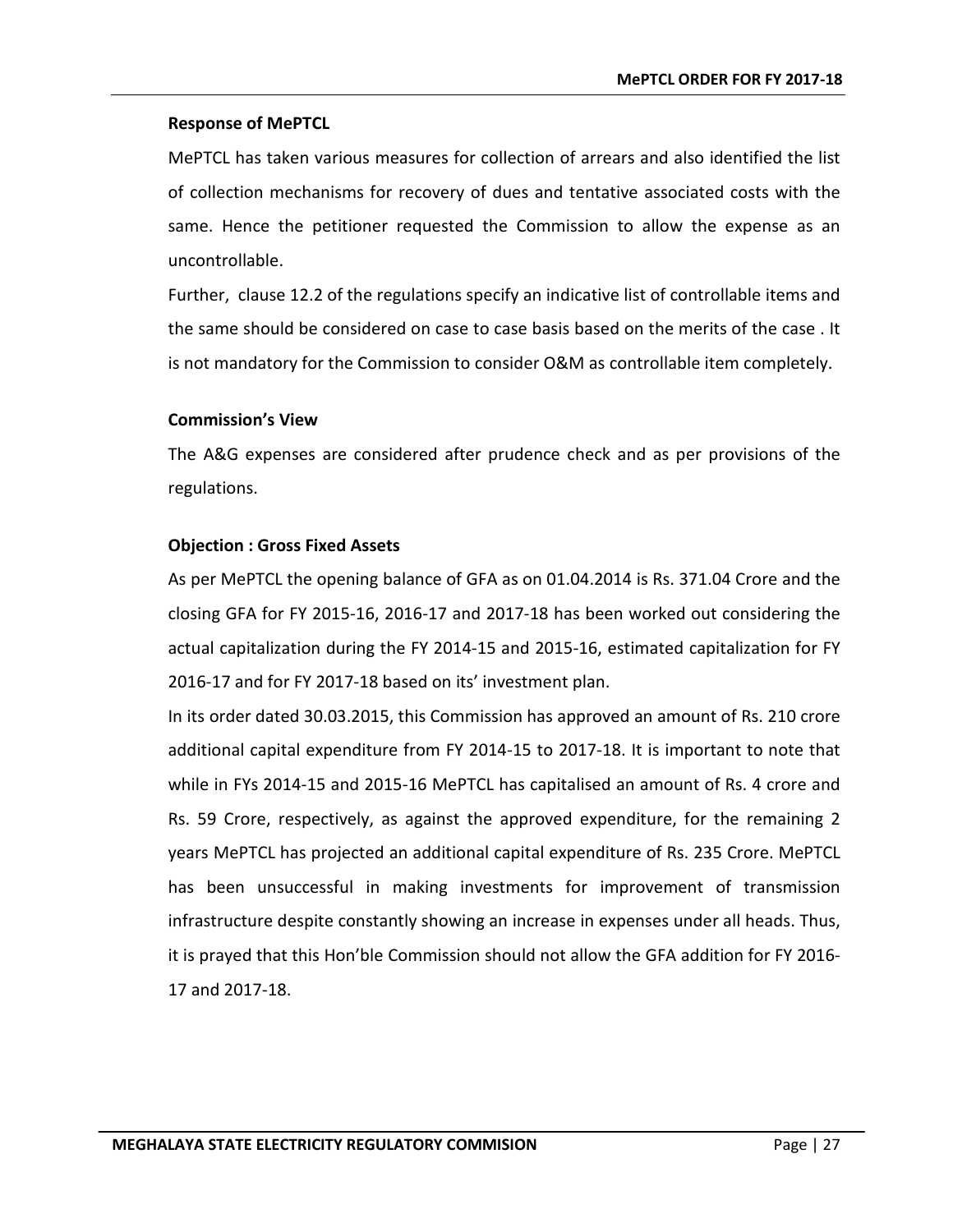The Petitioner has submitted the revised Business plan to the Commission showing the Capital investment in the upcoming years. Keeping in view various long term needs and areas for capital expenditure as highlighted below:

- Strengthening of Aging Network
- Evacuation of Power from upcoming generating stations
- Transmission Corridor development for new load centers.
- Increasing Transmission capacity for increased load
- Increased Quality and Reliability of Power Transmitted
- Appropriate Loading of Transmission Network
- Increased Control and Protection for Grid Stability
- Metering and Loss Assessment
- Loss Reduction
- Outage Reduction

The average transmission availability (%) in FY 2015-16 is as follows:

| Intra - State | 99.381 |
|---------------|--------|
| Inter - State | 93.161 |
| Overall       | 95.372 |

The target transmission availability proposed for FY 2016-17 for MePTCL is 98% and transmission loss of 4% for FY 2016-17 and FY 2017-18 against 5.39% in FY 2015-16.

It may be noted that the investments will help in development and maintenance of an efficient transmission system.

## **Commission's View**

The Gross Fixed Assets are arrived based on the Principles of Tariff Regulations and prudence check of the accounts/estimates/projections.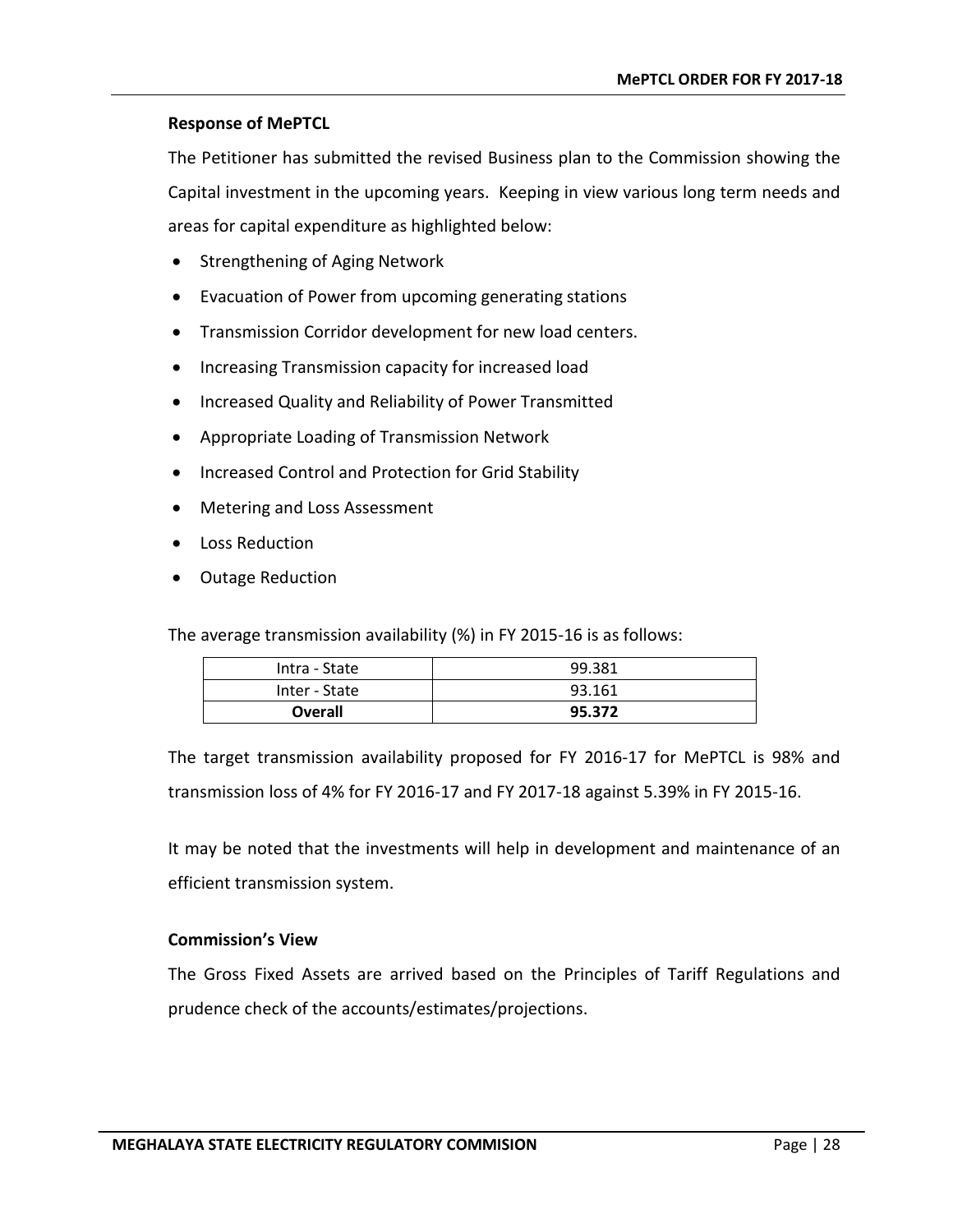## **Objection : Employee Expenses**

MePTCL has submitted that the erstwhile Meghalaya state Electricity Board (MSEB) used to revise the pay scale of its employees every 5 years and that the same practice has also been adopted by it. Since the last pay revision was done in 2010, MePDCL has estimated such revision in pay during FY 2016-17 with an increase 17% in the overall pay. Regulation 69 of the MSERC MYT Regulations, 2014 provide for O&M expenses.

## *"69 Operation and Maintenance Expenses*

*69.1 Operation and Maintenance Expenses or O&M Expenses shall mean the total of all expenditure under the following heads:-*

*(a) Employee Cost*

*(b) Repairs and Maintenance*

*(c) Administration and General Expenses.*

*69.2 The Licensee shall submit O&M expenses budget indicating the expenditure under each head of account showing actual of the last financial year, estimates for the current year and projections for the next financial year.*

*69.3 The norms for O&M expenses on the basis of circuit kilometers of transmission lines, transformation capacity and number of bays in substations shall be submitted for approval of the Commission".*

It is an established principle that impact of wage revision shall be considered on actual basis during truing up.

The Hon'ble Commission is requested to allow pay revision, if any, based on actual at the time of truing up and not in advance as the same is not contemplated under the Regulations. The employee expenses based on actual for FY 2015-16 and an escalation for 5% for FY 2016-17 and 2017-18 are as under:

| <b>Particulars</b> | 2015-16  | 2016-17     | 2017-18     |
|--------------------|----------|-------------|-------------|
|                    | (Actual) | (Estimated) | (Projected) |
| Employee Expenses  | 53.92    | 56.62       | 59.45       |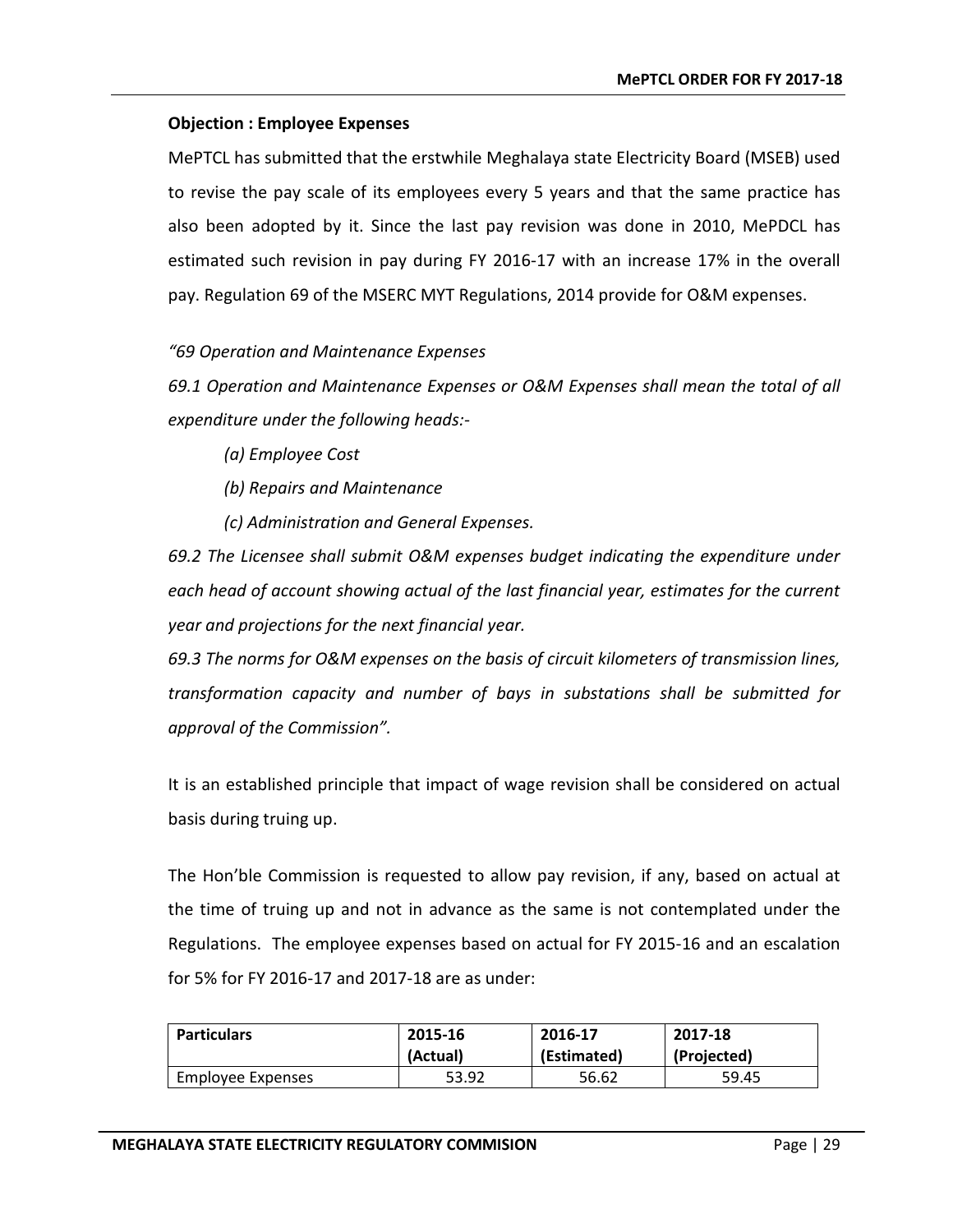Before corporatization, Meghalaya State Electricity Board (MeSEB) used to revise pay scale of employees every 5 years. Further at the time corporatization in the year 2010 the Management and Employees Association have mutually agreed that the earlier trend of revision of pay will continue in future i.e. Management will revise pay scale of all the employees every 5 years. The last pay revision was made effective in the year 2010.

Therefore, from January 2015 onwards Revision of Pay is due. The employee cost for the FY 2015-16 is projected by considering the revised pay of Employees. The following assumptions were taken to arrive for the revised pay of Employees:

- **Basic Pay:** On a yearly basis the permanent employees of MePTCL are given an increment of 3%. However, owing to pay revision, the basic pay existing as on 1st January 2016 is estimated to increase by a factor of 1.73. The existing level of DA as on 1st January' 2016 was 56% and as such the net effect of pay revision is expected to be 17%
- **Dearness Allowance (DA):** The DA is taken around 12% of basic pay for FY 2017-18.
- The other allowances are estimated to remain at the same level as FY 2015-16.
- Terminal benefit provision for FY 2017-18 has been considered at an increment of 3%. However the same will be claimed as per the actual at the time of true-up.
- The yearly recruitment of technical and non-technical staff is also considered for projection of employee cost.

Implementation of pay wage revision only at the time of truing up would lead to dumping of arrears in 1 year only which would cause consumer shock. Implementation of the pay wage revision from the ARR Projections itself would ease the burden on the consumers and prevent consumer shock. Hence, MePTCL humbly prays before the Honorable Commission to kindly consider the assumptions as stated above for the computation of Employee Expenses and adjust the deviations at the time of truing up.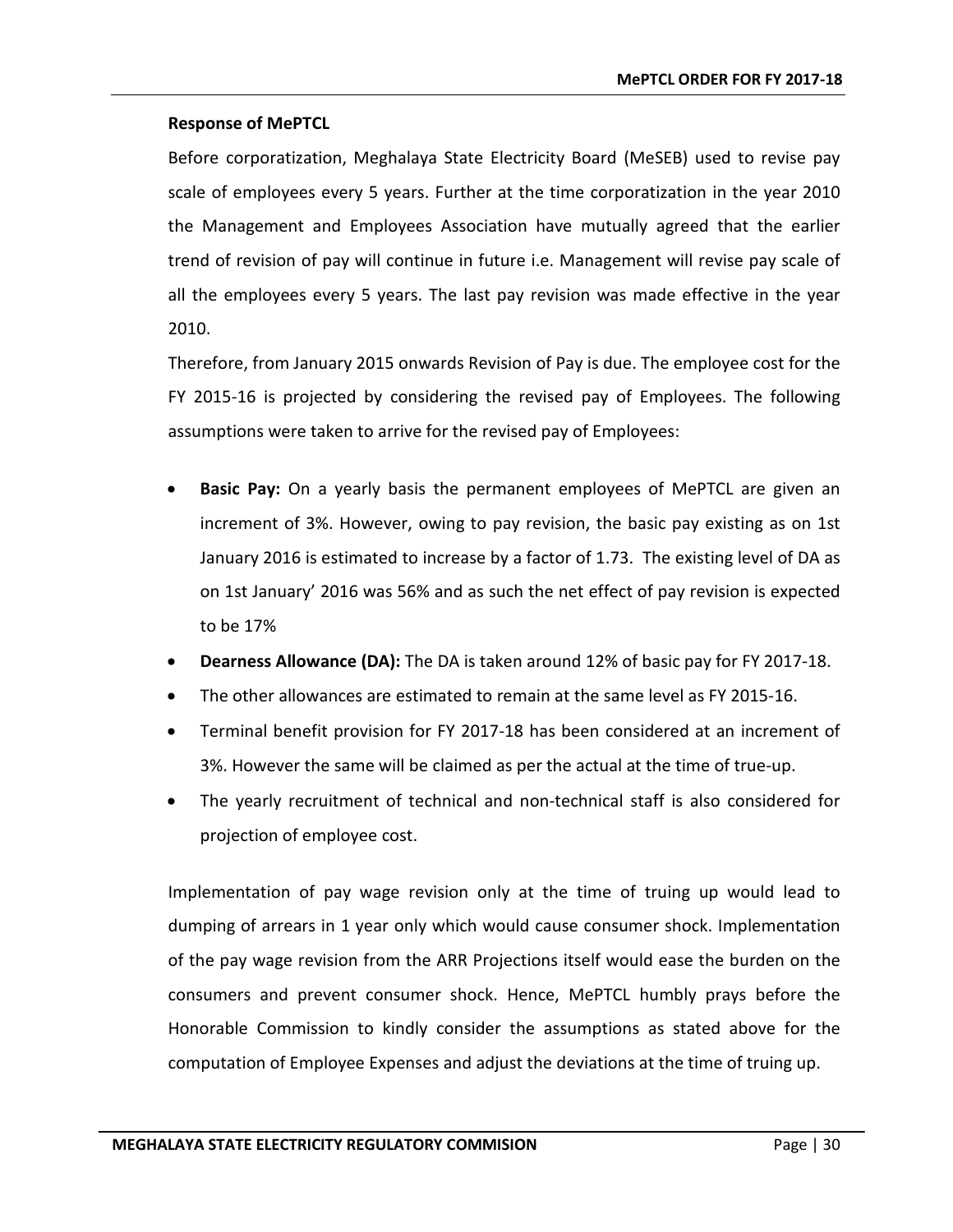## **Commission's View**

The employees expenses will be considered based on the Tariff Regulations and after prudence check of the accounts/estimates/projections.

## **Objection: Interest on Loan**

MePTCL has claimed Rs. 6.55 for FY 2015-16, Rs. 10.67 for FY 2016-17 and Rs. 12.24 for FY 2017-18 as interest on loan, purportedly as per Regulation 32 of the MYT Regulations, 2014. MePTCL has claimed the interest by considering the interest obligation for present loans along with future projects with a loan component. However, MePTCL has not provided any details of capital expenditure funded by grants and debt.

While MePTCL has not estimated any repayment in the entire MYT period it has claimed depreciation expenses to the tune of Rs. 20.31 Crore, Rs 24.26 Crore and Rs. 29.51 Crore, for FY 2015-16, FY 2016-17 and FY 2017-18 respectively. It is not understood how the depreciation expenditure will be utilized when loan repayment is shown as nil. The Hon'ble Commission is requested to conduct strict prudence of the capital expenditure plan of MePTCL.

BIA has assumed the loan repayment as being equal to amount of allowable depreciation during the year and the rate of interest as being equal to the rate of interest chargeable on the existing loan of MePTCL. Accordingly, BIA has worked out the interest on loan allowable to the Petitioner during FY 2015-16 to FY 2017-18, as under:

| <b>Particulars</b>        | FY 2015-16    | FY 2016-17  | FY 2017-18  |
|---------------------------|---------------|-------------|-------------|
|                           | (Provisional) | (Estimated) | (Projected) |
| <b>Opening Balance</b>    | 31.17         | 70.81       | 60.7        |
| Addition During the Year  | 59.94         | 10.19       | 23.72       |
| Repayment during the year | 20.3          | 20.3        | 20.3        |
| <b>Closing Balance</b>    | 70.81         | 60.7        | 64.12       |
| Average Interest Rate     | 9.30%         | 9.30%       | 9.30%       |
| Interest Payable          | 4.74          | 6.12        | 5.80        |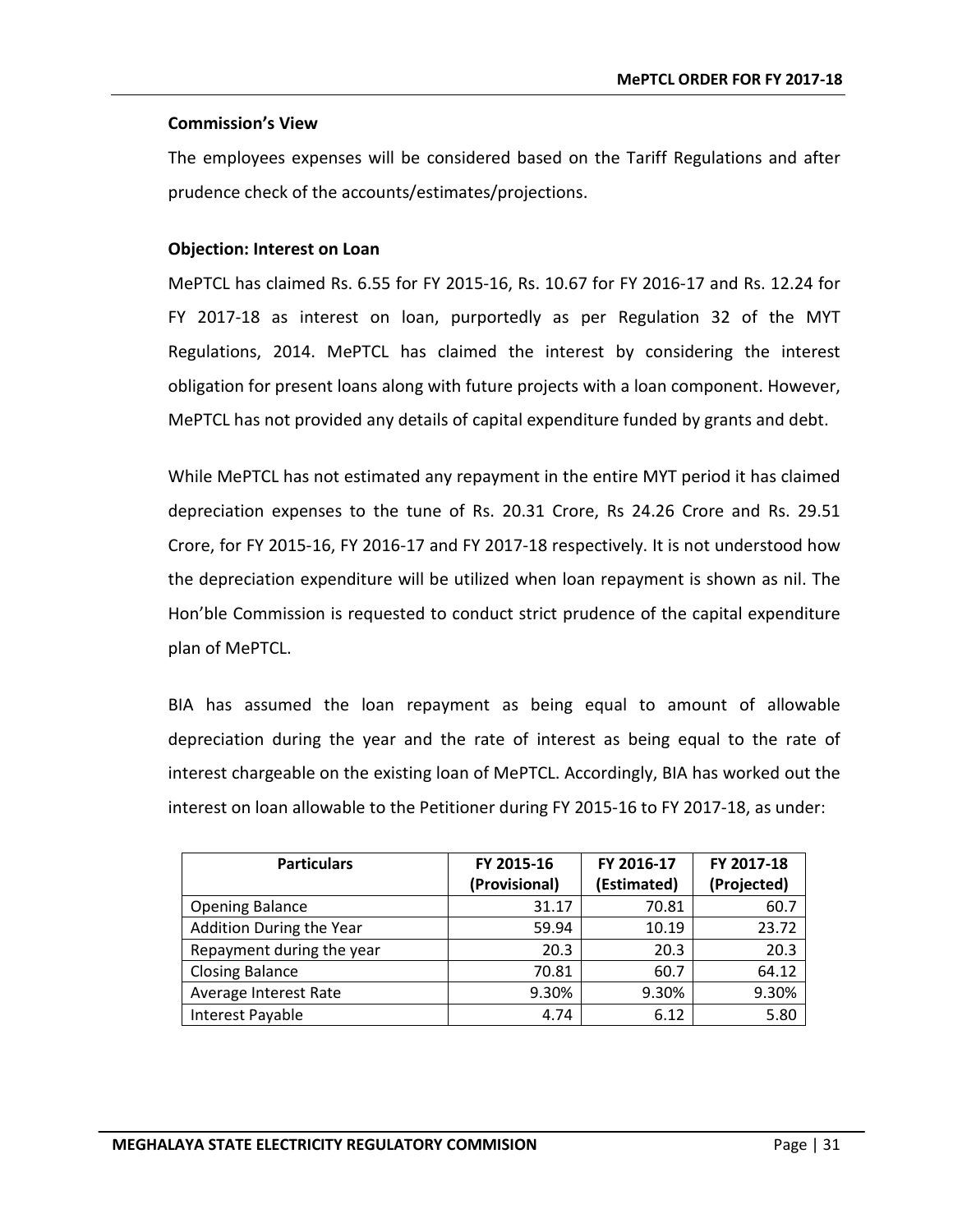MePTCL submitted the Investment plan as in Annexure - F along with the details of the new, ongoing projects. Details of loan, equity and also grants received from government for Capital Investment for every project.

MePTCL is undertaking investment in the transmission system to strengthen the old aging network as well as reducing the loss in the system. The depreciation amount claimed is essential to recover the capital cost infused in the form of loan as well as equity. If depreciation is not claimed, MePTCL would not be able to recover the capital cost and also it would not have funds to replace the assets later on.

As per MSERC Tariff regulations, the depreciation amount is not necessary to be equal to the repayment and there can be gap in these owing to moratorium period in the loan schedule or because of the loan repayment period. Further, the repayment may be considered to be equal to the depreciation only in case of debt-equity ratio of 70:30. However, in case of MePTCL, the old assets transferred at the time of restructuring were entirely funded as equity from the State Government. Moreover, there is no repayment of the new loans as there is a moratorium considered for new loans of 1-2 years. Hence the petitioner requests the Commission to allow the interest on loan as projected.

#### **Commission's View**

The interest on loans are considered based on the Tariff Regulations and on prudence check of the accounts/estimates/projections

## **Objection : Depreciation**

MePTCL has claimed Rs. 20.30 Crore as depreciation expense in FY 2015-16. However, on account of the reduced allowable addition to the GFA, as submitted by Objector, the allowable depreciation should also be reduced. As per BIA's assessment the allowable depreciation shall be: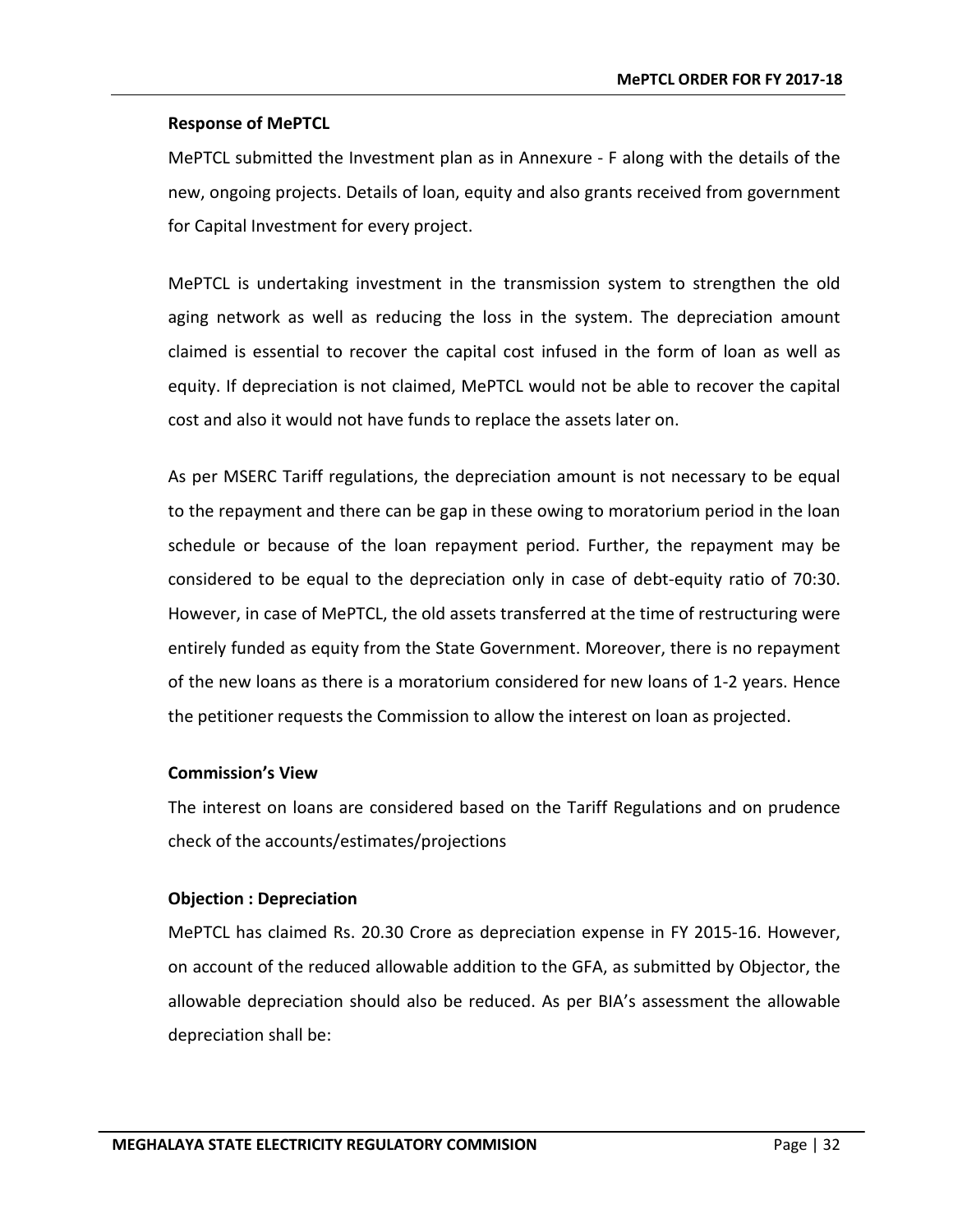| <b>Particulars</b>                   | FY2015-16     | FY2016-17   | FY2017-18   |
|--------------------------------------|---------------|-------------|-------------|
|                                      | (Provisional) | (Estimated) | (Projected) |
| Depreciation as per MePTCL's Claim   | 20.31         | 24.26       | 29.51       |
| Depreciation as per BIA's Assessment | 20.30         | 20.30       | 20.30       |
| Proposed disallowance                | -             | 3.96        | 9.21        |

The amount of asset addition to improve the transmission network is specified which justifies the value of depreciation of assets being claimed by the petitioner. The petitioner would like to submit that the objection lacks any justified ground or reasoning. The addition of assets should be considered based on the progress of ongoing schemes and the plan for new schemes. The actual asset addition of past years cannot be considered as base because major investment done in the past few years is shown under Capital Work in Progress and will be capitalized in the subsequent years.

#### **Commission's View**

The depreciation is worked out based on the guidelines of the Tariff Regulations and on prudence check of the accounts/estimates/projections.

#### **Objection: Income Tax**

In accordance with Regulation 35 of the MYT Regulations, 2014, the Income Tax paid by the Transmission Licensee shall be treated as expense and shall be recoverable from consumers through tariff. It is important to note that by its own submission MePTCL has not paid any amount as taxes in previous years. Despite this it is claiming income tax of Rs. 18.27 for FY 2017-18 on the basis of 21.34% (MAT rate) to be charged on RoE in FY 2017-18.

As per Regulation 35, income tax can be allowed on the basis of actual income tax paid as per the latest Audited Account. MePTCL has not paid any tax and has also not submitted the latest Audited Accounts. Thus Hon'ble Commission must disallow the income tax being sought by MePTCL.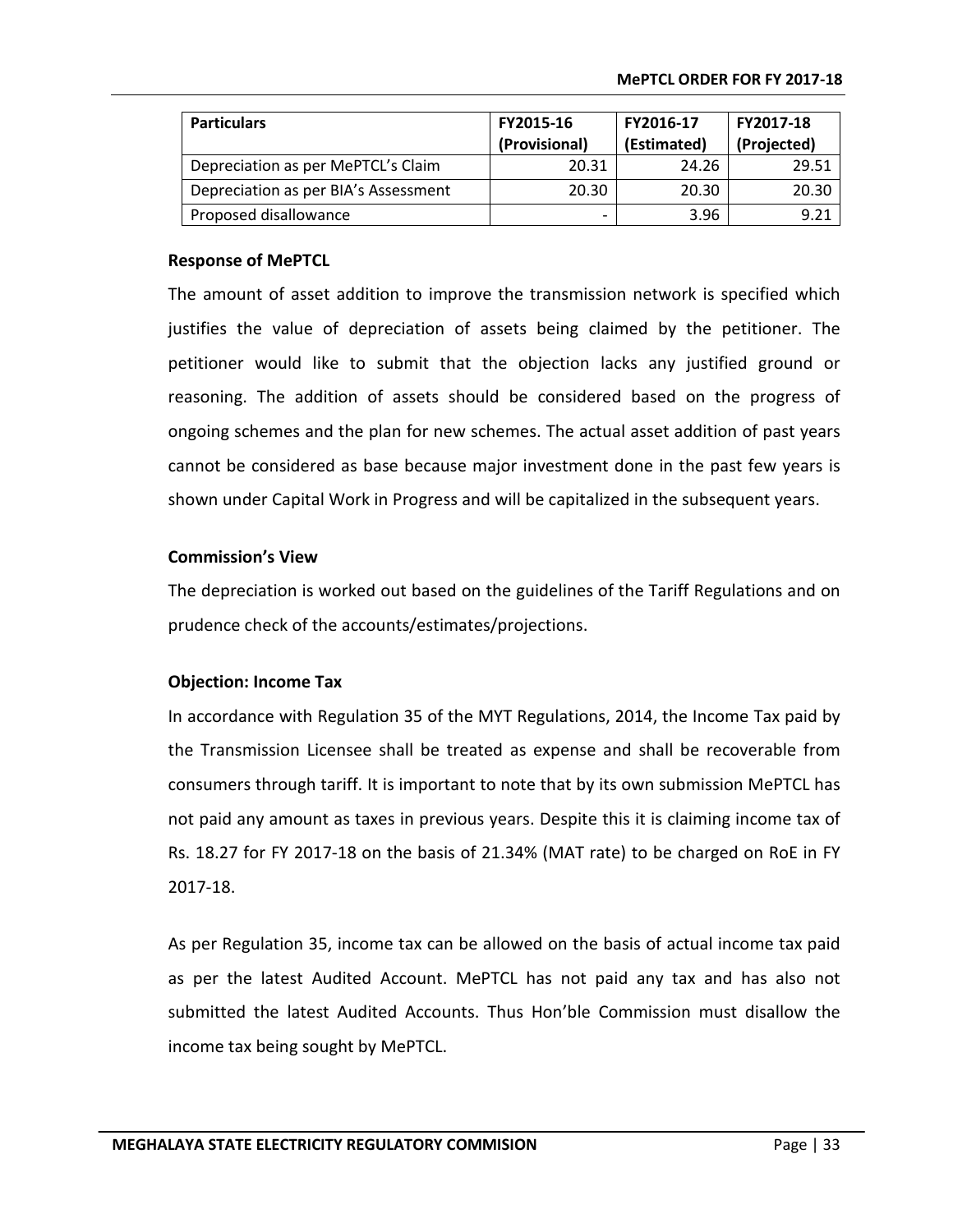Annual Revenue Requirement of the licensee is determined on a projected basis before the start of the year. Projections are made on the basis of past data and trends available. As such, the actual revenue required by the licensee can differ from the projected revenue requirement since it is projected using various assumptions which can differ from the actual data. However the difference is ARR elements are adjusted during Truing Up done every year.

MePTCL would like to submit that in past years, there was no tax provision because of losses being booked or accumulated losses of the past years. But for the future years, MePTCL is expected to book profits if the projected expenditure is allowed and tax shall be required to be paid on the same. Based on the projections, MePTCL is expecting a profit in its business and hence is claiming income tax on the same as per the standard MAT Rates.

## **Commission's View**

Income Tax is considered as per the Tariff Regulations and after prudence check of the relevant accounts/estimates/projections. However, it is subject to actual Tax paid in "True up".

## **Objection : Interest on Working Capital**

MePTCL has sought Rs 40.26 Crore, Rs. 41.73 Crore and Rs. 49.76 Crore in FY 2015-16, 2016-17 and 2017-18 respectively towards working capital requirements. Regulation 34.2 of the MYT Regulations, 2014 deals with interest on working capital for transmission business.

On account of changes suggested by BIA towards employee expenses the O&M expenses will change thus impacting the working capital requirements of MePTCL. Also, erroneous consideration of GFA as on 01.04.2013 has also impacted the amount of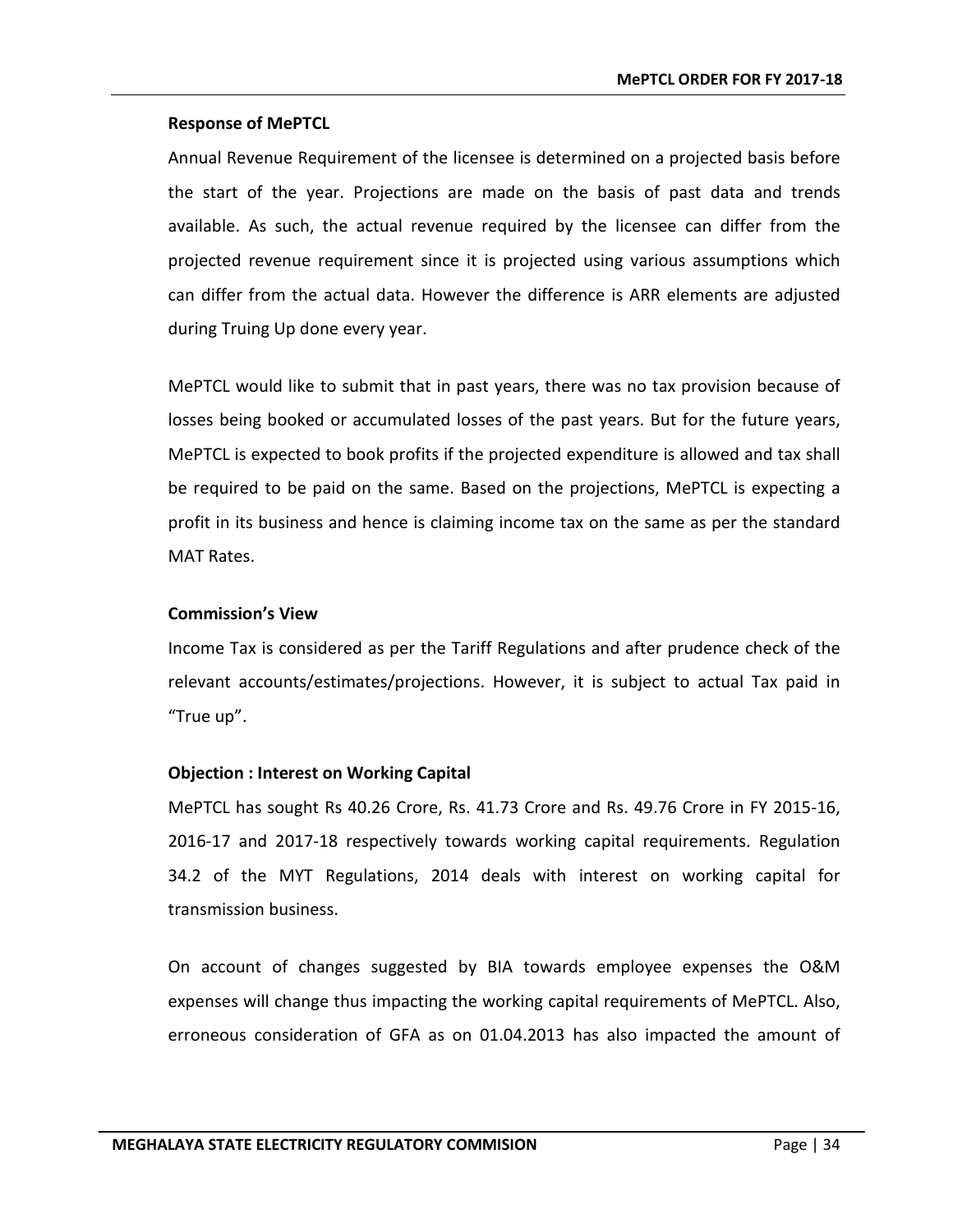**Particulars FY 2015-16 (Actuals) FY 2016-17 (Estimated) FY 2017-18 (Projected)** O&M Expenses for one month  $\overline{a}$  a.82  $\overline{b}$  5.07  $\overline{c}$  5.34 Maintenance Spares **2.65** 2.81

Receivables for two months  $16.40$   $28.45$   $29.30$ Total working capital  $\vert$  23.72  $\vert$  28.45  $\vert$  29.30 Interest Rate 14.75% 14.05% 14.05% Interest on Working Capital  $\begin{array}{|c|c|c|c|c|c|c|c|c|} \hline \end{array}$  3.50  $\begin{array}{|c|c|c|c|c|c|c|c|} \hline \end{array}$  4.12

maintenance spares to be included in the working capital requirements. Thus, as per BIA's assessment the working capital allowable for FY 2015-16 to 2017-18 is as under:

## **Response of MePTCL**

In Para 35 of the objections, the closing GFA considered by the objector for calculation of depreciation is INR 423.13 crores as on 31.03.2016, whereas in Para 45, the opening GFA has been considered as INR 250 crores for the purpose of calculating maintenance spares MePTCL has clearly submitted the assets additions and O&M Cost details for the ARR with proper justification. Hence the claims of the objector are unacceptable and devoid of any merit. Working capital has been calculated as per the MSERC Regulations 2014.

## **Commission's View**

The interest on working capital will be allowed as per the Tariff Regulations and after prudence check of the accounts submitted.

## **Objection : Allowable Aggregate Revenue Requirement (ARR)**

In light of the above submissions, the allowable ARR for the MYT control period, as per BIA's assessment, is as under:

| SI.           | <b>Particulars</b>                        | 2015-16   | 2016-17     | 2017-18     |
|---------------|-------------------------------------------|-----------|-------------|-------------|
| No.           |                                           | (Actuals) | (Estimated) | (Projected) |
| 1             | Return on Equity (RoE)                    | 15.50     | 30.98       | 30.98       |
| $\mathcal{P}$ | <b>Interest and Finance Charges</b>       | 4.74      | 6.12        | 5.80        |
| 3             | <b>Operation and Maintenance Expenses</b> |           |             |             |
|               | <b>Employee Expenses</b>                  | 53.92     | 56.62       | 59.45       |
|               | <b>R&amp;M Expenses</b>                   | 1.46      | 1.60        | 1.74        |
|               | A&G Expenses                              | 2.42      | 2.65        | 2.87        |
| 4.            | <b>Interest on Working Capital</b>        | 3.50      | 4.00        | 4.12        |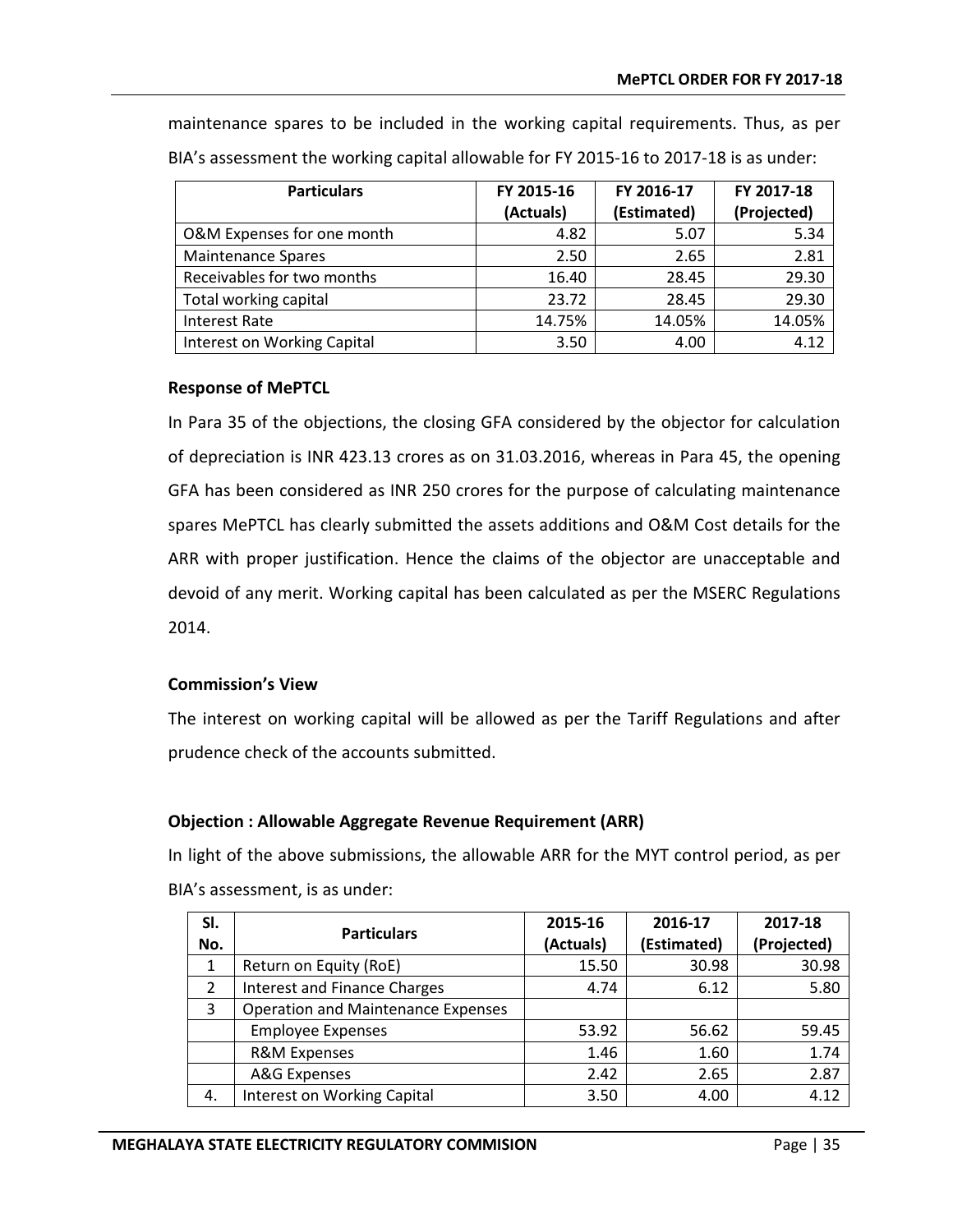| SI. | <b>Particulars</b>                                                   | 2015-16                  | 2016-17     | 2017-18     |
|-----|----------------------------------------------------------------------|--------------------------|-------------|-------------|
| No. |                                                                      | (Actuals)                | (Estimated) | (Projected) |
| 5.  | Depreciation as maybe allowed                                        | 20.30                    | 20.30.      | 20.30       |
| 6.  | Taxes on Income                                                      | $\overline{\phantom{a}}$ | 6.61        | 6.61        |
| 7.  | <b>Annual License Fee</b>                                            | -                        |             |             |
| 8.  | <b>SLDC Charges</b>                                                  | 1.05                     | 1.66        | 1.87        |
| 9.  | <b>Prior Period Expenses</b>                                         | 0.11                     |             |             |
| 10. | <b>Total Annual Expenditure</b>                                      | 102.99                   | 127.22      | 130.01      |
| 11. | Less: SLDC ARR                                                       | 2.10                     | 3.31        | 3.73        |
| 12. | Net Annual Expenditure                                               | 100.89                   | 127.22      | 130.01      |
| 13. | Less: Other Income                                                   | 2.47                     | 2.84        | 3.12        |
| 14. | Net Annual Revenue Requirement as<br>per Objector's (BIA) assessment | 98.42                    | 124.38      | 126.89      |
| 15. | Net Annual Revenue Requirement as<br>per MePTCL                      | 170.34                   | 181.08      | 219.51      |
| 16. | Disallowance proposed                                                | 71.92                    | 56.70       | 92.62       |

MePTCL would like to submit that the projections made in the tariff petition should be considered for approval and there is no need for revision of the figures submitted in the petition.

## **Commission's View**

The Components of ARR are considered for approval as per the Tariff Regulations and on prudence check of the relevant accounts/estimates/projections.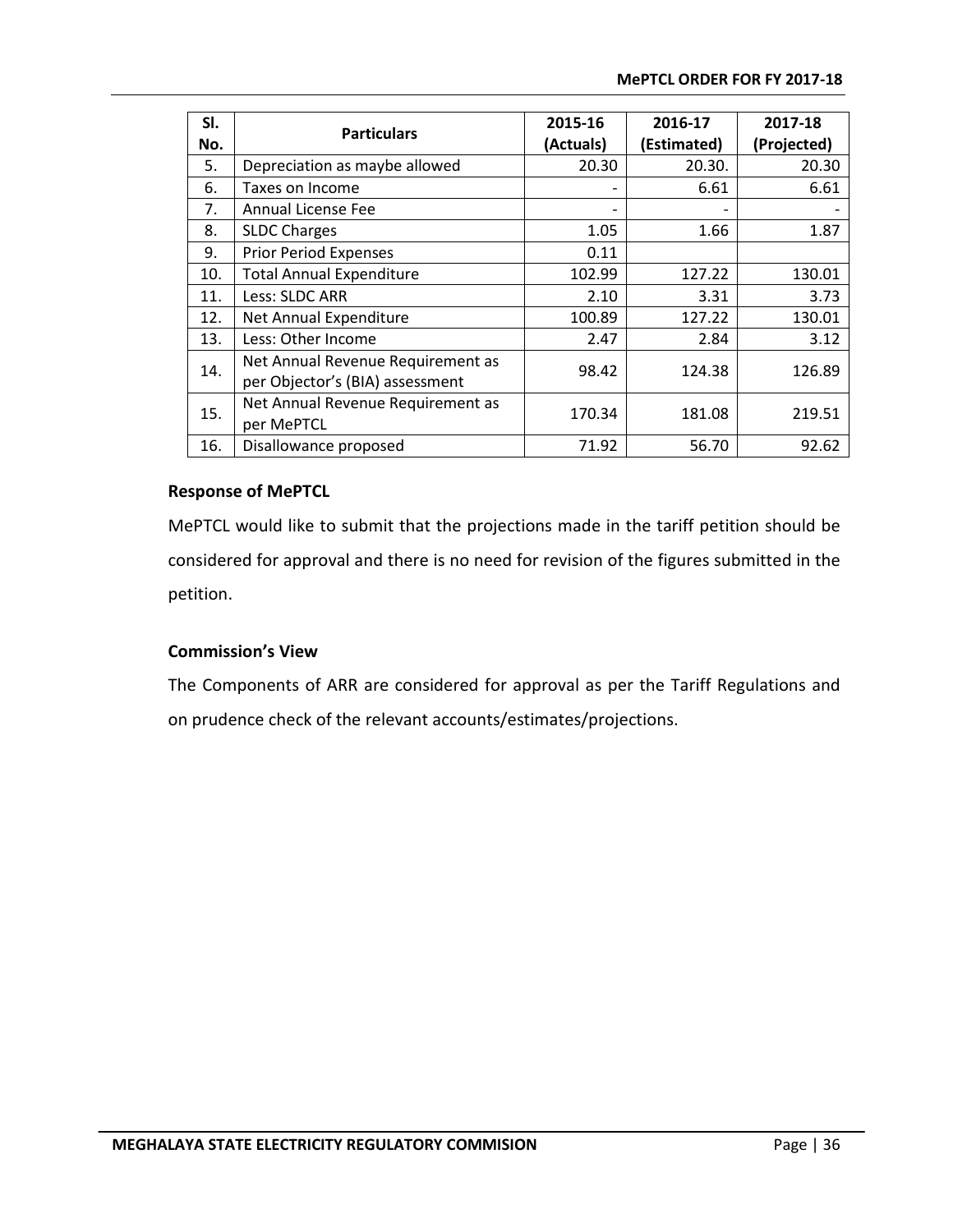# **4. True Up for FY 2014-15**

## <span id="page-42-1"></span><span id="page-42-0"></span>**4.1 Introduction**

The Commission has earlier disposed the Review petition filed by MePTCL on 01.06.2016 on the true up orders issued on 30.03.2016 for FY 2013-14. Accordingly, the Review order issued on 30.03.2017.

<span id="page-42-2"></span>The following ARR (Review) for FY 2013-14 is incorporated in this order and resultant gap included in the ARR of FY 2017-18 while fixing transmission tariff.

| SI.           | <b>Particulars</b>                 | Approved in the | <b>Claimed for</b>       | <b>Now</b> |
|---------------|------------------------------------|-----------------|--------------------------|------------|
| <b>No</b>     |                                    | True up         | <b>Review</b>            | approved   |
| 1             | Return on Equity (RoE)             | 9.43            | 46.95                    | 15.17      |
| $\mathcal{P}$ | <b>O&amp;M Expenses</b>            | 49.64           | -                        | 49.54      |
| 3             | <b>Interest on Working Capital</b> | 2.15            | 2.49                     | 2.54       |
| 4             | Depreciation                       | 13.55           | 14.34                    | 13.48      |
| 5             | Licensee fee                       | 0.04            | $\overline{\phantom{a}}$ | 0.04       |
| 6             | <b>SLDC Charges</b>                | 1.31            | $\overline{a}$           | 1.31       |
| 7             | <b>Gross ARR</b>                   | 76.02           |                          | 82.08      |
| 8             | Less: SLDC ARR                     | 2.62            | $\overline{\phantom{a}}$ | 2.62       |
| 9             | Less: Other Income                 | 4.45            | $\overline{\phantom{a}}$ | 4.45       |
| 10            | <b>Net ARR</b>                     | 68.95           | -                        | 75.01      |
| 11            | Revenue from Transmission Tariff   | 62.56           | $\overline{\phantom{a}}$ | 62.56      |
| 12            | Net Gap / (Surplus)                | 6.39            | $\blacksquare$           | 12.45      |

**Table 4.1: ARR for FY 2013-14 Review approved by the Commission**

## **This gap shall be accommodated in the ARR for FY 2017-18.**

MePTCL has filed petition for true up of Transmission business, along with statement of accounts for FY 2014-15.

The Commission considering the petition has taken up true up pending filing of C&AG audit report for FY 2014-15. The element wise analysis and admissibility of expenditure is discussed with reference to the Regulations and statement of Accounts for FY 2014-15 in the following paragraphs.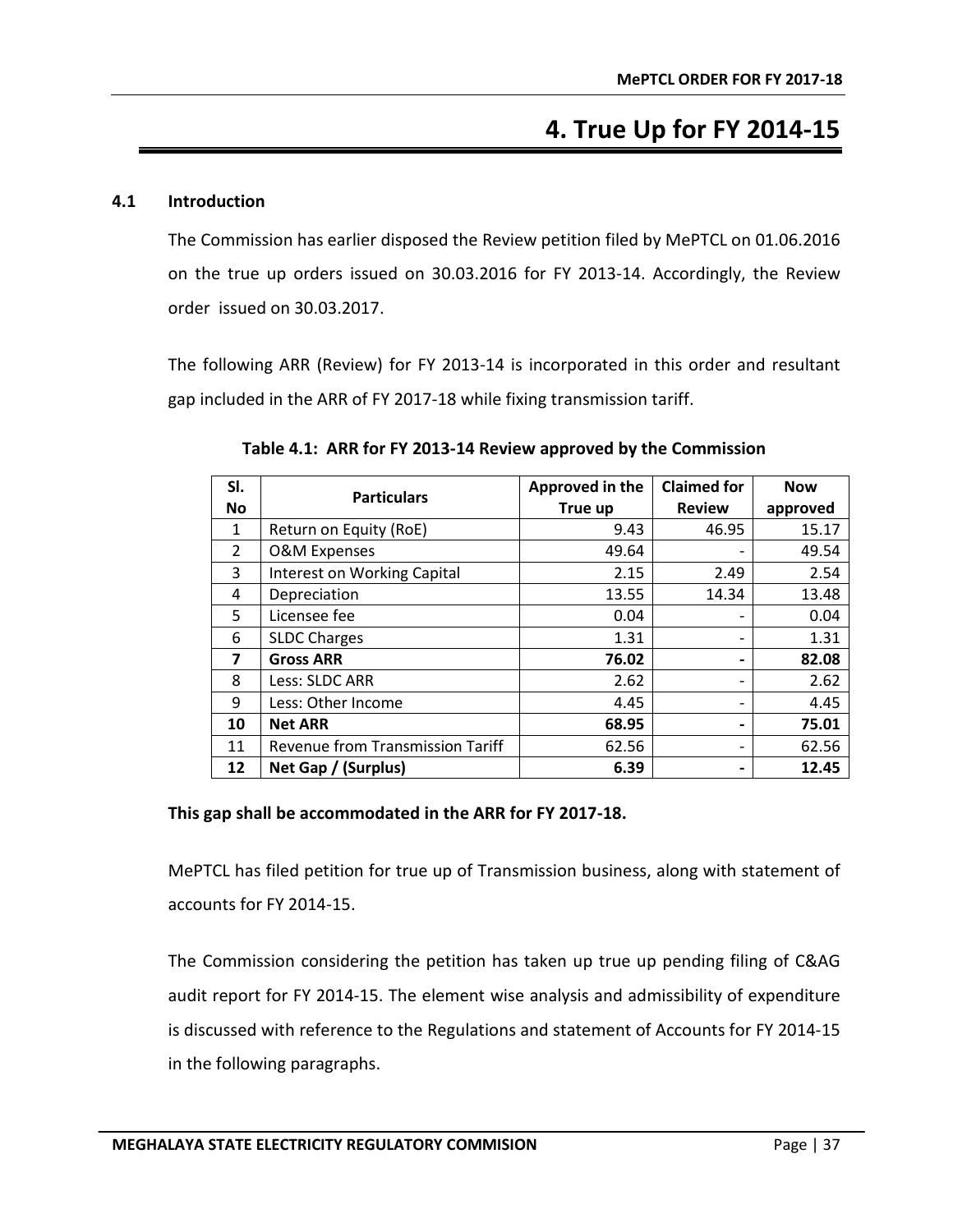## <span id="page-43-0"></span>**4.2 Return on Equity**

Licensee has claimed Return on Equity at Rs. 51.45 Crore projecting the Equity capital at Rs. 367.51 Crore as per the transfer scheme provisions notified by the GoM dated 29.04.2015 for the true up of the business for FY 2014-15.

## **Commission's Analysis**

The Commission observed that Equity Capital projected does not tally with the total Asset base which is Rs. 359.75 Crore as on 31.03.2014.

The Commission referred to the APTEL Judgment dated 17.12.2014 in appeal No. 142 and 168 of 2013 between Mawana Sugar Ltd vs PSERC and others. According to the APTEL findings, the State Commission is not bound by the transfer scheme provision and the statement of accounts.

The Commission in the circumstances considers as per the books of accounts, the equity capital shall be computed on the Gross Fixed Assets and additions during the year to be compliant with the requirement of Regulations, 74 read with Regulations 72.

The equity capital as per the approvals accorded for FY 2013-14 as at 31.03.2014 is Rs. 107.93 Crore, being the 30% GFA + 30% of additions during FY 2014-15.

<span id="page-43-1"></span>The GFA as on 31.03.2014 at Rs. 359.75 Crore and 30% considered Equity was Rs. 107.93 Crore.

| SI. No.        | <b>Particulars</b>                    | <b>Approved for FY</b><br>2014-15 Truing up |
|----------------|---------------------------------------|---------------------------------------------|
| 1              | Opening Equity capital for FY 2014-15 | 107.93                                      |
| $\overline{2}$ | 30% Addition of assets during 2014-15 | 1.38                                        |
| 3              | Closing Equity for RoE                | 109.31                                      |
| 4              | Average Equity for RoE                | 108.62                                      |
|                | RoE at 14%                            | 15.21                                       |

**Table 4.2: Return on Equity for FY 2014-15 (Rs. Crore)**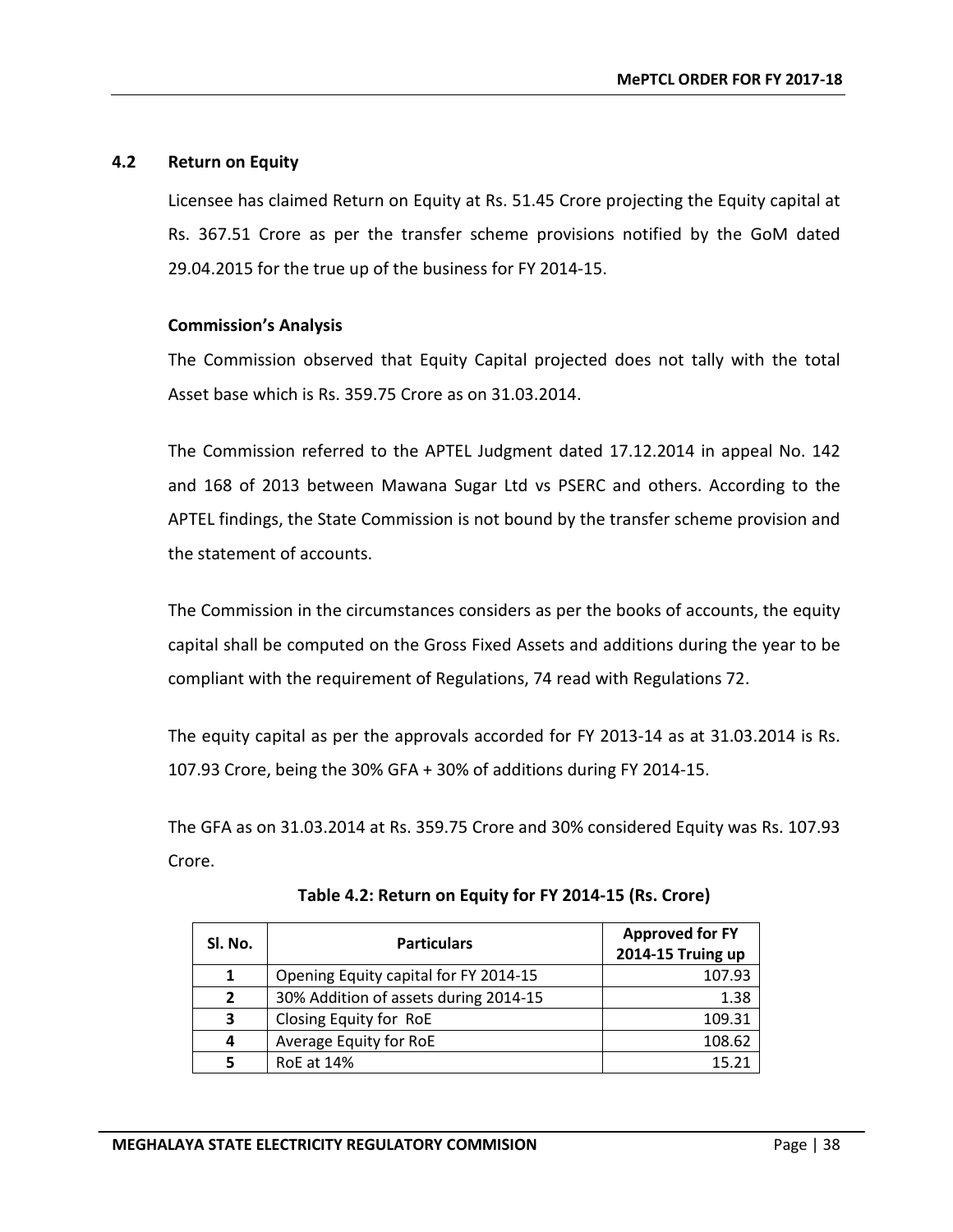## **The Commission considers RoE at Rs. 15.21 Crore for true up of FY 2014-15.**

## <span id="page-44-0"></span>**4.3 O&M Expenses for FY 2014-15**

<span id="page-44-2"></span>Licensee has projected O&M expenses for true up of FY 2014-15 in the following break up.

| Sl. No. | <b>Particulars</b>       | Projected for FY 2014-15<br>in true up |
|---------|--------------------------|----------------------------------------|
|         | <b>Employee Expenses</b> | 51.33                                  |
| っ       | R&M expenses             | 2.52                                   |
| 3       | A & G expenses           | 5.42                                   |
| 4       | Total                    | 59.27                                  |

## **Table 4.3: O&M Expenses projected for True up of FY 2014-15**

#### <span id="page-44-3"></span>**Commission's Analysis**

#### **Table 4.4: O&M Expenses approved for True up of FY 2014-15**

| SI.<br>No. | <b>Particulars</b>       | <b>Approved in</b><br><b>Tariff Order for</b><br>FY 2014-15 | <b>Approved for</b><br>Provisional<br>true up | <b>Now</b><br>approved<br>for True up |
|------------|--------------------------|-------------------------------------------------------------|-----------------------------------------------|---------------------------------------|
| 1          | <b>Employee Expenses</b> | 36.26                                                       | 46.19                                         | 51.33                                 |
| 2          | R&M expenses             | 3.85                                                        | 2.78                                          | 2.52                                  |
| 3          | A & G expenses           | 2.50                                                        | 5.22                                          | 5.35                                  |
| 4          | Total                    | 42.61                                                       | 54.19                                         | 59.20                                 |

The increase in employee expenses has been reported at 41.56%. The Licensee shall submit detailed analysis for increase in view of the fact that no additional recruitment and wage revision had taken place, which is required to be considered in the year 2015.

**The Commission however considers the O&M expenses at Rs. 59.20 Crore including 1/3rd expenses of MeECL for true up for FY 2014-15 pending filing of C&AG audit report, and detailed analysis for increase in employee expenses.**

## <span id="page-44-1"></span>**4.4 Interest on loan capital for FY 2014-15**

Licensee has filed interest on loans at Rs.2.73 Crore for true up of FY 2014-15 and prayed for allowance of actual interest expenditure incurred on term loans.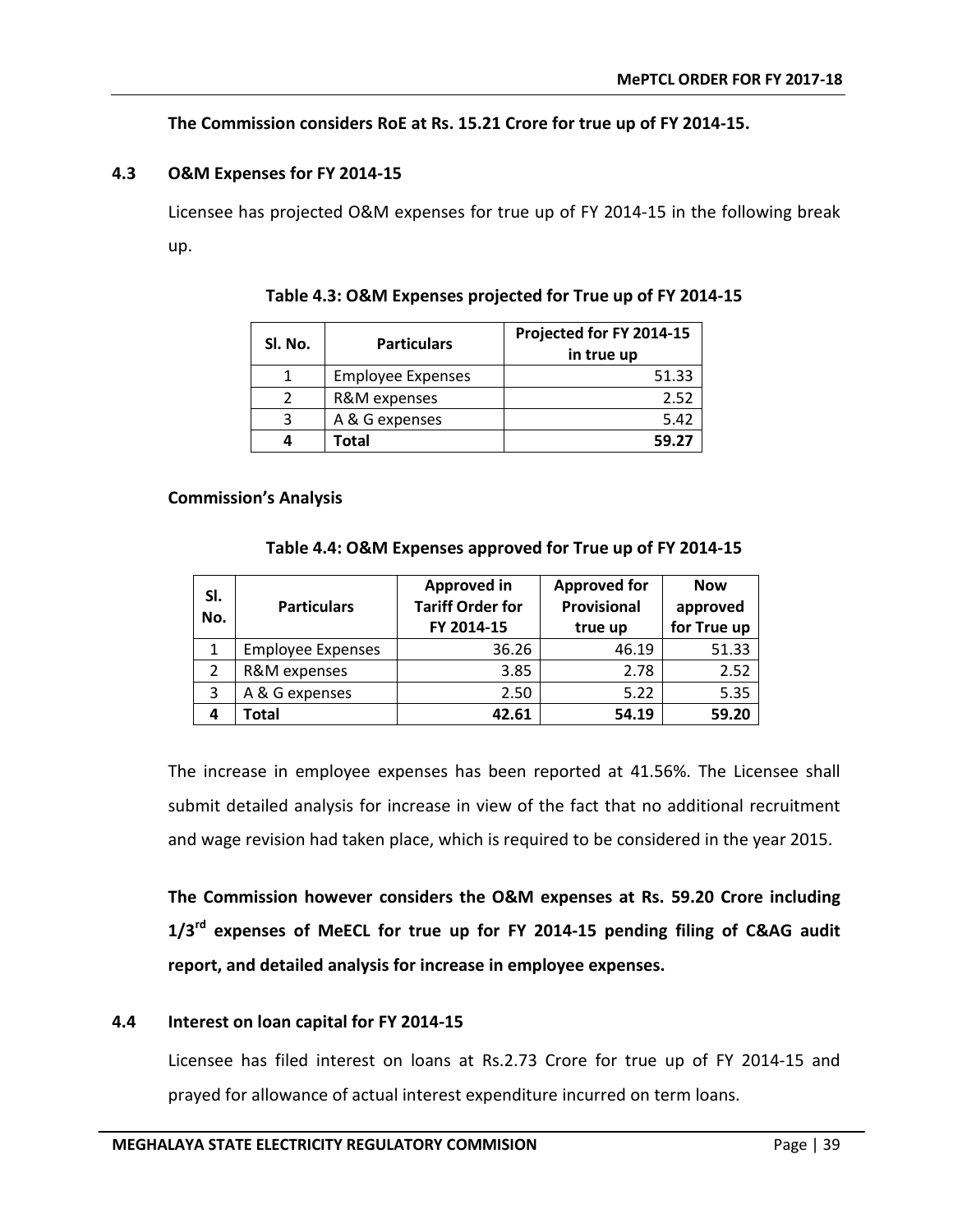## **Commission's analysis**

The Commission had not allowed any interest on term loans in the tariff orders for FY 2014-15. As per the Regulation 75 , interest on loans borrowed for capital expenditure shall be allowed for tariff. The purpose for which Licensee had borrowed loan from State Government is not mentioned in the books of accounts for FY 2014-15.

## **The Commission does not consider interest on loans claimed by MePTCL for FY 2014- 15.**

## <span id="page-45-0"></span>**4.5 Interest on working capital for FY 2014-15**

Licensee has claimed Rs. 4.69 Crore towards interest on working capital for true up of FY 2014-15.

## <span id="page-45-2"></span>**Commission's analysis**

| SI.<br>No. | <b>Particulars</b>                                                                 | <b>Approved for</b><br>FY 2014-15 (Rs. Crore) |
|------------|------------------------------------------------------------------------------------|-----------------------------------------------|
|            | O&M expenses for 1 month excluding MeECL cost (59.20-<br>$6.44=52.76/12$           | 4.40                                          |
|            | Maintenance spare at 1% of opening GFA escalated at<br>5.72%                       | 3.81                                          |
| 3          | Receivables equivalent to 2 months of Transmission<br>charges excluding MeECL cost | 12.95                                         |
| 4          | <b>Working Capital Requirement</b>                                                 | 21.16                                         |
| 5          | Interest at 14.75%                                                                 | 3.12                                          |

#### **Table 4.5: Interest on working capital approved for True up of FY 2014-15**

**The Commission considers Rs. 3.12 Crore towards interest on working capital for true up of FY 2014-15.**

## <span id="page-45-1"></span>**4.6 Depreciation**

Licensee has claimed Rs. 18.18 Crore towards depreciation for true up of FY 2014-15. Licensee has shown fully depreciated assets at Rs.15.90 Crore, vide Table 10 of the Petition.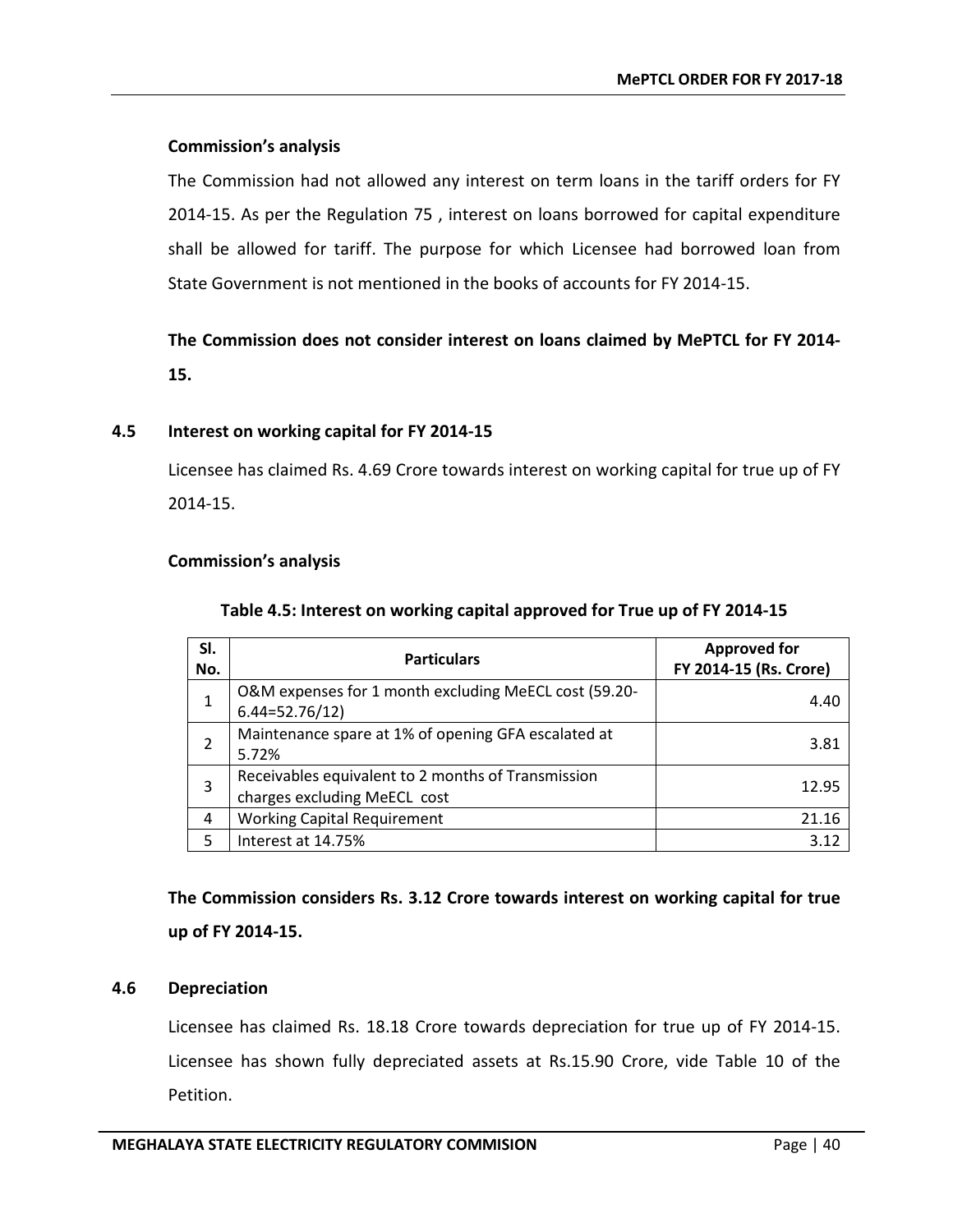## **Commission's analysis:**

<span id="page-46-2"></span>As per the note 10 of the Statement of Accounts , the depreciation is computed for FY 2014-15 true up is as given in the Table below:

| SI.<br>No. | <b>Particulars</b>                   | <b>Depreciation</b><br>approved for<br>FY 2014-15<br>(Rs. Crore) |
|------------|--------------------------------------|------------------------------------------------------------------|
| 1          | Opening GFA as on 31.03.2014         | 359.75                                                           |
| 2          | Additions during FY 2014-15          | 4.60                                                             |
| 3          | Fully depreciated assets             | 15.90                                                            |
| 4          | Closing GFA as on 31.03.2015 (1+2-3) | 348.45                                                           |
| 5          | Average GFA -excluding land cost     | 353.29                                                           |
| 6          | Average depreciation (%)             | 4.84%                                                            |
| 7          | Average grants for FY 2014-15        | 2.58                                                             |
| 8          | Assets cost on the grants            | 0.12                                                             |
| 9          | Depreciation for FY 2014-15          | 16.89                                                            |
| 10         | Less: Depreciation on grants         | 0.12                                                             |
| 11         | <b>Net Depreciation</b>              | 16.77                                                            |

**Table 4.6: Depreciation approved for True up of FY 2014-15**

## **The Commission considers depreciation for FY 2014-15 true up at Rs. 16.77 Crore.**

## <span id="page-46-0"></span>**4.7 SLDC Charges for FY 2014-15**

Licensee has claimed Rs. 1.17 Crore towards 50% SLDC charges out of the SLDC ARR for FY 2014-15 true up.

## **Commission's analysis**

The Commission considering Rs. 2.34 Crore SLDC ARR for FY 2014-15, approves Rs.1.17 Crore being the 50% charges as expenses of transmission SLDC for true up of FY 2014- 15.

## <span id="page-46-1"></span>**4.8 Income from Transmission Business**

Licensee has submitted that Rs. 81.90 Crore received as Revenue from transmission tariffs for FY 2014-15.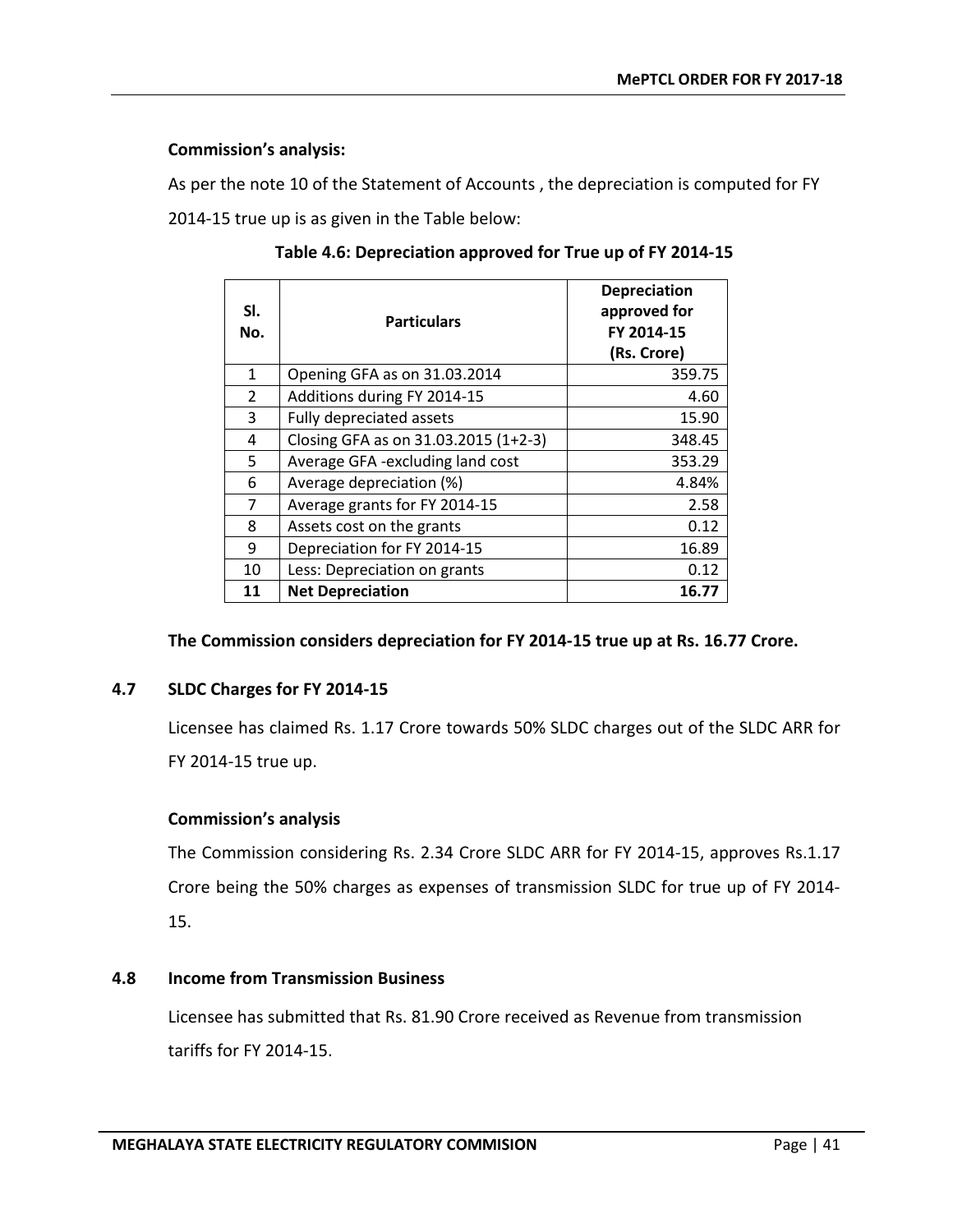## **Commission's analysis**

As per the Statement of Accounts for FY 2014-15 Revenue from operations is reported at Rs. 83.07 Crore which includes Rs. 2.39 Crore other charges and Rs. 1.17 Crore 50% SLDC charges received from MePGCL share.

**The Commission considers Revenue from operations at Rs. 79.51 crore for FY 2014-15 for true up and Rs. 3.56 Crore considered as other income.**

## <span id="page-47-0"></span>**4.9 Other income for FY 2014-15**

Licensee has submitted that other income received as Rs. 2.36 Crore in the petition for true up of FY 2014-15.

## **Commission's analysis**

As per the Statement of Accounts other charges vide note 16 reported at Rs. 2.39 Crore and Rs. 1.17 Crore towards SLDC charges received from MePGCL. As per note 17 other income reported at Rs.0.66 Crore. Other income of MeECL at Rs. 5.085 Crore reported and  $1/3<sup>rd</sup>$  income apportioned for True up for FY 2014-15 at Rs. 1.70 Crore. The details are as stated below:

<span id="page-47-1"></span>

| SI.<br><b>No</b> | <b>Particulars</b>                             | <b>Approved other income</b><br>for FY 2014-15 in true up<br>(Rs. Crore) |
|------------------|------------------------------------------------|--------------------------------------------------------------------------|
|                  | <b>SLDC charges MePGCL</b>                     | 1.17                                                                     |
|                  | Other income/charges (2.39+0.66 Crore)         | 3.05                                                                     |
| 3                | 1/3rd of MePGCL other income of Rs. 5.08 Crore | 1.70                                                                     |
| 4                | <b>Total other income</b>                      | 5.92                                                                     |

|  |  | Table 4.7: Other income approved for True up of FY 2014-15 |
|--|--|------------------------------------------------------------|
|--|--|------------------------------------------------------------|

**The Commission considers other income at Rs. 5.92 Crore for true up of FY 2014-15.**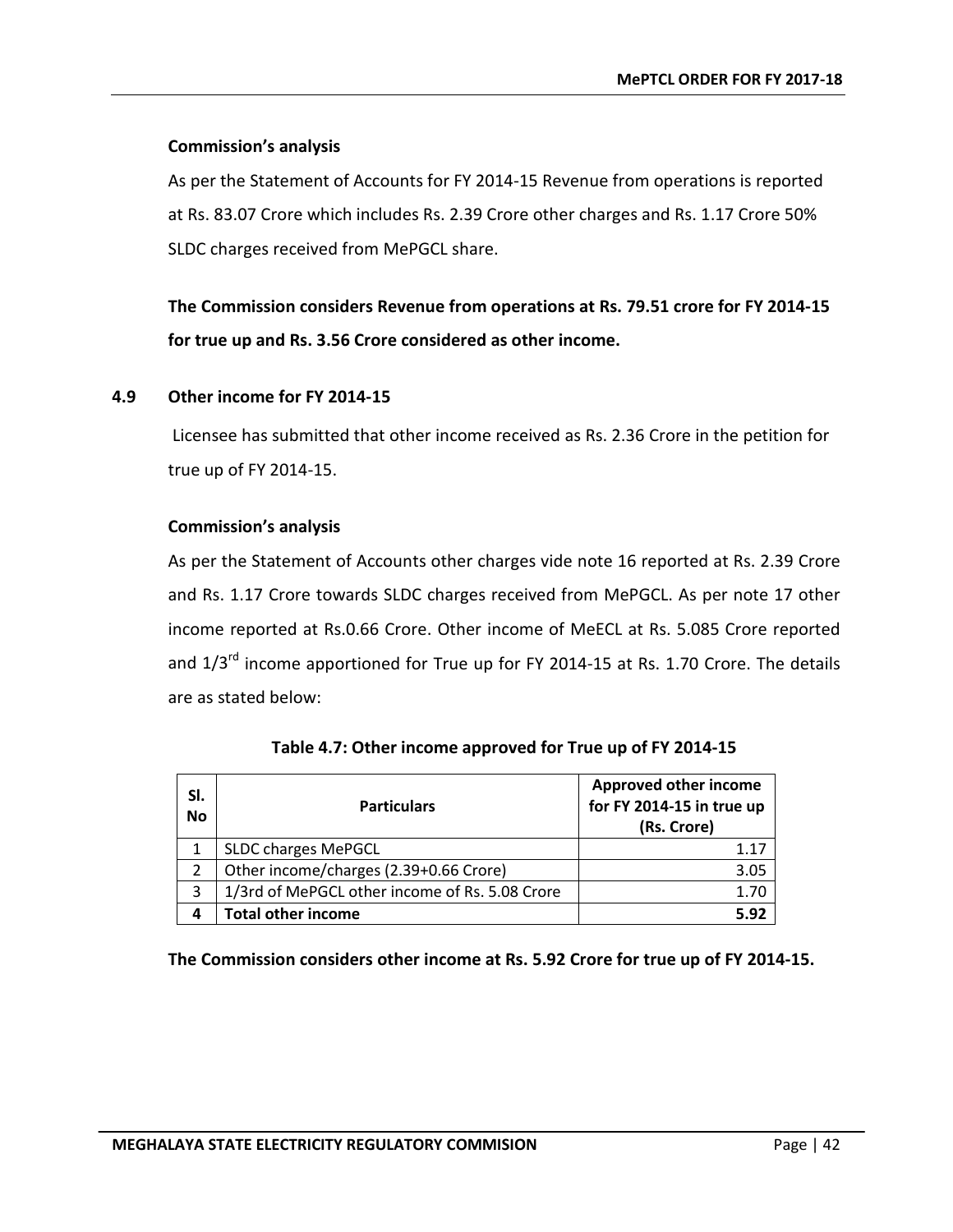## <span id="page-48-0"></span>**4.10 ARR for FY 2014-15**

Summing up of the analysis of Expenditure and Revenue, the ARR for the FY 2014-15 true up is shown in below Table.

<span id="page-48-1"></span>

| SI.           |                             | Approved   | As per        | <b>Approved by</b>    |
|---------------|-----------------------------|------------|---------------|-----------------------|
| <b>No</b>     | <b>ARR</b> element          | in T.O for | <b>MePTCL</b> | <b>MSERC</b> for true |
|               |                             | FY 2014-15 | petition      | up of FY 2014-15      |
| $\mathbf{1}$  | Return on Equity            | 9.43       | 51.45         | 15.21                 |
| $\mathcal{P}$ | Interest on loan capital    |            | 2.73          |                       |
| 3             | <b>Employee expenses</b>    | 36.26      | 51.33         | 51.33                 |
| 4             | R&M expenses                | 3.85       | 2.52          | 2.45                  |
| 5             | Adm & Gen expenses          | 2.5        | 5.42          | 5.35                  |
| 6             | Interest on working capital | 2.93       | 4.69          | 3.12                  |
| 7             | Depreciation                | 21.62      | 18.18         | 16.77                 |
| 8             | Annual License fee          | 0.03       |               |                       |
| 9             | <b>SLDC</b> charges         | 1.17       | 1.17          | 1.17                  |
| 10            | <b>Prior Period charges</b> |            | 3.05          |                       |
| 11            | <b>Total ARR</b>            | 77.79      |               | 95.40                 |
| 12            | Less: SLDC ARR              | 2.34       |               | 2.34                  |
| 13            | Other Income                | 2.66       |               | 5.92                  |
| 14            | <b>Net ARR</b>              | 72.79      |               | 87.14                 |
| 15            | Revenue from tariffs        |            |               | 79.51                 |
| 16            | <b>Net Gap</b>              |            |               | 7.63                  |

**This gap of Rs. 7.63 Crore shall be appropriated in the ARR and Tariff for FY 2017-18.**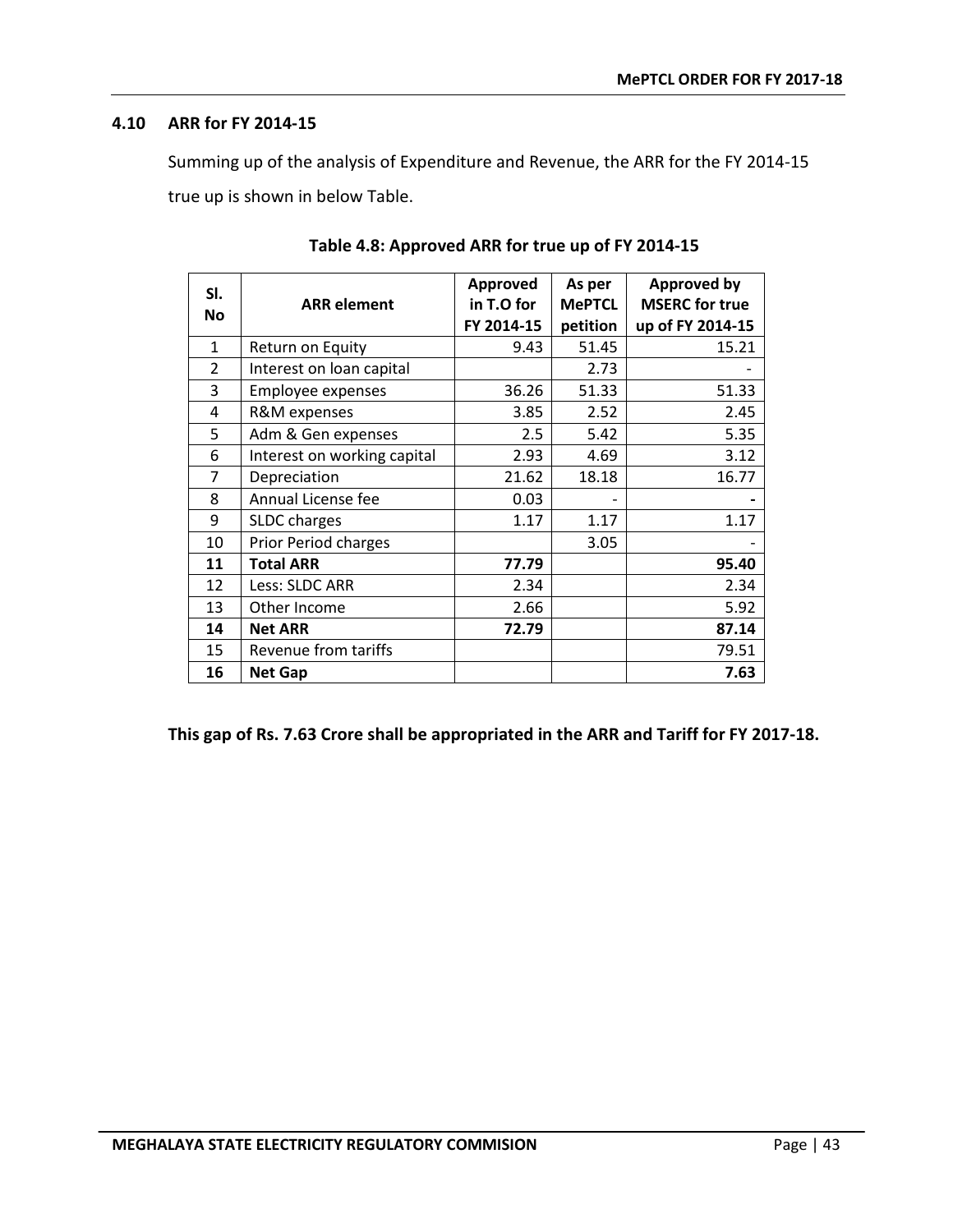# <span id="page-49-0"></span>**5. Aggregate Revenue Requirement (ARR) for FY 2017-18**

## <span id="page-49-1"></span>**5.1 Business Plan for the Control Period**

The Commission has considered the petition of the Licensee for approving its Business plan for the control period. In the past, the Commission has not accepted it due to the fact that there was no audited accounts made available to the Commission. The audited accounts upto FY 2013-14 were made available to the Commission only in the month of February, 2017. As per the MYT Regulations, the Business plan is required to be filed three months before the filing for the tariff petition. The accounts of FY 2014-15 are not audited by C&AG so far. Therefore, the Commission does not consider the Business plan and provisional True up for FY 2015-16 in the current Order. The Licensee may file the petition in accordance with the Regulations, well in time, so as to consider the same in the next petition.

#### <span id="page-49-2"></span>**5.2 Methodology for ARR of FY 2017-18**

#### **Petitioner's Submission**

In accordance with the provisions of the MYT Regulations, 2014, MePTCL submitted the ARR petition for the control period FY 2015-16 to FY 2017-18 based on restructured segregated provisional accounts and the transfer scheme amended from time to time. MePTCL submits that, Transmission Service Agreement (TSA) for transmission of power to MePDCL has been executed on 08th August 2013 and power under TSA is being supplied on cost plus basis. SLDC is a Strategic Business Unit (SBU) of MePTCL and does not maintain separate accounts. Therefore all assets, liabilities, expenditures etc. of SLDC are reflected in the accounts of MePTCL. However, SLDC being an independently functioning entity filed for approval in Transmission ARR and tariff in accordance with the provisions of MSERC regulations and provisions of Electricity Act 2003. MSERC on examination of petition and submission of MePTCL, has approved ARR for three years FY 2015-16 to FY 2017-18 and issued order for the control period in MYT Order dated 31.03.2015. ARR approved for FY 2017-18 is now considered for MePTCL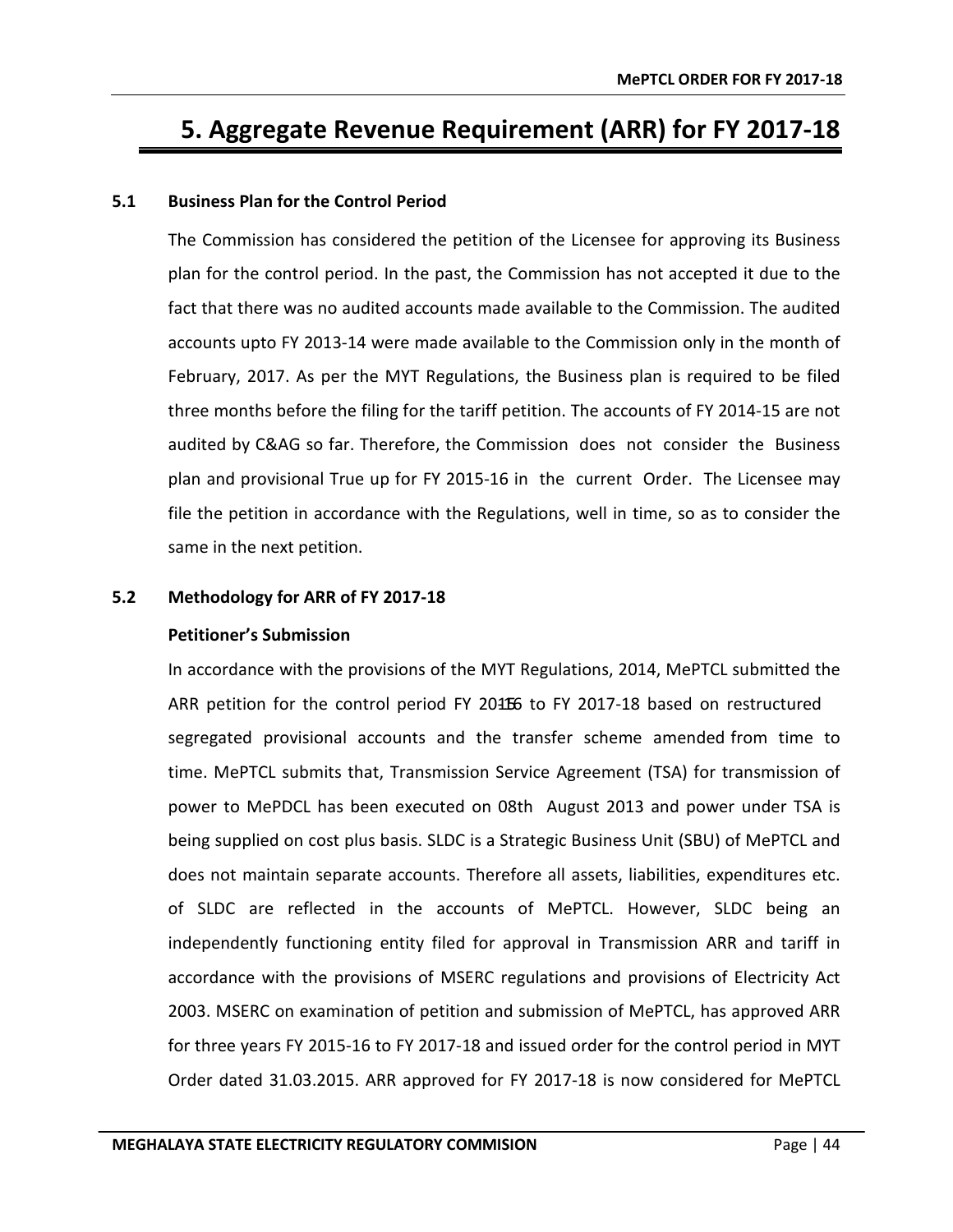for FY 2017-18. Various components of expenses approved for FY 2017-18 are discussed below for arriving transmission charges for FY 2017-18.

#### <span id="page-50-0"></span>**5.3 Analysis of ARR for FY 2017-18**

MePTCL in its Petition has projected Rs. 219.51 Crore as ARR for FY 2017-18. In accordance with the Regulations, the Commission does not accept this, as they have to submit the Review Petition at appropriate time. The Commission accordingly, proceeded as per Regulations and allowed the expenses as per MYT Order dated 30.03.2015 which is as under:

## <span id="page-50-1"></span>**5.4 O&M Expenses**

Components of O&M costs are (Employee cost, R&M Expenses and A&G Expenses). Refer Table 5.1.

## <span id="page-50-2"></span>**5.5 Employee Cost**

The Commission on examination of actual expenditure for FY 2014-15, escalation at 5.72% for subsequent years has approved Rs. 19.90 Crore towards employee cost in the MYT order. Commission now considers the approved cost of Rs. 19.90 Crore for FY 2017-18.

## <span id="page-50-3"></span>**5.6 Repair & Maintenance (R & M) Expenses**

Considering the actual expenditure for FY 2014-15, escalation factor at 5.72% for subsequent years Commission has approved Rs. 4.60 Crore towards R&M Costs in the MYT Order. Commission now considers the approved cost of Rs. 4.60 Crore for FY 2017- 18.

## **5.7 Administration and General (A&G) Expenses**

<span id="page-50-4"></span>Considering the actual expenditure for FY 2014-15, escalation for subsequent years, Commission approved A&G expenses for the control period FY 2015-16 to FY 2017-18 in the MYT Order. Proportionate expenses of MeECL Holding Company were also considered under A&G expenses. Commission approved Rs. 25.14 Crore for FY 2017-18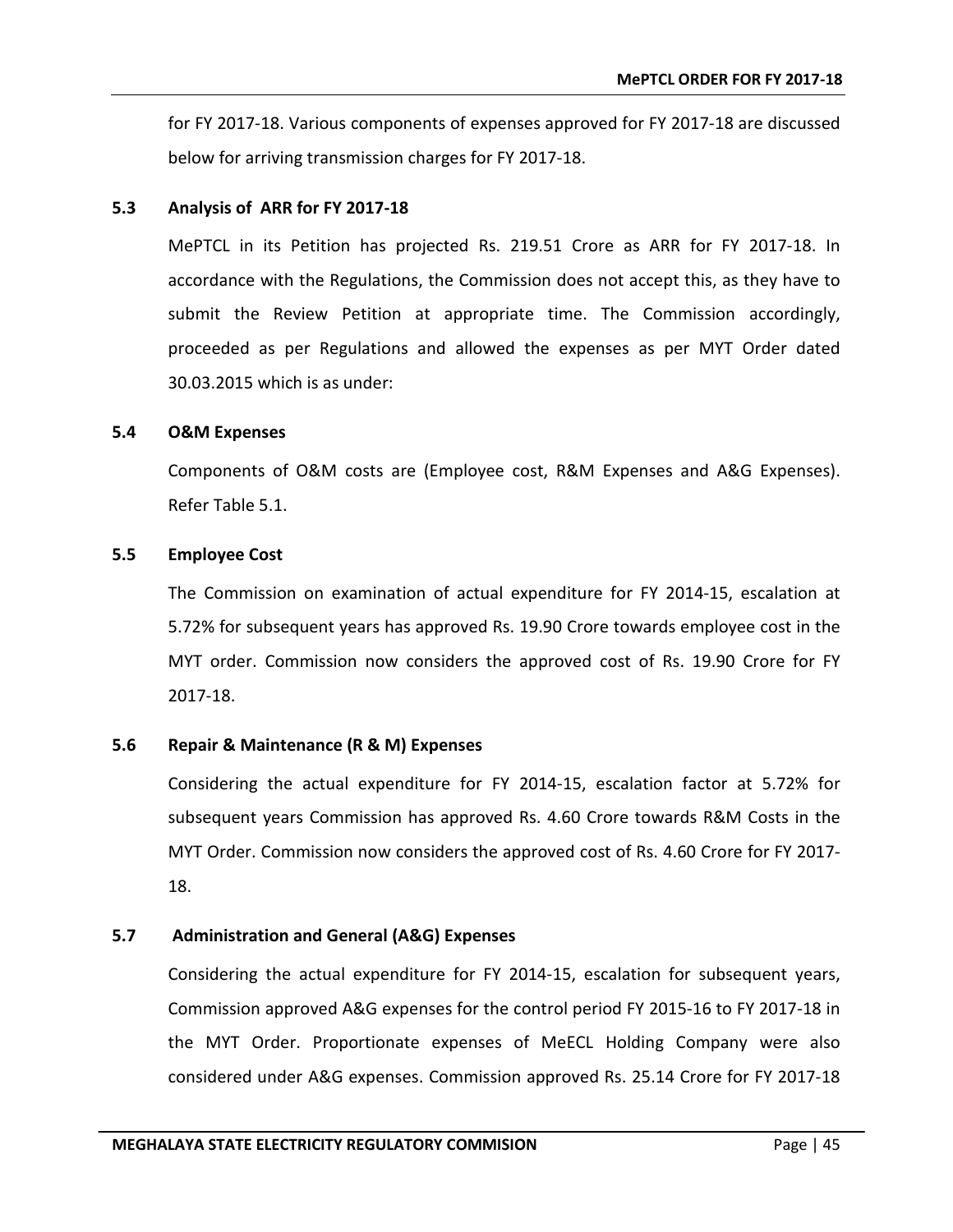towards A&G Expenses including MeECL expenses in the MYT order for FY 2017-18. Now Commission accepts the same amount of Rs. 25.14 Crore for FY 2017-18.

#### <span id="page-51-0"></span>**5.8 Depreciation**

On examination of existing assets, additional assets added, the Commission approved depreciation at 5.13% on average GFA of Rs. 434.60 Crore for Rs. 22.29 Crore for FY 2017-18 in the MYT Order. The Commission accepts the same amount of Rs. 22.29 Crore for FY 2017-18.

#### <span id="page-51-1"></span>**5.9 Interest on Loan**

On detailed examination of submissions of MePTCL, the Commission has approved Rs. 8.80 Crore for FY 2017-18 in the MYT Order towards interest on loan. Now, the Commission accepts the same amount of Rs. 8.80 Crore towards interest for FY 2017-18.

#### <span id="page-51-2"></span>**5.10 Interest on Working Capital**

In MYT Order for FY 2015-16 to FY 2017-18, the Commission has considered one month O&M cost, 2 months receivables and 1% of GFA towards spares and arrived Rs. 25.50 Crore as working capital considering interest rate of 14.75% on working capital, the Commission approved Rs. 3.76 Crore towards interest on working capital. Now, the Commission accepts the same amount of Rs. 3.76 Crore for FY 2017-18.

#### <span id="page-51-3"></span>**5.11 Return on Equity**

The Commission approved Rs. 9.43 Crore towards return on equity in MYT order for FY 2015-16 to FY 2017-18. The Commission accepts the same figure of Rs. 9.43 Crore towards Return on Equity for FY 2017-18.

#### <span id="page-51-4"></span>**5.12 Other Income**

In MYT order Commission approved Rs. 5.24 Crore towards income from Open Access consumers and other sources for FY 2017-18. The Commission accepts the same figure of Rs. 5.24 Crore towards other income for FY 2017-18.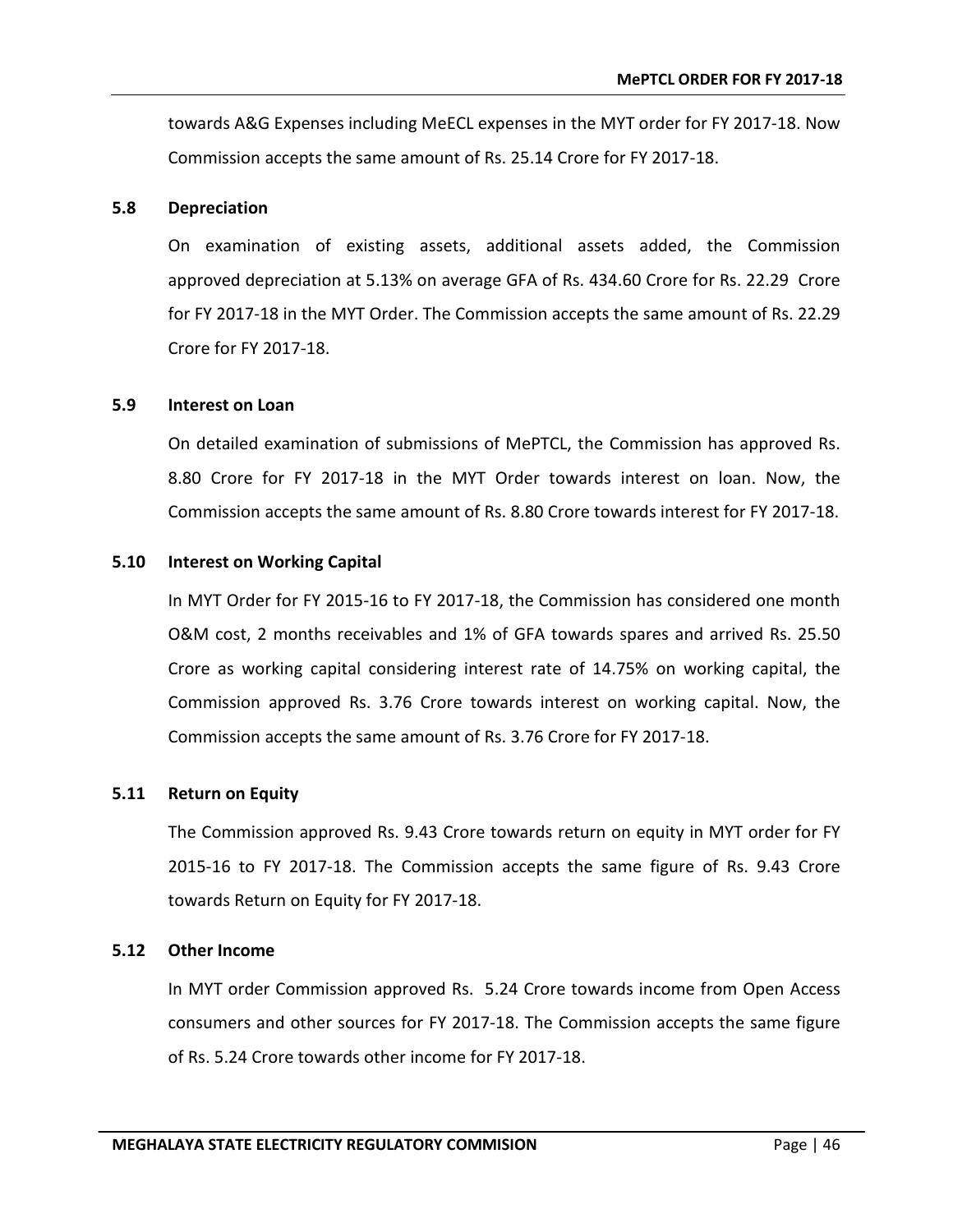## <span id="page-52-0"></span>**5.13 Annual License Fee**

The Commission approved Rs. 0.03 Crore towards Licensee fee to be paid to the Commission for FY 2017-18 as approved in the MYT Tariff Order. Now the Commission approved the same amount of Rs. 0.03 Crore for FY 2017-18.

## <span id="page-52-1"></span>**5.14 Aggregate Revenue Requirement for FY 2017-18**

Based on the approval of various components of charges indicated above the ARR of MePTCL for FY 2017-18 is as follows.

| SI. No         | <b>Particulars</b>          | ARR approved for FY 2017-18 |
|----------------|-----------------------------|-----------------------------|
| 1              | <b>O&amp;M Expenses</b>     | 49.64                       |
| a              | Employee cost               | 19.90                       |
| b              | R&M expenses                | 4.60                        |
| c              | A&G Expenses                | 25.14                       |
| $\overline{2}$ | Depreciation                | 22.29                       |
| 3              | Interest on Loans           | 8.80                        |
| 4              | Interest on Working Capital | 3.76                        |
| 5              | Return on Equity            | 9.43                        |
| 6              | Charges of SLDC             | 1.15                        |
| 7              | Annual licensee fees        | 0.03                        |
|                | Total                       | 95.10                       |
| 8              | Less: Other income          | 5.24                        |
| 9              | Less: SLDC ARR              | 2.30                        |
|                | <b>Net ARR</b>              | 87.56                       |

<span id="page-52-3"></span>**Table 5.1: Aggregate Revenue Requirement approved for FY 2017-18 (Rs. Crore)**

## <span id="page-52-4"></span><span id="page-52-2"></span>**5.15 Transmission ARR for FY 2017-18**

## **Table 5.2: Transmission ARR for FY 2017-18**

| SI.<br>No. | <b>Particulars</b>                                             | <b>Approved for</b><br>FY 2017-18 |
|------------|----------------------------------------------------------------|-----------------------------------|
| 1          | Approved ARR for FY 2017-18, as per the MYT Order              | 87.56                             |
|            | Add: Revenue Gap of FY 2013-14 Review                          | 12.45                             |
| 3          | Add: Revenue Gap of FY 2014-15 true up                         | 7.63                              |
| 4          | ARR for FY 2017-18, including adjustments for earlier True ups | 107.64                            |

The ARR shall be accommodated in the MePDCL tariffs as Intra state transmission Charges for FY 2017-18.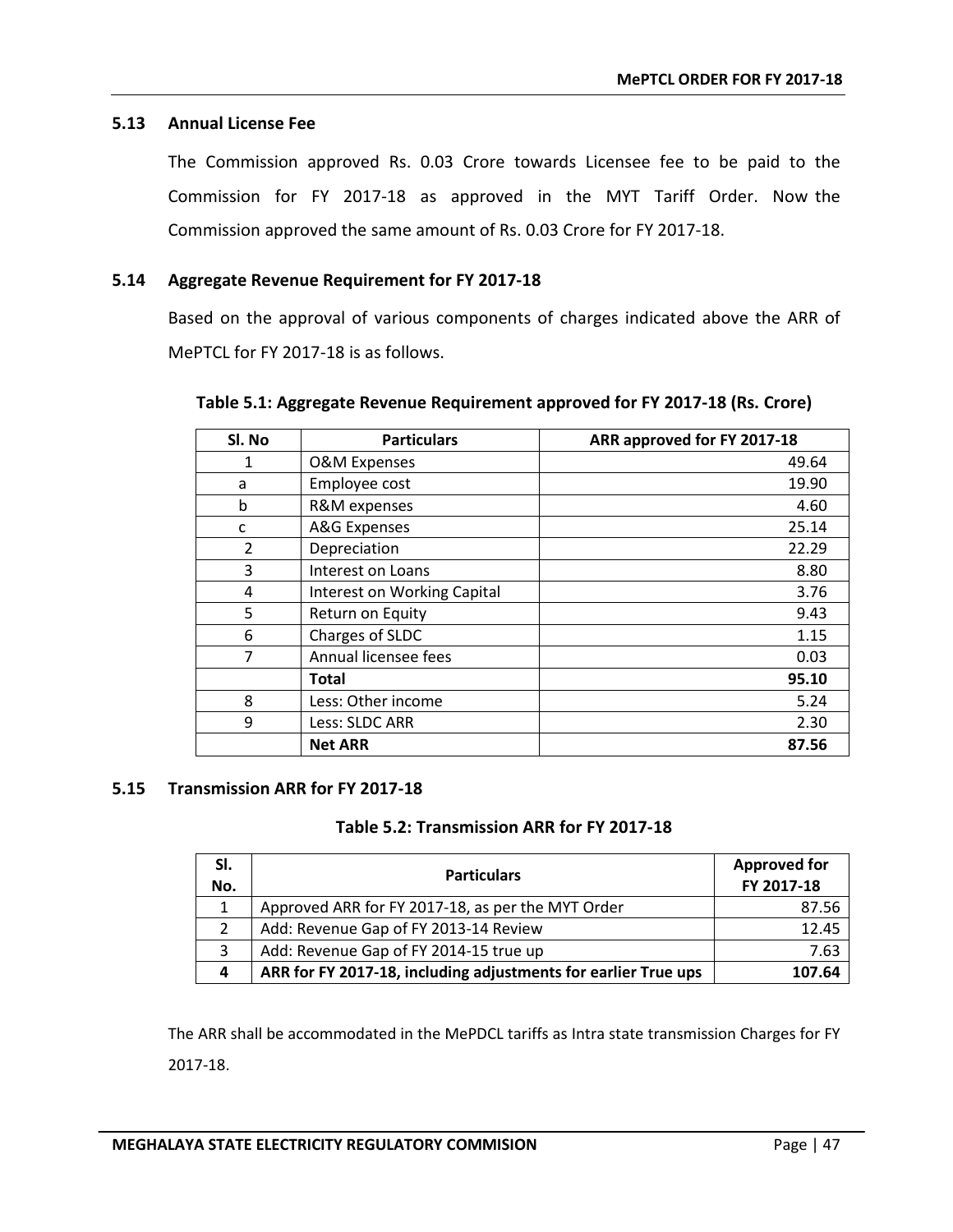# **6. Open Access Charges**

## <span id="page-53-1"></span><span id="page-53-0"></span>**6.1 Computation of the Open Access charges**

MePTCL has computed the open access charges for FY 2017-18 in compliance to Commission's MYT Order and taken 2324.82 MU as energy to be handled by MePTCL in FY 2017-18.

Accordingly, MePTCL has computed open access charges at Rs. 14095/MW/Day.

## **Commission's analysis**

As per energy balance approved by the Commission in the Order, the Commission approves the total energy to be handled at the state transmission periphery at 1582.50 MU as approved for MePDCL.

## <span id="page-53-2"></span>**6.2 Open access/transmission charges for FY 2017-18**

The open access charges projected by MePTCL and the Commission's approval are given in the Table below:

<span id="page-53-3"></span>

| SI.<br><b>No</b> | <b>Particulars</b>      | <b>Projected by MePTCL</b><br>for FY 2017-18 | Approved by the<br><b>Commission for</b><br>FY 2017-18 |
|------------------|-------------------------|----------------------------------------------|--------------------------------------------------------|
|                  | MePTCL ARR (Rs. Cr)     | 356.84                                       | 107.64                                                 |
|                  | Average load (MW)       | 693.57                                       | 693.57                                                 |
| 3                | Units to be handled(MU) | 2324.82                                      | 1716.66                                                |

**4 Open access charges (Rs./MW/Day) 14095.00 4252 5 Transmission Tariff (Rs./Unit) 1.53 0.63**

## **Table 6.1 Open Access/Transmission Charges approved by the Commission for FY 2017-18**

**The Commission has considered the at ARR at Rs. 107.64 Crore and approves open access charges at Rs.4252/MW/Day for FY 2017-18 effective from 01.04.2017. This rate shall be applicable for all open access consumers. In order to meet the requirement of Regulation, the transmission charges for all consumers including open access consumers is fixed at Rs.0.63/unit.** However, the recovery of charges from open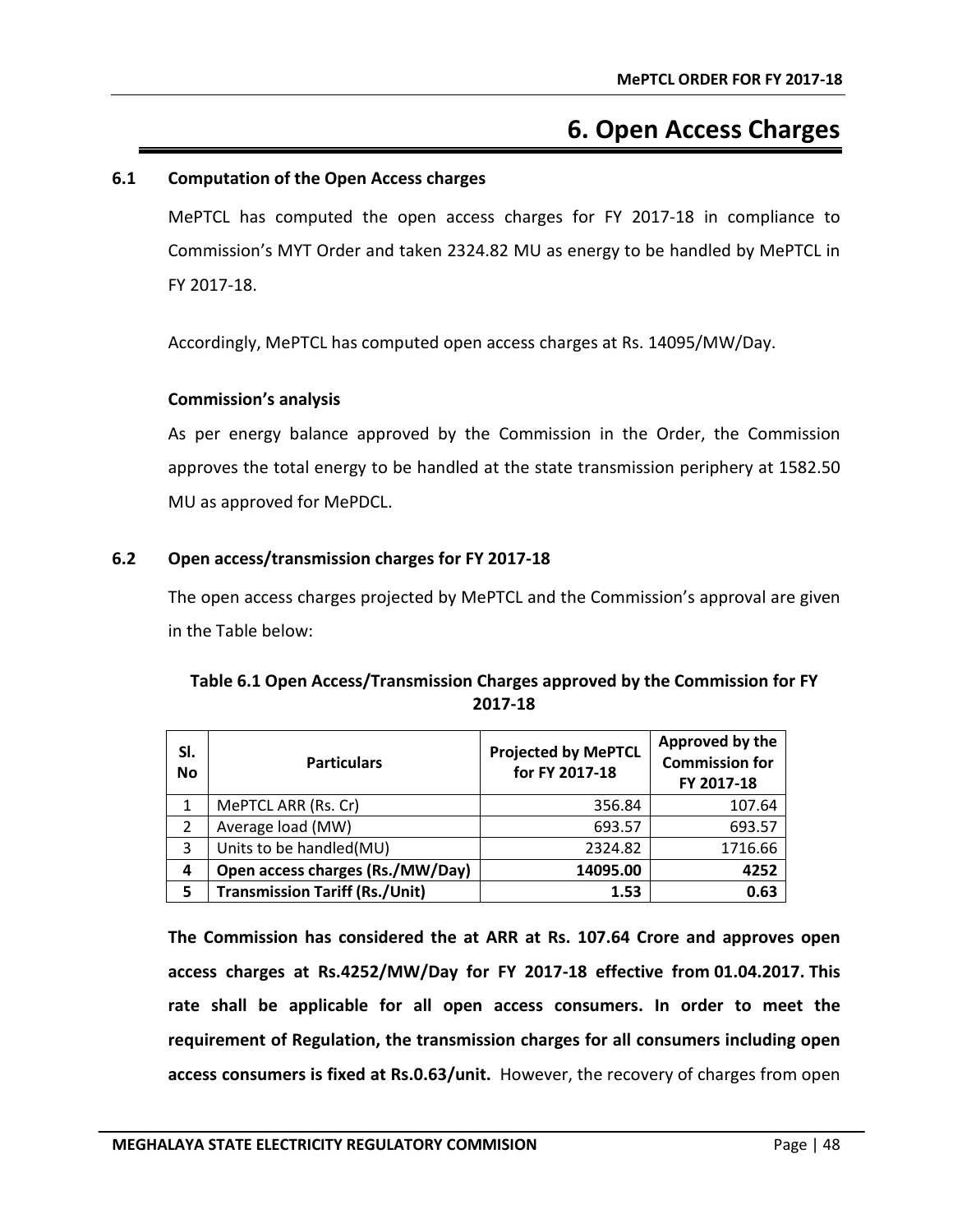access consumers shall be done strictly as per Regulation 21 of MSERC (Terms and Conditions of Open Access) Regulations, 2012. The transmission charges shall be payable on the basis of contracted Capacity/Scheduled Load or actual power flow whichever is higher, at the rate determined above. All other charges shall be as per the Regulations and the Commission's Order issued from time to time. The Commission also directs MePTCL to recover the charges of previous period in the same manner as per the Orders and Regulations and show it in the final true up of the previous years.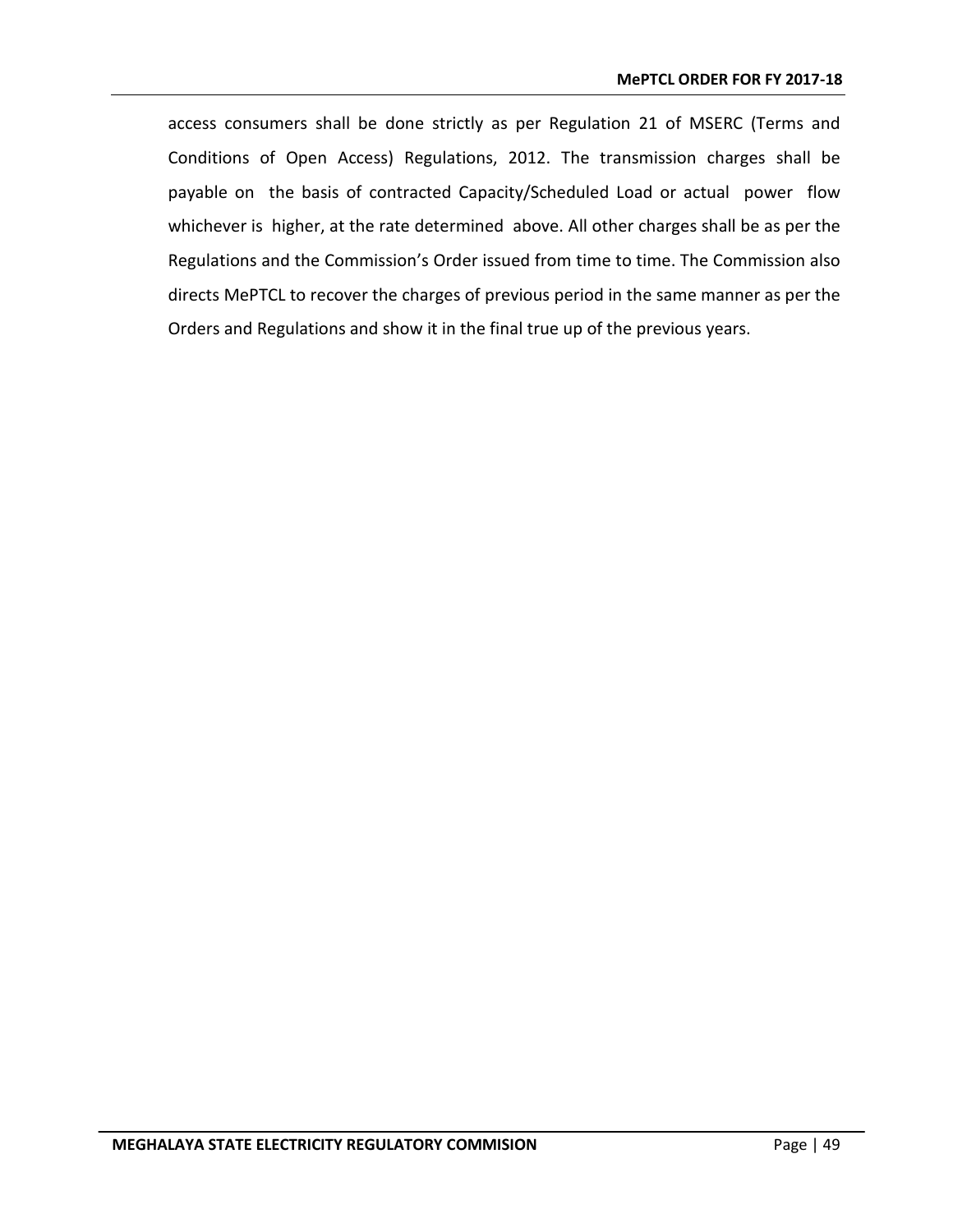# **7. Directives**

## <span id="page-55-1"></span><span id="page-55-0"></span>**7.1 Directives**

- 1. As discussed in this Order, MePTCL shall submit its investment plan proposed to be implemented in the control period to the Commission for its approval well in time and along with the audited accounts with statutory auditor reports for FY 2017-18. Regulation 8 of MYT requires the licensee to file the business plan latest by 3 months prior to date of filing of the petition for truing up. Accordingly the Commission directs the licensee to file the business plan by 30th August, 2017.
- 2. The Commission directs the transmission company to study the open access procedure, evaluate the spare capacity, demand of the state while allowing NOC to Open Access consumers. They are further being directed to adhere to the Commission's Regulations and orders while recovering their charges from such Open Access consumers strictly.
- 3. While allowing open access, the STU shall ensure that the availability /capacity of the line on which open access shall take place is sufficient. In no case it should hinder the power flow to the distribution licensee. It is further directed that STU, while computing the spare capacity in the transmission lines, shall include the evacuation of power from new central generating stations that are being allocated to Meghalaya in the ensuing tariff period. Any failure of the grid on account of over utilization of the present capacity by Open Access consumers shall be investigated and suitable action to be taken to plug the Revenue loss.
- 4. Employee Expenses: MePTCL has claimed employee expenses for FY 2014-15 at 41.56% excess over the approved level. The licensee shall submit detailed analysis of employee expenses, component wise, like Basic pay, DA, HRA and other allowances. The Licensee shall submit up to date of Circuit Kilo Meters of transmission lines, transmission capacity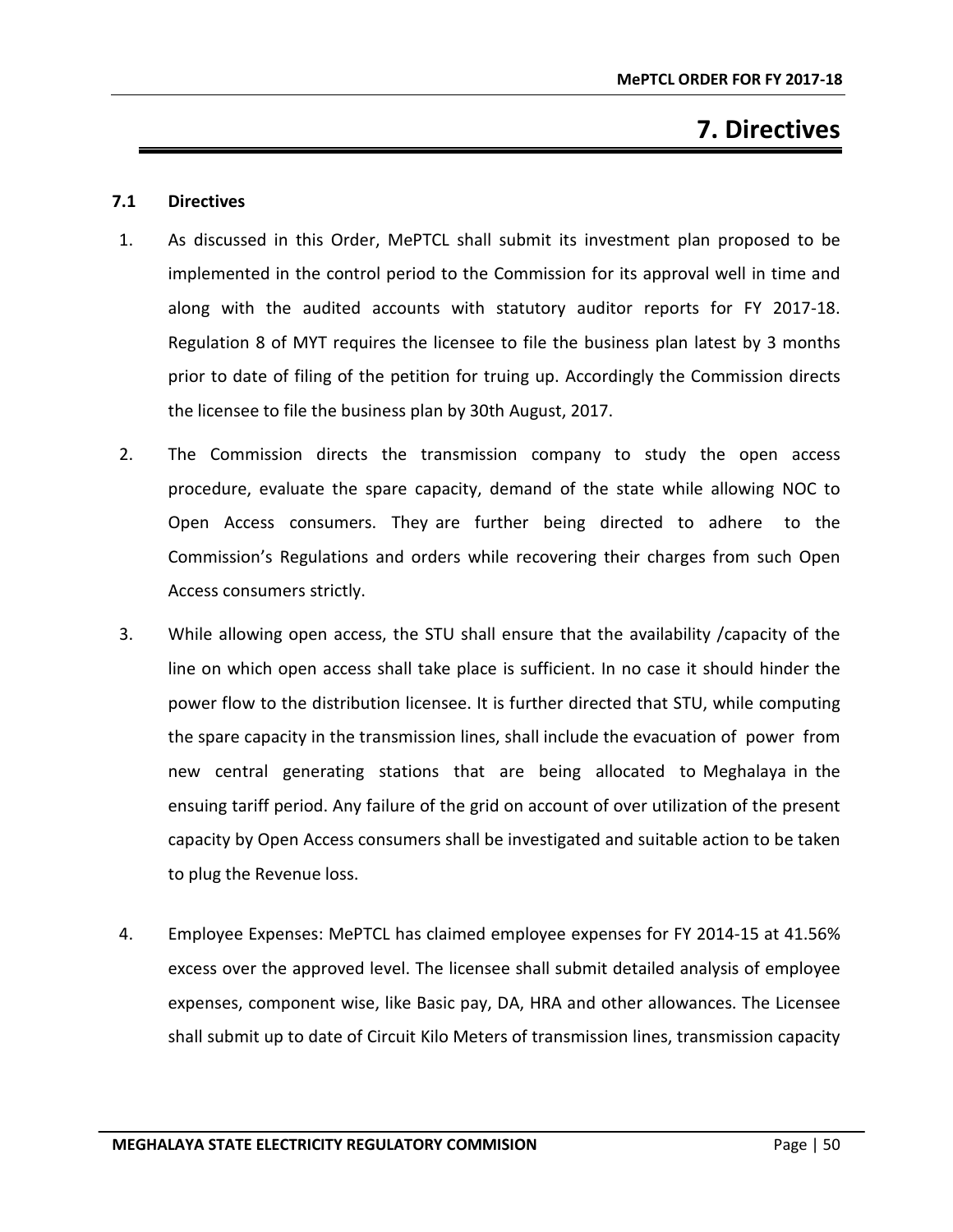and number of Bays in the Sub-stations in order to fix the O&M expenses as per the CERC Regulations by 30.06.2017.

- 5. In no case the transmission losses shall be allowed in excess of 4%. The Licensee shall ensure the network availability without any interruptions for the contracted capacity with the distribution Licensee.
- 6. STU shall also ensure the compliance of principles of Grid Code, CERC Regulations while allowing Open Access and shall recover the charges as allowed by the Commission and its regulations.
- 7. The Commission directs the licensee to get C&AG certificate of statement of accounts for FY 2014-15 onwards before filing of the next ARR Petition.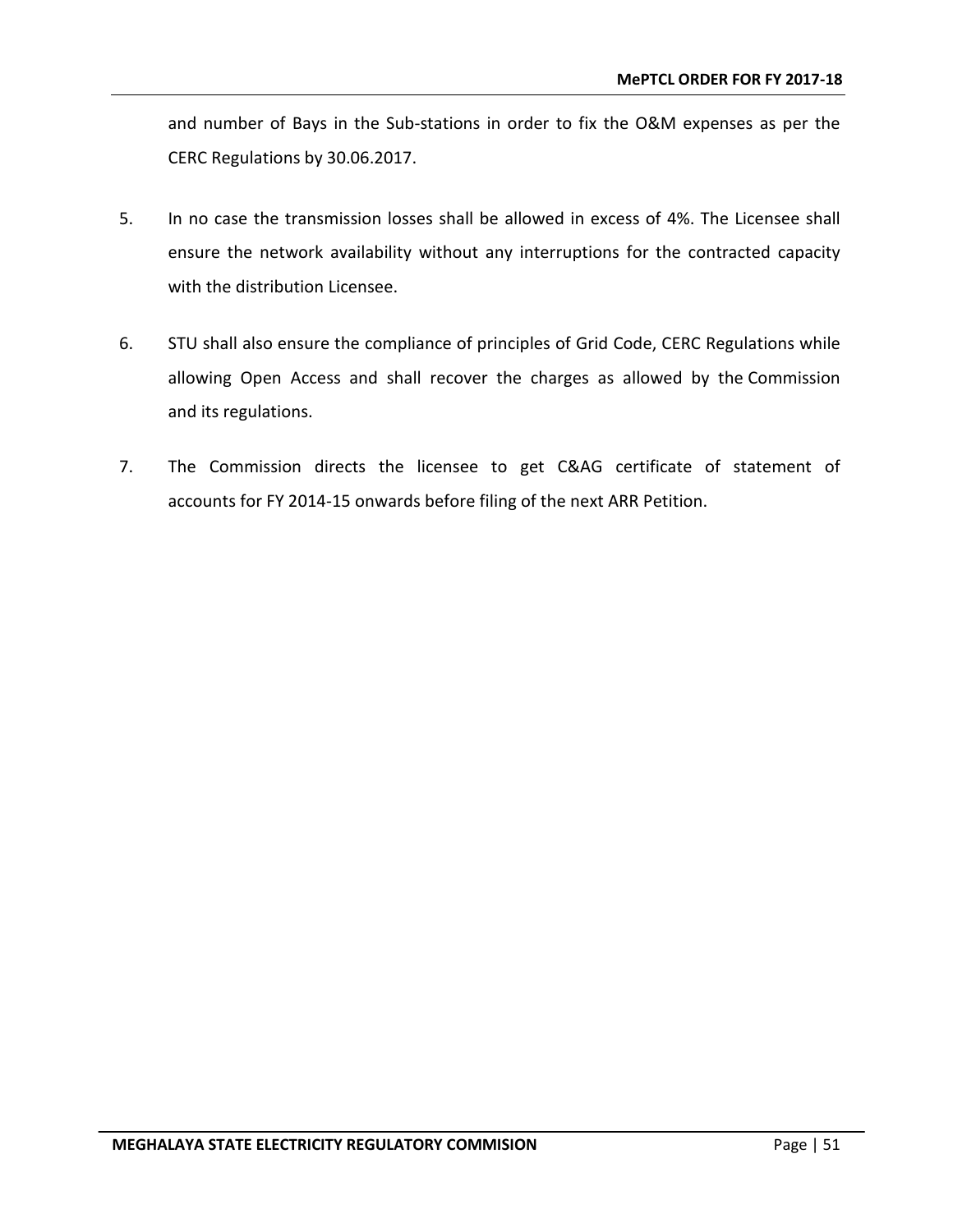#### **Annexure-I**

# <span id="page-57-0"></span>**RECORD NOTE OF THE 20th MEETING OF THE STATE ADVISORY COMMITTEE HELD AT ON 06th FEBRUARY 2017 AT THE MSERC CONFERENCE HALL, SHILLONG.**

Present:-

## **Members of the State Advisory Committee and Commission**

- 1) Shri. WMS Pariat, Chairman, MSERC.
- 2) Shri. J.B. Poon, Secretary, MSERC
- 3) Shri. Ramesh Bawri, President Meghalaya Confederation of Industries.
- 4) Shri. S. K. Lato, Jowai.
- 5) Shri S Narzari, GM (Comm.), NEEPCO

**Calling the 20th Meeting** of the State Advisory Committee (SAC) to order, the Chairman welcomed the members present. He briefly informed the members about the purpose of the meeting as envisaged in the Electricity Act 2003 highlighting the salient features of distribution ARR for FY 2017-18. He also briefed the members on the present MSERC, MYT Regulation 2014 and implications of each of the component of ARR in the Tariff. Members of the Advisory Committee were briefed that the Commission has admitted ARR petition for Distribution, Transmission, Generation on 17.01.2017.they published the salient features of this petition inviting comments of each stakeholders including public. On the ARR & Tariff Petition for the year 2017-18, the Chairman called upon the Hon'ble Members to participate in the deliberations on T&D, tariff as for Generation it was discussed on  $27<sup>th</sup>$  January, 2017 and invited their suggestions. Members of the SAC raised the following issues:

## **1. Shri Ramesh Bawri**

Shri Ramesh Bawri brought about many pertinent issues relating to the petition and submitted that books of account are not proper as timely submission ofARR and audited statements of account are not updated. He has given following suggestions to the Commission on Tariff issues.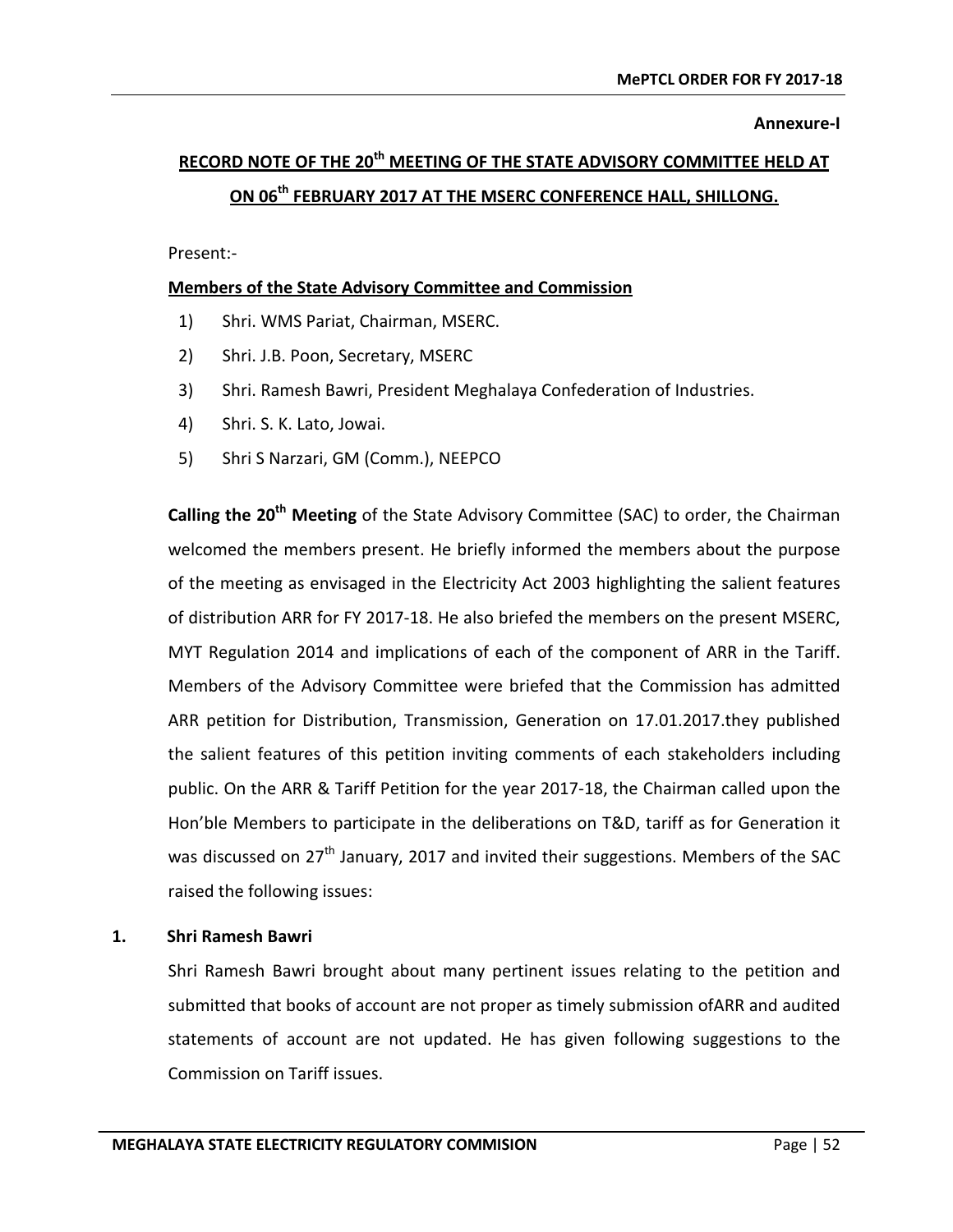- (1) He has appreciated that separate petitions have been filed by MePGCL, MePDCL and MePTCL as required under the Electricity Act, 2003 This would lead to a much better understanding of the workings of MeECL. However, he has suggested that to consolidate all expenditures record in one single table so that it would be more transparent for the Commission to determine the cost of individual companies in comparison to what approved last year for a single entity.
- (2) Mr. Bawri requested the Commission to review the status of directions given to MePGCL, MePDCL and MePTCL last year while finalizing the Tariff Order so that the road map given by the Commission is properly implemented in the interest of the Public.
- (3) It appears that some of the calculation sheets are not matching with the other related calculations and therefore it would be difficult to understand the exact numbers in the ARR petition. This leads to an unnecessary exercise of correction on the part of the Commission, besides the Advisory Board and the General Public who may not be aware of the intricacies of law. It is therefore suggested that each subsidiary Company of MeECL be advised to submit their proposals in accordance with the Regulations in future.
- (4) Mr. Bawri was concerned about the high capital cost of the project incurred in MLHEP (Myntdu-Leshka). He has pointed out that the Commission should review the matter and allow only the reasonable cost of the project inconsonance with national standards. He has also pointed out that there should be some mechanism which forces the management of power stations to optimize the best utilization of their project and give maximum generation to the State. He has agreed to the Commission's proposal that tariff should be related with the generation so that there is an incentive for the generator to generate more than the designed energy. He has also submitted that the machine should be kept in order in monsoon period so that the generation is highest during peak availability.
- (5) In the absence of the accounts for earlier years, it is not possible to comment on the eligibility of **Return on Equity**. It is however suggested that the Hon'ble Commission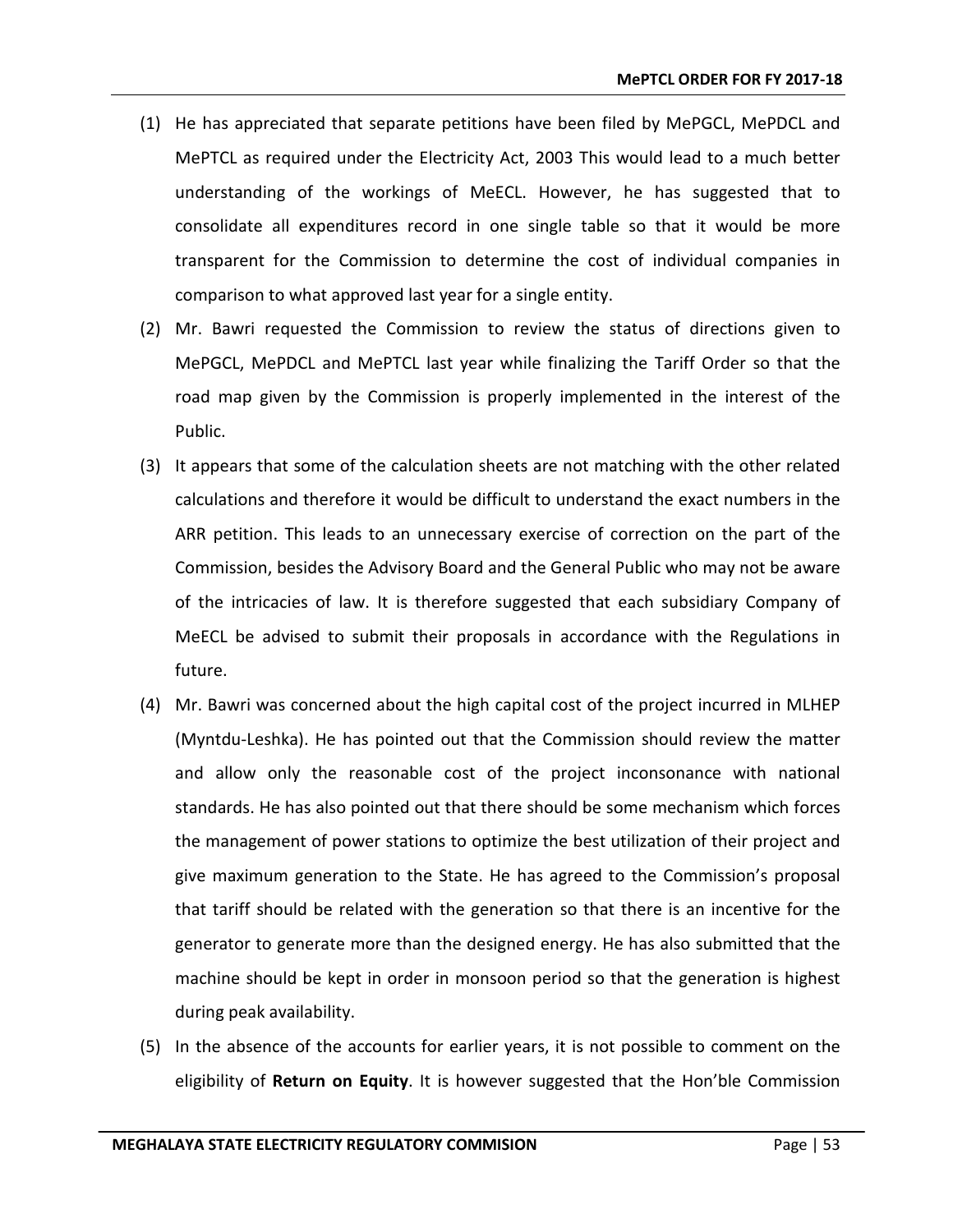may kindly verify the eligible amount in accordance with Regulations 51 and 53, keeping the Debt-Equity Ratio norms also in mind.

## **2. Shri. S.K Lato**

Shri S.K.Lato stated that he also fully supported all the views expressed by Mr. Ramesh Bawri and requested the Commission to take these into consideration while deciding the Tariff for the year 2017-18. He wanted that the performance of MePDCL needs to be improved in terms of better operation, quality supply and improvement in their current efficiency to work & optimize their resources.

Summing-up the discussions, the Chairman placed on record his profound gratitude to the Hon'ble Members present, for their valuable suggestions and submissions and assured that these would be kept in view, while finalizing the Tariff for the year 2017-18.

(J.B. Poon)

## **Secretary, MSERC**